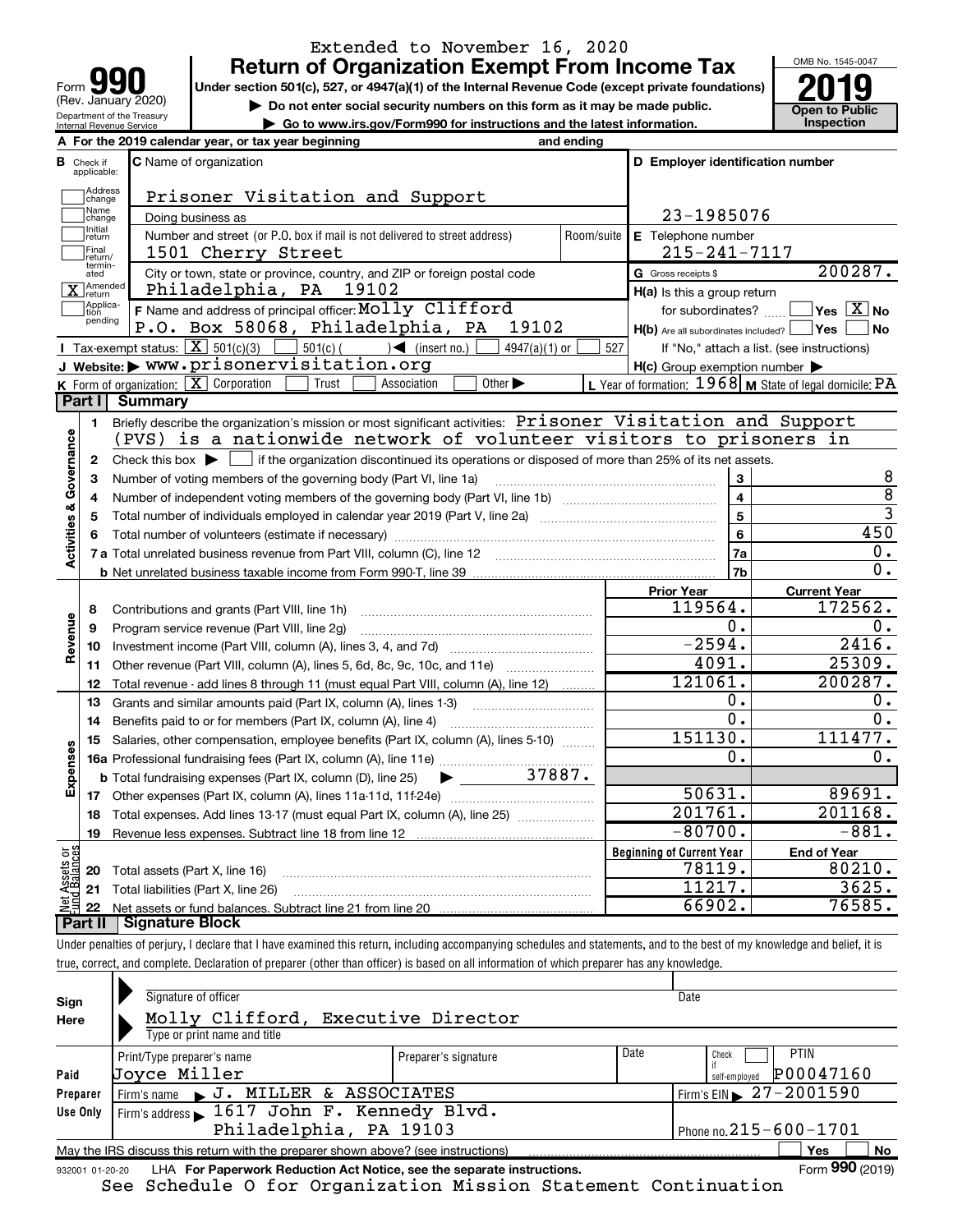|              | Prisoner Visitation and Support<br>Form 990 (2019)                                                                                           | 23-1985076    | Page $2$                                             |
|--------------|----------------------------------------------------------------------------------------------------------------------------------------------|---------------|------------------------------------------------------|
|              | <b>Part III   Statement of Program Service Accomplishments</b>                                                                               |               |                                                      |
|              |                                                                                                                                              |               | x                                                    |
| 1            | Briefly describe the organization's mission:<br>Prisoner Visitation and Support (PVS) is a nationwide network of                             |               |                                                      |
|              | volunteer visitors to prisoners in Federal and Military prisons                                                                              |               |                                                      |
|              | throughout the United States. Our priority is to visit those prisoners                                                                       |               |                                                      |
|              | who do not ordinarily receive visits from family and friends serving                                                                         |               |                                                      |
| $\mathbf{2}$ | Did the organization undertake any significant program services during the year which were not listed on the                                 |               |                                                      |
|              | prior Form 990 or 990-EZ?                                                                                                                    |               | $\sqrt{}$ Yes $\sqrt{}$ X $\sqrt{}$ No               |
|              | If "Yes," describe these new services on Schedule O.                                                                                         |               |                                                      |
| 3            | Did the organization cease conducting, or make significant changes in how it conducts, any program services?                                 |               | $\overline{\mathsf{Yes}}$ $\overline{\mathsf{X}}$ No |
|              | If "Yes," describe these changes on Schedule O.                                                                                              |               |                                                      |
| 4            | Describe the organization's program service accomplishments for each of its three largest program services, as measured by expenses.         |               |                                                      |
|              | Section 501(c)(3) and 501(c)(4) organizations are required to report the amount of grants and allocations to others, the total expenses, and |               |                                                      |
|              | revenue, if any, for each program service reported.                                                                                          |               |                                                      |
| 4a l         | 99927. including grants of \$                                                                                                                |               |                                                      |
|              |                                                                                                                                              |               |                                                      |
|              | from the world outside of prison to help them cope with prison life and                                                                      |               |                                                      |
|              | prepare for a successful re-entry into society.                                                                                              |               |                                                      |
|              |                                                                                                                                              |               |                                                      |
|              |                                                                                                                                              |               |                                                      |
|              |                                                                                                                                              |               |                                                      |
|              |                                                                                                                                              |               |                                                      |
|              |                                                                                                                                              |               |                                                      |
|              |                                                                                                                                              |               |                                                      |
|              |                                                                                                                                              |               |                                                      |
|              |                                                                                                                                              |               |                                                      |
|              |                                                                                                                                              |               |                                                      |
| 4b           | (Code: ) (Expenses \$ (a) and the contract of \$ (Revenue \$ ) (Revenue \$                                                                   |               |                                                      |
|              |                                                                                                                                              |               |                                                      |
|              |                                                                                                                                              |               |                                                      |
|              |                                                                                                                                              |               |                                                      |
|              |                                                                                                                                              |               |                                                      |
|              |                                                                                                                                              |               |                                                      |
|              |                                                                                                                                              |               |                                                      |
|              |                                                                                                                                              |               |                                                      |
|              |                                                                                                                                              |               |                                                      |
|              |                                                                                                                                              |               |                                                      |
|              |                                                                                                                                              |               |                                                      |
|              |                                                                                                                                              |               |                                                      |
|              |                                                                                                                                              |               |                                                      |
| 4c           | (Code: ) (Expenses \$<br>including grants of \$                                                                                              | ) (Revenue \$ |                                                      |
|              |                                                                                                                                              |               |                                                      |
|              |                                                                                                                                              |               |                                                      |
|              |                                                                                                                                              |               |                                                      |
|              |                                                                                                                                              |               |                                                      |
|              |                                                                                                                                              |               |                                                      |
|              |                                                                                                                                              |               |                                                      |
|              |                                                                                                                                              |               |                                                      |
|              |                                                                                                                                              |               |                                                      |
|              |                                                                                                                                              |               |                                                      |
|              |                                                                                                                                              |               |                                                      |
|              |                                                                                                                                              |               |                                                      |
| 4d           | Other program services (Describe on Schedule O.)                                                                                             |               |                                                      |
|              | (Expenses \$<br>(Revenue \$<br>including grants of \$                                                                                        |               |                                                      |
| 4e           | 99927.<br>Total program service expenses                                                                                                     |               |                                                      |
|              |                                                                                                                                              |               | Form 990 (2019)                                      |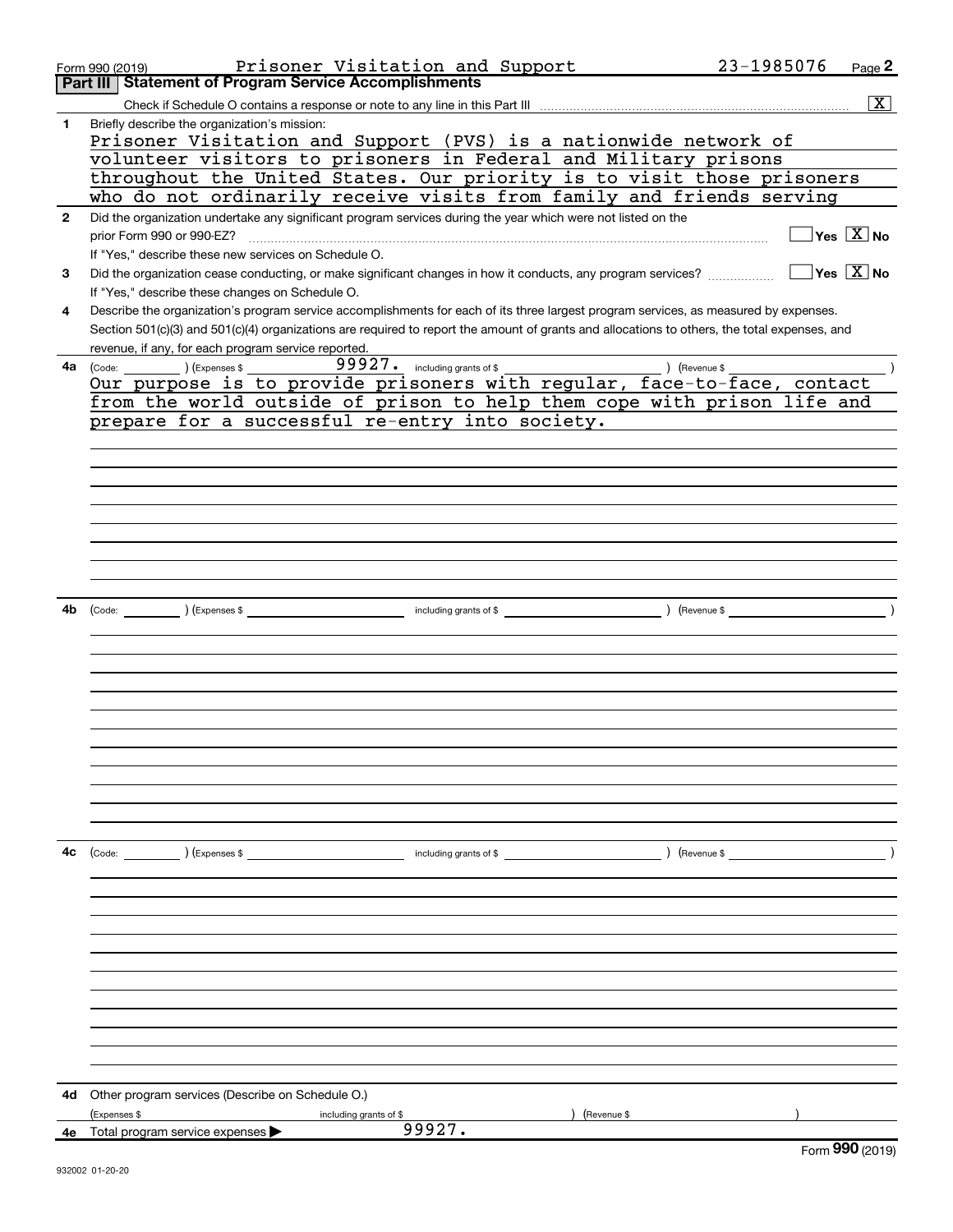| Form 990 (2019) |  |  |
|-----------------|--|--|

Part IV | Checklist of Required Schedules

Form 990 (2019) Page Prisoner Visitation and Support 23-1985076

|     |                                                                                                                                                                                                                                |                 | Yes | No      |
|-----|--------------------------------------------------------------------------------------------------------------------------------------------------------------------------------------------------------------------------------|-----------------|-----|---------|
| 1   | Is the organization described in section $501(c)(3)$ or $4947(a)(1)$ (other than a private foundation)?                                                                                                                        |                 |     |         |
|     | If "Yes," complete Schedule A measured and the complete schedule A measured and the complete Schedule A measured and the complete schedule A measured and the control of the control of the control of the control of the cont | 1               | х   |         |
| 2   |                                                                                                                                                                                                                                | $\overline{2}$  | X   |         |
| 3   | Did the organization engage in direct or indirect political campaign activities on behalf of or in opposition to candidates for                                                                                                |                 |     |         |
|     |                                                                                                                                                                                                                                | 3               |     | x       |
| 4   | Section 501(c)(3) organizations. Did the organization engage in lobbying activities, or have a section 501(h) election in effect                                                                                               |                 |     |         |
|     |                                                                                                                                                                                                                                | 4               |     | x       |
| 5   | Is the organization a section 501(c)(4), 501(c)(5), or 501(c)(6) organization that receives membership dues, assessments, or                                                                                                   |                 |     |         |
|     |                                                                                                                                                                                                                                | 5               |     | x       |
| 6   | Did the organization maintain any donor advised funds or any similar funds or accounts for which donors have the right to                                                                                                      |                 |     |         |
|     | provide advice on the distribution or investment of amounts in such funds or accounts? If "Yes," complete Schedule D, Part I                                                                                                   | 6               |     | x       |
| 7   | Did the organization receive or hold a conservation easement, including easements to preserve open space,                                                                                                                      |                 |     |         |
|     |                                                                                                                                                                                                                                | $\overline{7}$  |     | х       |
| 8   | Did the organization maintain collections of works of art, historical treasures, or other similar assets? If "Yes," complete                                                                                                   |                 |     |         |
|     |                                                                                                                                                                                                                                | 8               |     | х       |
| 9   | Did the organization report an amount in Part X, line 21, for escrow or custodial account liability, serve as a custodian for                                                                                                  |                 |     |         |
|     | amounts not listed in Part X; or provide credit counseling, debt management, credit repair, or debt negotiation services?                                                                                                      |                 |     |         |
|     |                                                                                                                                                                                                                                | 9               |     | х       |
| 10  | Did the organization, directly or through a related organization, hold assets in donor-restricted endowments                                                                                                                   |                 |     |         |
|     |                                                                                                                                                                                                                                | 10              |     | х       |
| 11  | If the organization's answer to any of the following questions is "Yes," then complete Schedule D, Parts VI, VII, VIII, IX, or X                                                                                               |                 |     |         |
|     | as applicable.                                                                                                                                                                                                                 |                 |     |         |
|     | a Did the organization report an amount for land, buildings, and equipment in Part X, line 10? If "Yes," complete Schedule D.                                                                                                  |                 |     |         |
|     |                                                                                                                                                                                                                                | 11a             |     | x       |
|     | Did the organization report an amount for investments - other securities in Part X, line 12, that is 5% or more of its total                                                                                                   |                 |     |         |
|     |                                                                                                                                                                                                                                | 11 <sub>b</sub> |     | x       |
|     | c Did the organization report an amount for investments - program related in Part X, line 13, that is 5% or more of its total                                                                                                  |                 |     |         |
|     |                                                                                                                                                                                                                                | 11c             |     | х       |
|     | d Did the organization report an amount for other assets in Part X, line 15, that is 5% or more of its total assets reported in                                                                                                |                 |     |         |
|     |                                                                                                                                                                                                                                | 11d             |     | X<br>X  |
|     |                                                                                                                                                                                                                                | <b>11e</b>      |     |         |
| f   | Did the organization's separate or consolidated financial statements for the tax year include a footnote that addresses                                                                                                        |                 | х   |         |
|     | the organization's liability for uncertain tax positions under FIN 48 (ASC 740)? If "Yes," complete Schedule D, Part X                                                                                                         | 11f             |     |         |
|     | 12a Did the organization obtain separate, independent audited financial statements for the tax year? If "Yes," complete                                                                                                        |                 | X   |         |
|     | <b>b</b> Was the organization included in consolidated, independent audited financial statements for the tax year?                                                                                                             | 12a             |     |         |
|     |                                                                                                                                                                                                                                | 12 <sub>b</sub> |     |         |
| 13  | If "Yes," and if the organization answered "No" to line 12a, then completing Schedule D, Parts XI and XII is optional                                                                                                          | 13              |     | ∡⊾<br>X |
| 14a | Did the organization maintain an office, employees, or agents outside of the United States?                                                                                                                                    | 14a             |     | X       |
| b   | Did the organization have aggregate revenues or expenses of more than \$10,000 from grantmaking, fundraising, business,                                                                                                        |                 |     |         |
|     | investment, and program service activities outside the United States, or aggregate foreign investments valued at \$100,000                                                                                                     |                 |     |         |
|     |                                                                                                                                                                                                                                | 14b             |     | x       |
| 15  | Did the organization report on Part IX, column (A), line 3, more than \$5,000 of grants or other assistance to or for any                                                                                                      |                 |     |         |
|     |                                                                                                                                                                                                                                | 15              |     | x       |
| 16  | Did the organization report on Part IX, column (A), line 3, more than \$5,000 of aggregate grants or other assistance to                                                                                                       |                 |     |         |
|     |                                                                                                                                                                                                                                | 16              |     | x       |
| 17  | Did the organization report a total of more than \$15,000 of expenses for professional fundraising services on Part IX,                                                                                                        |                 |     |         |
|     |                                                                                                                                                                                                                                | 17              |     | x       |
| 18  | Did the organization report more than \$15,000 total of fundraising event gross income and contributions on Part VIII, lines                                                                                                   |                 |     |         |
|     |                                                                                                                                                                                                                                | 18              |     | x       |
| 19  | Did the organization report more than \$15,000 of gross income from gaming activities on Part VIII, line 9a? If "Yes."                                                                                                         |                 |     |         |
|     |                                                                                                                                                                                                                                | 19              |     | x       |
| 20a |                                                                                                                                                                                                                                | 20a             |     | X       |
|     | b If "Yes" to line 20a, did the organization attach a copy of its audited financial statements to this return?                                                                                                                 | 20 <sub>b</sub> |     |         |
| 21  | Did the organization report more than \$5,000 of grants or other assistance to any domestic organization or                                                                                                                    |                 |     |         |
|     |                                                                                                                                                                                                                                | 21              |     | x       |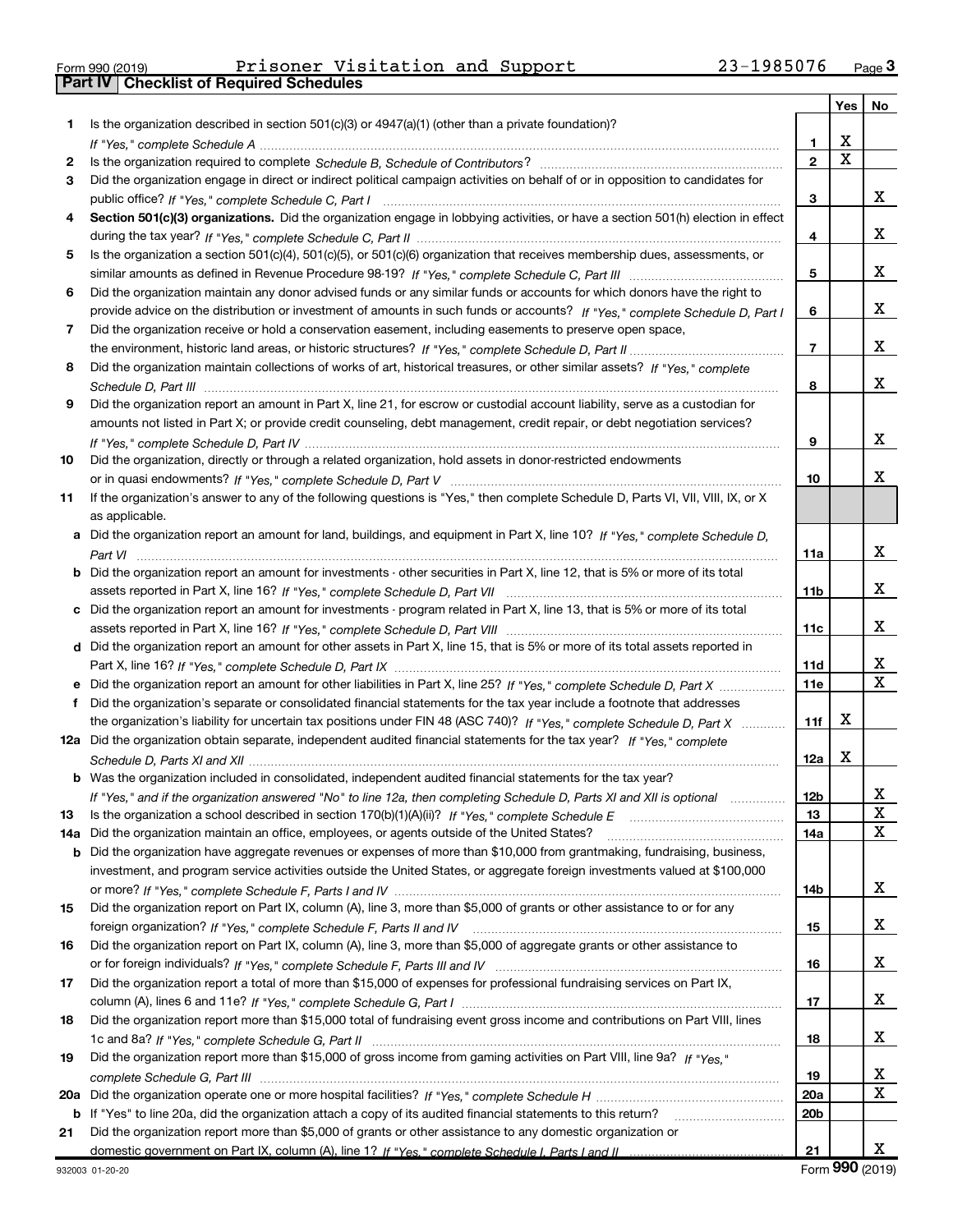Part IV | Checklist of Required Schedules

|               |                                                                                                                                                                                                                                                         |                 | Yes | No |
|---------------|---------------------------------------------------------------------------------------------------------------------------------------------------------------------------------------------------------------------------------------------------------|-----------------|-----|----|
| 22            | Did the organization report more than \$5,000 of grants or other assistance to or for domestic individuals on                                                                                                                                           |                 |     |    |
|               |                                                                                                                                                                                                                                                         | 22              |     | x  |
| 23            | Did the organization answer "Yes" to Part VII, Section A, line 3, 4, or 5 about compensation of the organization's current                                                                                                                              |                 |     |    |
|               | and former officers, directors, trustees, key employees, and highest compensated employees? If "Yes," complete                                                                                                                                          |                 |     |    |
|               |                                                                                                                                                                                                                                                         | 23              |     | х  |
|               | 24a Did the organization have a tax-exempt bond issue with an outstanding principal amount of more than \$100,000 as of the                                                                                                                             |                 |     |    |
|               | last day of the year, that was issued after December 31, 2002? If "Yes," answer lines 24b through 24d and complete                                                                                                                                      |                 |     |    |
|               |                                                                                                                                                                                                                                                         | 24a             |     | х  |
|               | <b>b</b> Did the organization invest any proceeds of tax-exempt bonds beyond a temporary period exception? <i>mmmmmmmmmmm</i>                                                                                                                           | 24 <sub>b</sub> |     |    |
|               | c Did the organization maintain an escrow account other than a refunding escrow at any time during the year to defease                                                                                                                                  |                 |     |    |
|               |                                                                                                                                                                                                                                                         | 24c             |     |    |
|               |                                                                                                                                                                                                                                                         | 24d             |     |    |
|               | 25a Section 501(c)(3), 501(c)(4), and 501(c)(29) organizations. Did the organization engage in an excess benefit                                                                                                                                        |                 |     |    |
|               |                                                                                                                                                                                                                                                         | 25a             |     | х  |
|               | b Is the organization aware that it engaged in an excess benefit transaction with a disqualified person in a prior year, and                                                                                                                            |                 |     |    |
|               | that the transaction has not been reported on any of the organization's prior Forms 990 or 990-EZ? If "Yes." complete                                                                                                                                   |                 |     | х  |
|               | Schedule L, Part I                                                                                                                                                                                                                                      | 25 <sub>b</sub> |     |    |
| 26            | Did the organization report any amount on Part X, line 5 or 22, for receivables from or payables to any current                                                                                                                                         |                 |     |    |
|               | or former officer, director, trustee, key employee, creator or founder, substantial contributor, or 35%                                                                                                                                                 |                 |     | х  |
|               | controlled entity or family member of any of these persons? If "Yes," complete Schedule L, Part II                                                                                                                                                      | 26              |     |    |
| 27            | Did the organization provide a grant or other assistance to any current or former officer, director, trustee, key employee,                                                                                                                             |                 |     |    |
|               | creator or founder, substantial contributor or employee thereof, a grant selection committee member, or to a 35% controlled<br>entity (including an employee thereof) or family member of any of these persons? If "Yes," complete Schedule L, Part III | 27              |     | X  |
| 28            | Was the organization a party to a business transaction with one of the following parties (see Schedule L, Part IV                                                                                                                                       |                 |     |    |
|               | instructions, for applicable filing thresholds, conditions, and exceptions):                                                                                                                                                                            |                 |     |    |
|               | a A current or former officer, director, trustee, key employee, creator or founder, or substantial contributor? If                                                                                                                                      |                 |     |    |
|               |                                                                                                                                                                                                                                                         | 28a             |     | х  |
|               |                                                                                                                                                                                                                                                         | 28 <sub>b</sub> |     | X  |
|               | c A 35% controlled entity of one or more individuals and/or organizations described in lines 28a or 28b? If                                                                                                                                             |                 |     |    |
|               |                                                                                                                                                                                                                                                         | 28c             |     | х  |
| 29            |                                                                                                                                                                                                                                                         | 29              |     | X  |
| 30            | Did the organization receive contributions of art, historical treasures, or other similar assets, or qualified conservation                                                                                                                             |                 |     |    |
|               |                                                                                                                                                                                                                                                         | 30              |     | х  |
| 31            | Did the organization liquidate, terminate, or dissolve and cease operations? If "Yes," complete Schedule N, Part I                                                                                                                                      | 31              |     | X  |
| 32            | Did the organization sell, exchange, dispose of, or transfer more than 25% of its net assets? If "Yes," complete                                                                                                                                        |                 |     |    |
|               |                                                                                                                                                                                                                                                         | 32              |     | X  |
| 33            | Did the organization own 100% of an entity disregarded as separate from the organization under Regulations                                                                                                                                              |                 |     |    |
|               |                                                                                                                                                                                                                                                         | 33              |     | X  |
| 34            | Was the organization related to any tax-exempt or taxable entity? If "Yes," complete Schedule R, Part II, III, or IV, and                                                                                                                               |                 |     |    |
|               |                                                                                                                                                                                                                                                         | 34              |     | x  |
|               | 35a Did the organization have a controlled entity within the meaning of section 512(b)(13)?                                                                                                                                                             | 35a             |     | x  |
|               | <b>b</b> If "Yes" to line 35a, did the organization receive any payment from or engage in any transaction with a controlled entity                                                                                                                      |                 |     |    |
|               |                                                                                                                                                                                                                                                         | 35 <sub>b</sub> |     |    |
| 36            | Section 501(c)(3) organizations. Did the organization make any transfers to an exempt non-charitable related organization?                                                                                                                              |                 |     |    |
|               |                                                                                                                                                                                                                                                         | 36              |     | x  |
| 37            | Did the organization conduct more than 5% of its activities through an entity that is not a related organization                                                                                                                                        |                 |     |    |
|               |                                                                                                                                                                                                                                                         | 37              |     | x  |
| 38            | Did the organization complete Schedule O and provide explanations in Schedule O for Part VI, lines 11b and 19?                                                                                                                                          |                 |     |    |
|               | Note: All Form 990 filers are required to complete Schedule O                                                                                                                                                                                           | 38              | х   |    |
| <b>Part V</b> | <b>Statements Regarding Other IRS Filings and Tax Compliance</b>                                                                                                                                                                                        |                 |     |    |
|               | Check if Schedule O contains a response or note to any line in this Part V                                                                                                                                                                              |                 |     |    |
|               |                                                                                                                                                                                                                                                         |                 | Yes | No |
|               | 1a Enter the number reported in Box 3 of Form 1096. Enter -0- if not applicable<br>1a<br>0                                                                                                                                                              |                 |     |    |
| b             | Enter the number of Forms W-2G included in line 1a. Enter -0- if not applicable<br>1b                                                                                                                                                                   |                 |     |    |
|               | Did the organization comply with backup withholding rules for reportable payments to vendors and reportable gaming<br>(gambling) winnings to prize winners?                                                                                             |                 |     |    |
|               |                                                                                                                                                                                                                                                         | 1c              |     |    |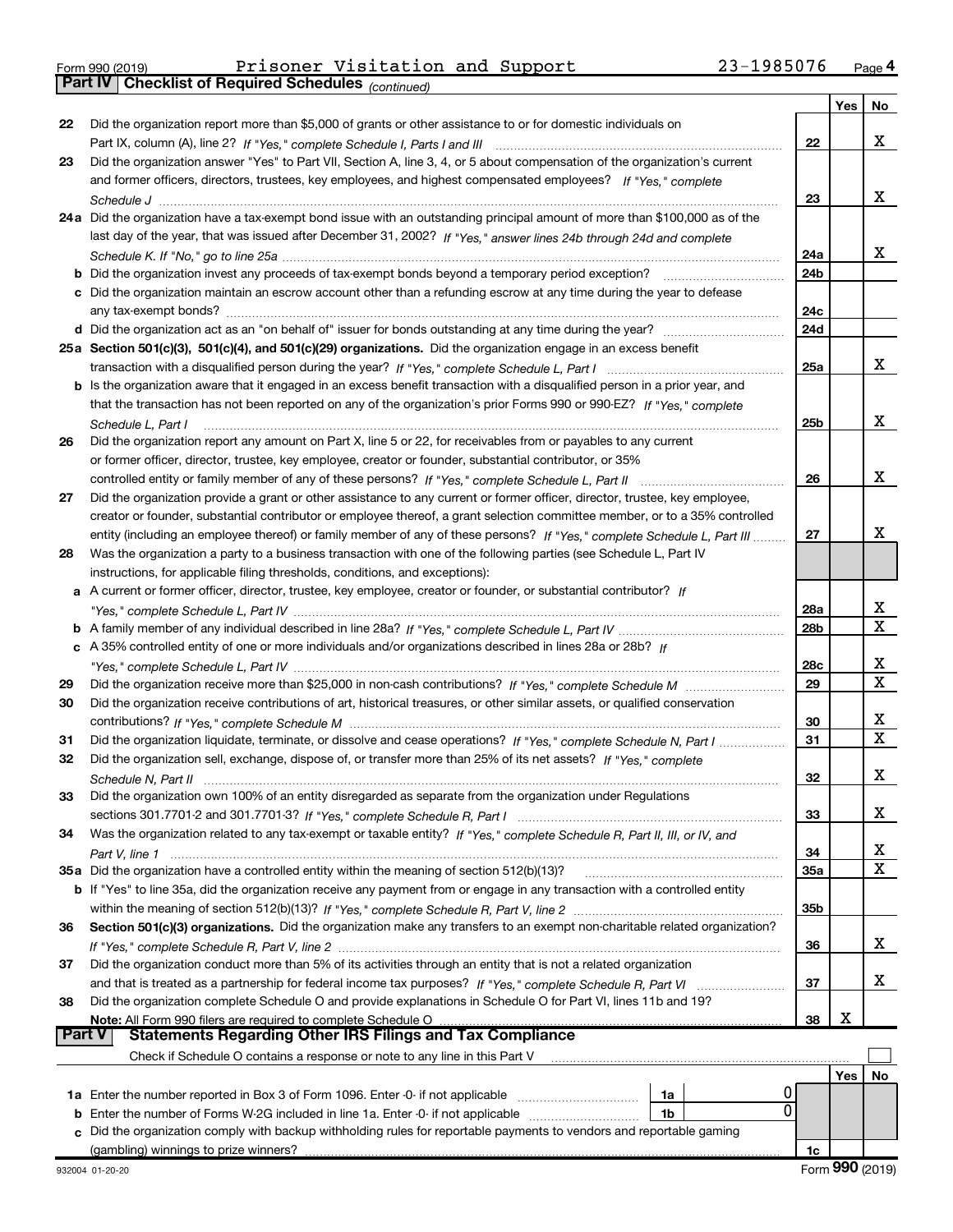| Form 990 (2019) | Prisoner Visitation and Support |  | 23-1985076 | Page |
|-----------------|---------------------------------|--|------------|------|

Part V | Statements Regarding Other IRS Filings and Tax Compliance

(continued)

|        |                                                                                                                                                                                                               |                 |  |                |     | Yes | No     |
|--------|---------------------------------------------------------------------------------------------------------------------------------------------------------------------------------------------------------------|-----------------|--|----------------|-----|-----|--------|
|        | 2a Enter the number of employees reported on Form W-3, Transmittal of Wage and Tax Statements,                                                                                                                |                 |  |                |     |     |        |
|        | filed for the calendar year ending with or within the year covered by this return                                                                                                                             | 2a              |  | 3              |     |     |        |
|        | <b>b</b> If at least one is reported on line 2a, did the organization file all required federal employment tax returns?                                                                                       |                 |  | 2 <sub>b</sub> |     | X   |        |
|        |                                                                                                                                                                                                               |                 |  |                |     |     |        |
| За     | Did the organization have unrelated business gross income of \$1,000 or more during the year?                                                                                                                 |                 |  | За             |     |     | x      |
|        |                                                                                                                                                                                                               |                 |  | 3b             |     |     |        |
|        | 4a At any time during the calendar year, did the organization have an interest in, or a signature or other authority over, a                                                                                  |                 |  |                |     |     |        |
|        |                                                                                                                                                                                                               |                 |  | 4a             |     |     | x      |
|        | <b>b</b> If "Yes," enter the name of the foreign country                                                                                                                                                      |                 |  |                |     |     |        |
|        | See instructions for filing requirements for FinCEN Form 114, Report of Foreign Bank and Financial Accounts (FBAR).                                                                                           |                 |  |                |     |     |        |
| 5a     | Was the organization a party to a prohibited tax shelter transaction at any time during the tax year?                                                                                                         |                 |  | 5a             |     |     | х<br>x |
| b      |                                                                                                                                                                                                               |                 |  | 5 <sub>b</sub> |     |     |        |
|        |                                                                                                                                                                                                               |                 |  | 5c             |     |     |        |
|        | 6a Does the organization have annual gross receipts that are normally greater than \$100,000, and did the organization solicit<br>any contributions that were not tax deductible as charitable contributions? |                 |  | 6a             |     |     | x      |
|        | b If "Yes," did the organization include with every solicitation an express statement that such contributions or gifts                                                                                        |                 |  |                |     |     |        |
|        | were not tax deductible?                                                                                                                                                                                      |                 |  | 6b             |     |     |        |
| 7      | Organizations that may receive deductible contributions under section 170(c).                                                                                                                                 |                 |  |                |     |     |        |
|        | Did the organization receive a payment in excess of \$75 made partly as a contribution and partly for goods and services provided to the payor?                                                               |                 |  | 7a             |     |     | х      |
|        | If "Yes," did the organization notify the donor of the value of the goods or services provided?                                                                                                               |                 |  | 7b             |     |     |        |
|        | Did the organization sell, exchange, or otherwise dispose of tangible personal property for which it was required                                                                                             |                 |  |                |     |     |        |
|        | to file Form 8282?                                                                                                                                                                                            |                 |  | 7c             |     |     | х      |
|        |                                                                                                                                                                                                               | 7d              |  |                |     |     |        |
|        | Did the organization receive any funds, directly or indirectly, to pay premiums on a personal benefit contract?                                                                                               |                 |  | 7е             |     |     |        |
|        | Did the organization, during the year, pay premiums, directly or indirectly, on a personal benefit contract?                                                                                                  |                 |  |                | 7f  |     |        |
| g      | If the organization received a contribution of qualified intellectual property, did the organization file Form 8899 as required?                                                                              |                 |  | 7g             |     |     |        |
| h      | If the organization received a contribution of cars, boats, airplanes, or other vehicles, did the organization file a Form 1098-C?                                                                            |                 |  |                |     |     |        |
| 8      | Sponsoring organizations maintaining donor advised funds. Did a donor advised fund maintained by the                                                                                                          |                 |  |                |     |     |        |
|        | sponsoring organization have excess business holdings at any time during the year?                                                                                                                            |                 |  |                | 8   |     |        |
| 9      | Sponsoring organizations maintaining donor advised funds.                                                                                                                                                     |                 |  |                |     |     |        |
| а      | Did the sponsoring organization make any taxable distributions under section 4966?                                                                                                                            |                 |  | <b>9a</b>      |     |     |        |
| b      | Did the sponsoring organization make a distribution to a donor, donor advisor, or related person?                                                                                                             |                 |  | 9b             |     |     |        |
| 10     | Section 501(c)(7) organizations. Enter:                                                                                                                                                                       | 10a             |  |                |     |     |        |
| а<br>b | Gross receipts, included on Form 990, Part VIII, line 12, for public use of club facilities                                                                                                                   | 10 <sub>b</sub> |  |                |     |     |        |
| 11     | Section 501(c)(12) organizations. Enter:                                                                                                                                                                      |                 |  |                |     |     |        |
|        | Gross income from members or shareholders                                                                                                                                                                     | 11a             |  |                |     |     |        |
|        | <b>b</b> Gross income from other sources (Do not net amounts due or paid to other sources against                                                                                                             |                 |  |                |     |     |        |
|        | amounts due or received from them.)                                                                                                                                                                           | 11b             |  |                |     |     |        |
|        | 12a Section 4947(a)(1) non-exempt charitable trusts. Is the organization filing Form 990 in lieu of Form 1041?                                                                                                |                 |  |                | 12a |     |        |
|        | <b>b</b> If "Yes," enter the amount of tax-exempt interest received or accrued during the year                                                                                                                | 12b             |  |                |     |     |        |
| 13     | Section 501(c)(29) qualified nonprofit health insurance issuers.                                                                                                                                              |                 |  |                |     |     |        |
|        | a Is the organization licensed to issue qualified health plans in more than one state?                                                                                                                        |                 |  |                | 13a |     |        |
|        | Note: See the instructions for additional information the organization must report on Schedule O.                                                                                                             |                 |  |                |     |     |        |
|        | <b>b</b> Enter the amount of reserves the organization is required to maintain by the states in which the                                                                                                     |                 |  |                |     |     |        |
|        |                                                                                                                                                                                                               | 13 <sub>b</sub> |  |                |     |     |        |
|        |                                                                                                                                                                                                               | 13 <sub>c</sub> |  |                |     |     |        |
|        | 14a Did the organization receive any payments for indoor tanning services during the tax year?                                                                                                                |                 |  |                | 14a |     | х      |
|        | <b>b</b> If "Yes," has it filed a Form 720 to report these payments? If "No," provide an explanation on Schedule O                                                                                            |                 |  |                | 14b |     |        |
| 15     | Is the organization subject to the section 4960 tax on payment(s) of more than \$1,000,000 in remuneration or                                                                                                 |                 |  |                | 15  |     | х      |
|        | If "Yes," see instructions and file Form 4720, Schedule N.                                                                                                                                                    |                 |  |                |     |     |        |
| 16     | Is the organization an educational institution subject to the section 4968 excise tax on net investment income?                                                                                               |                 |  |                | 16  |     | х      |
|        | If "Yes," complete Form 4720, Schedule O.                                                                                                                                                                     |                 |  |                |     |     |        |
|        |                                                                                                                                                                                                               |                 |  |                |     |     |        |

Form 990 (2019)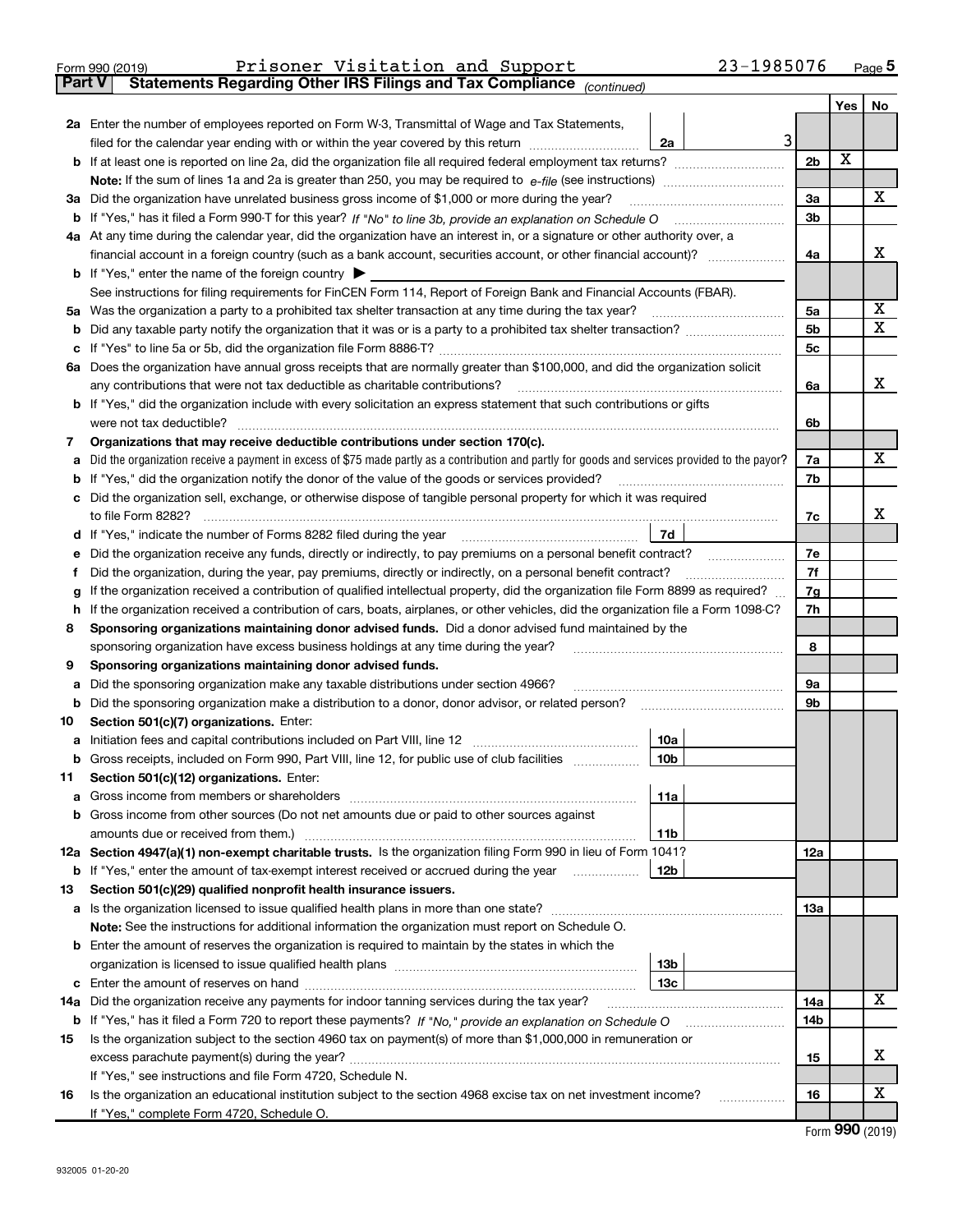|  | Form 990 (2019) |  |
|--|-----------------|--|
|  |                 |  |

### Form 990 (2019) Prisoner Visitation and Support 23-1985076 Page

| <b>Part VI   Governance, Management, and Disclosure</b> For each "Yes" response to lines 2 through 7b below, and for a "No" response |  |  |  |
|--------------------------------------------------------------------------------------------------------------------------------------|--|--|--|
| to line 8a, 8b, or 10b below, describe the circumstances, processes, or changes on Schedule O. See instructions.                     |  |  |  |

|     | Check if Schedule O contains a response or note to any line in this Part VI                                                                                                   |                 |     | $\overline{\mathbf{x}}$ |
|-----|-------------------------------------------------------------------------------------------------------------------------------------------------------------------------------|-----------------|-----|-------------------------|
|     | Section A. Governing Body and Management                                                                                                                                      |                 |     |                         |
|     |                                                                                                                                                                               |                 | Yes | No                      |
|     | 8<br>1a<br><b>1a</b> Enter the number of voting members of the governing body at the end of the tax year                                                                      |                 |     |                         |
|     | If there are material differences in voting rights among members of the governing body, or if the governing                                                                   |                 |     |                         |
|     | body delegated broad authority to an executive committee or similar committee, explain on Schedule O.                                                                         |                 |     |                         |
| b   | 8<br>Enter the number of voting members included on line 1a, above, who are independent<br>1b                                                                                 |                 |     |                         |
| 2   | Did any officer, director, trustee, or key employee have a family relationship or a business relationship with any other                                                      |                 |     |                         |
|     | officer, director, trustee, or key employee?                                                                                                                                  | 2               |     | х                       |
| 3   | Did the organization delegate control over management duties customarily performed by or under the direct supervision                                                         |                 |     |                         |
|     | of officers, directors, trustees, or key employees to a management company or other person?                                                                                   | з               |     | х                       |
| 4   | Did the organization make any significant changes to its governing documents since the prior Form 990 was filed?                                                              | 4               |     | X                       |
| 5   | Did the organization become aware during the year of a significant diversion of the organization's assets?                                                                    | 5               |     | Χ                       |
| 6   | Did the organization have members or stockholders?                                                                                                                            | 6               |     | X                       |
| 7а  | Did the organization have members, stockholders, or other persons who had the power to elect or appoint one or                                                                |                 |     |                         |
|     | more members of the governing body?                                                                                                                                           | 7a              |     | x                       |
|     | b Are any governance decisions of the organization reserved to (or subject to approval by) members, stockholders, or                                                          |                 |     |                         |
|     | persons other than the governing body?                                                                                                                                        | 7b              |     | х                       |
| 8   | Did the organization contemporaneously document the meetings held or written actions undertaken during the year by the following:                                             |                 |     |                         |
| a   |                                                                                                                                                                               | 8а              | X   |                         |
| b   | Each committee with authority to act on behalf of the governing body?                                                                                                         | 8b              | X   |                         |
| 9   | Is there any officer, director, trustee, or key employee listed in Part VII, Section A, who cannot be reached at the                                                          |                 |     |                         |
|     |                                                                                                                                                                               | 9               |     | x                       |
|     | <b>Section B. Policies</b> (This Section B requests information about policies not required by the Internal Revenue Code.)                                                    |                 |     |                         |
|     |                                                                                                                                                                               |                 | Yes | No                      |
|     |                                                                                                                                                                               | 10a             |     | x                       |
|     | <b>b</b> If "Yes," did the organization have written policies and procedures governing the activities of such chapters, affiliates,                                           |                 |     |                         |
|     | and branches to ensure their operations are consistent with the organization's exempt purposes?                                                                               | 10 <sub>b</sub> |     |                         |
|     | 11a Has the organization provided a complete copy of this Form 990 to all members of its governing body before filing the form?                                               | 11a             | X   |                         |
| b   | Describe in Schedule O the process, if any, used by the organization to review this Form 990.                                                                                 |                 |     |                         |
| 12a |                                                                                                                                                                               | 12a             | Χ   |                         |
| b   | Were officers, directors, or trustees, and key employees required to disclose annually interests that could give rise to conflicts?                                           | 12 <sub>b</sub> | X   |                         |
| c   | Did the organization regularly and consistently monitor and enforce compliance with the policy? If "Yes," describe                                                            |                 |     |                         |
|     |                                                                                                                                                                               | 12c             | X   |                         |
| 13  | Did the organization have a written whistleblower policy?                                                                                                                     | 13              |     | х                       |
| 14  | Did the organization have a written document retention and destruction policy?                                                                                                | 14              |     | $\mathbf x$             |
| 15  | Did the process for determining compensation of the following persons include a review and approval by independent                                                            |                 |     |                         |
|     | persons, comparability data, and contemporaneous substantiation of the deliberation and decision?                                                                             |                 |     |                         |
| а   | The organization's CEO, Executive Director, or top management official manufactured content content of the organization's CEO, Executive Director, or top management official | 15a             |     | х                       |
|     | <b>b</b> Other officers or key employees of the organization                                                                                                                  | 15b             |     | х                       |
|     | If "Yes" to line 15a or 15b, describe the process in Schedule O (see instructions).                                                                                           |                 |     |                         |
|     | 16a Did the organization invest in, contribute assets to, or participate in a joint venture or similar arrangement with a                                                     |                 |     |                         |
|     | taxable entity during the year?                                                                                                                                               | 16a             |     | X                       |
|     | <b>b</b> If "Yes," did the organization follow a written policy or procedure requiring the organization to evaluate its participation                                         |                 |     |                         |
|     | in joint venture arrangements under applicable federal tax law, and take steps to safeguard the organization's                                                                |                 |     |                         |
|     | exempt status with respect to such arrangements?                                                                                                                              | 16 <sub>b</sub> |     |                         |
|     | <b>Section C. Disclosure</b>                                                                                                                                                  |                 |     |                         |
| 17  | List the states with which a copy of this Form 990 is required to be filed $\blacktriangleright$ PA                                                                           |                 |     |                         |
| 18  | Section 6104 requires an organization to make its Forms 1023 (1024 or 1024-A, if applicable), 990, and 990-T (Section 501(c)(3)s only) available                              |                 |     |                         |
|     | for public inspection. Indicate how you made these available. Check all that apply.                                                                                           |                 |     |                         |
|     | $X$ Upon request<br>Another's website<br>Own website<br>Other (explain on Schedule O)                                                                                         |                 |     |                         |
| 19  | Describe on Schedule O whether (and if so, how) the organization made its governing documents, conflict of interest policy, and financial                                     |                 |     |                         |
|     | statements available to the public during the tax year.                                                                                                                       |                 |     |                         |
| 20  | State the name, address, and telephone number of the person who possesses the organization's books and records                                                                |                 |     |                         |
|     | Molly Clifford - 215-241-7117                                                                                                                                                 |                 |     |                         |
|     | 19102<br>1501 Cherry St, Philadelphia, PA                                                                                                                                     |                 |     |                         |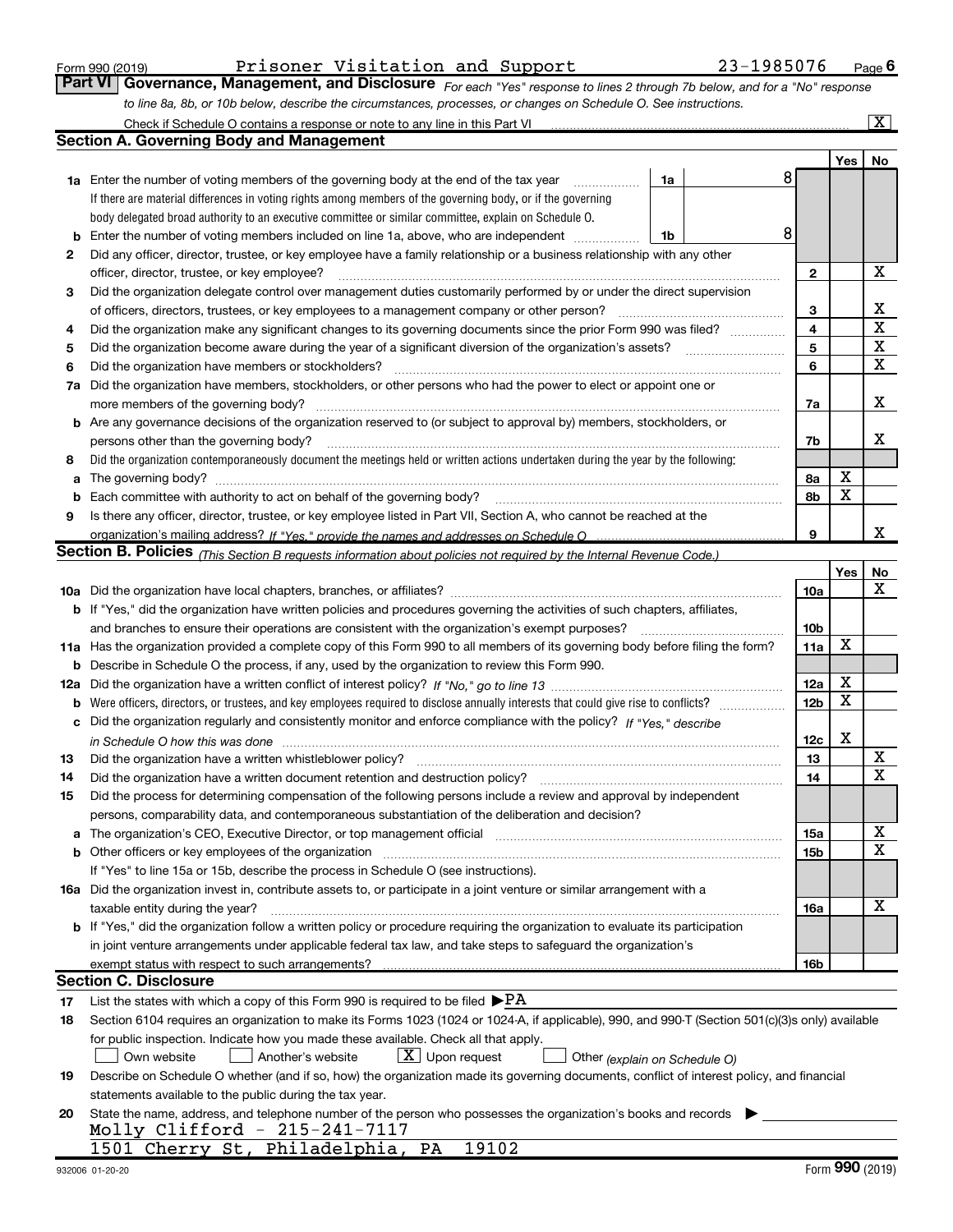$\Box$ 

### Part VII Compensation of Officers, Directors, Trustees, Key Employees, Highest Compensated Employees, and Independent Contractors

Check if Schedule O contains a response or note to any line in this Part VII

Section A. Officers, Directors, Trustees, Key Employees, and Highest Compensated Employees

1a Complete this table for all persons required to be listed. Report compensation for the calendar year ending with or within the organization's tax year. Ist all of the organization's current officers, directors, trustees (whether individuals or organizations), regardless of amount of compensation.

Enter -0- in columns (D), (E), and (F) if no compensation was paid.

**•** List all of the organization's current key employees, if any. See instructions for definition of "key employee."

● List the organization's five current highest compensated employees (other than an officer, director, trustee, or key employee) who received reportable compensation (Box 5 of Form W-2 and/or Box 7 of Form 1099-MISC) of more than \$100,000 from the organization and any related organizations.

List all of the organization's former officers, key employees, and highest compensated employees who received more than \$100,000 of reportable compensation from the organization and any related organizations.

• List all of the organization's former directors or trustees that received, in the capacity as a former director or trustee of the organization, more than \$10,000 of reportable compensation from the organization and any related organizations.

See instructions for the order in which to list the persons above.

Check this box if neither the organization nor any related organization compensated any current officer, director, or trustee.  $\Box$ 

| (A)                  | (B)                    | (C)                                     |                                                                  | (D)         | (E)          | (F)                             |           |                 |                                  |                          |
|----------------------|------------------------|-----------------------------------------|------------------------------------------------------------------|-------------|--------------|---------------------------------|-----------|-----------------|----------------------------------|--------------------------|
| Name and title       | Average                | Position<br>(do not check more than one |                                                                  |             | Reportable   | Reportable                      | Estimated |                 |                                  |                          |
|                      | hours per              |                                         | box, unless person is both an<br>officer and a director/trustee) |             | compensation | compensation                    | amount of |                 |                                  |                          |
|                      | week                   |                                         |                                                                  |             |              |                                 |           | from<br>the     | from related                     | other                    |
|                      | (list any<br>hours for |                                         |                                                                  |             |              |                                 |           | organization    | organizations<br>(W-2/1099-MISC) | compensation<br>from the |
|                      | related                |                                         |                                                                  |             |              |                                 |           | (W-2/1099-MISC) |                                  | organization             |
|                      | organizations          |                                         |                                                                  |             |              |                                 |           |                 |                                  | and related              |
|                      | below                  | Individual trustee or director          | Institutional trustee                                            |             | Key employee | Highest compensated<br>employee |           |                 |                                  | organizations            |
|                      | line)                  |                                         |                                                                  | Officer     |              |                                 | Former    |                 |                                  |                          |
| (1) Marc Levin       | 1.00                   |                                         |                                                                  |             |              |                                 |           |                 |                                  |                          |
| Secretary            |                        | $\mathbf x$                             |                                                                  | $\mathbf X$ |              |                                 |           | 0.              | 0.                               | $0_{.}$                  |
| (2) James Marren     | 1.00                   |                                         |                                                                  |             |              |                                 |           |                 |                                  |                          |
| Board Member         |                        | $\mathbf X$                             |                                                                  |             |              |                                 |           | $\mathbf 0$ .   | $\mathbf 0$ .                    | 0.                       |
| (3) Rachel Osborn    | 1.00                   |                                         |                                                                  |             |              |                                 |           |                 |                                  |                          |
| Board Chair          |                        | $\mathbf X$                             |                                                                  | $\mathbf X$ |              |                                 |           | 0.              | $\mathbf 0$ .                    | $0_{.}$                  |
| (4) David Poundstone | 1.00                   |                                         |                                                                  |             |              |                                 |           |                 |                                  |                          |
| Treasurer            |                        | $\mathbf X$                             |                                                                  | $\mathbf X$ |              |                                 |           | 0.              | 0.                               | $\mathbf 0$ .            |
| (5) Virgina Rinella  | 1.00                   |                                         |                                                                  |             |              |                                 |           |                 |                                  |                          |
| Board Member         |                        | $\mathbf X$                             |                                                                  |             |              |                                 |           | 0.              | 0.                               | $\mathbf 0$ .            |
| (6) Susannah Rose    | 1.00                   |                                         |                                                                  |             |              |                                 |           |                 |                                  |                          |
| Board Member         |                        | $\mathbf X$                             |                                                                  |             |              |                                 |           | 0.              | 0.                               | $\mathbf 0$ .            |
| (7) Dan Struble      | 1.00                   |                                         |                                                                  |             |              |                                 |           |                 |                                  |                          |
| Board Member         |                        | $\mathbf X$                             |                                                                  |             |              |                                 |           | 0.              | $\mathbf 0$ .                    | $0$ .                    |
| (8) Charles Barrett  | 1.00                   |                                         |                                                                  |             |              |                                 |           |                 |                                  |                          |
| Board Chair          |                        | $\mathbf X$                             |                                                                  |             |              |                                 |           | 0.              | $\mathbf 0$ .                    | $\mathbf 0$ .            |
| (9) Eileen Gilkenson | 40.00                  |                                         |                                                                  |             |              |                                 |           |                 |                                  |                          |
| Executive Director   |                        |                                         |                                                                  | $\mathbf X$ |              |                                 |           | 21129.          | $\mathbf 0$ .                    | 0.                       |
|                      |                        |                                         |                                                                  |             |              |                                 |           |                 |                                  |                          |
|                      |                        |                                         |                                                                  |             |              |                                 |           |                 |                                  |                          |
|                      |                        |                                         |                                                                  |             |              |                                 |           |                 |                                  |                          |
|                      |                        |                                         |                                                                  |             |              |                                 |           |                 |                                  |                          |
|                      |                        |                                         |                                                                  |             |              |                                 |           |                 |                                  |                          |
|                      |                        |                                         |                                                                  |             |              |                                 |           |                 |                                  |                          |
|                      |                        |                                         |                                                                  |             |              |                                 |           |                 |                                  |                          |
|                      |                        |                                         |                                                                  |             |              |                                 |           |                 |                                  |                          |
|                      |                        |                                         |                                                                  |             |              |                                 |           |                 |                                  |                          |
|                      |                        |                                         |                                                                  |             |              |                                 |           |                 |                                  |                          |
|                      |                        |                                         |                                                                  |             |              |                                 |           |                 |                                  |                          |
|                      |                        |                                         |                                                                  |             |              |                                 |           |                 |                                  |                          |
|                      |                        |                                         |                                                                  |             |              |                                 |           |                 |                                  |                          |
|                      |                        |                                         |                                                                  |             |              |                                 |           |                 |                                  |                          |
|                      |                        |                                         |                                                                  |             |              |                                 |           |                 |                                  |                          |
|                      |                        |                                         |                                                                  |             |              |                                 |           |                 |                                  |                          |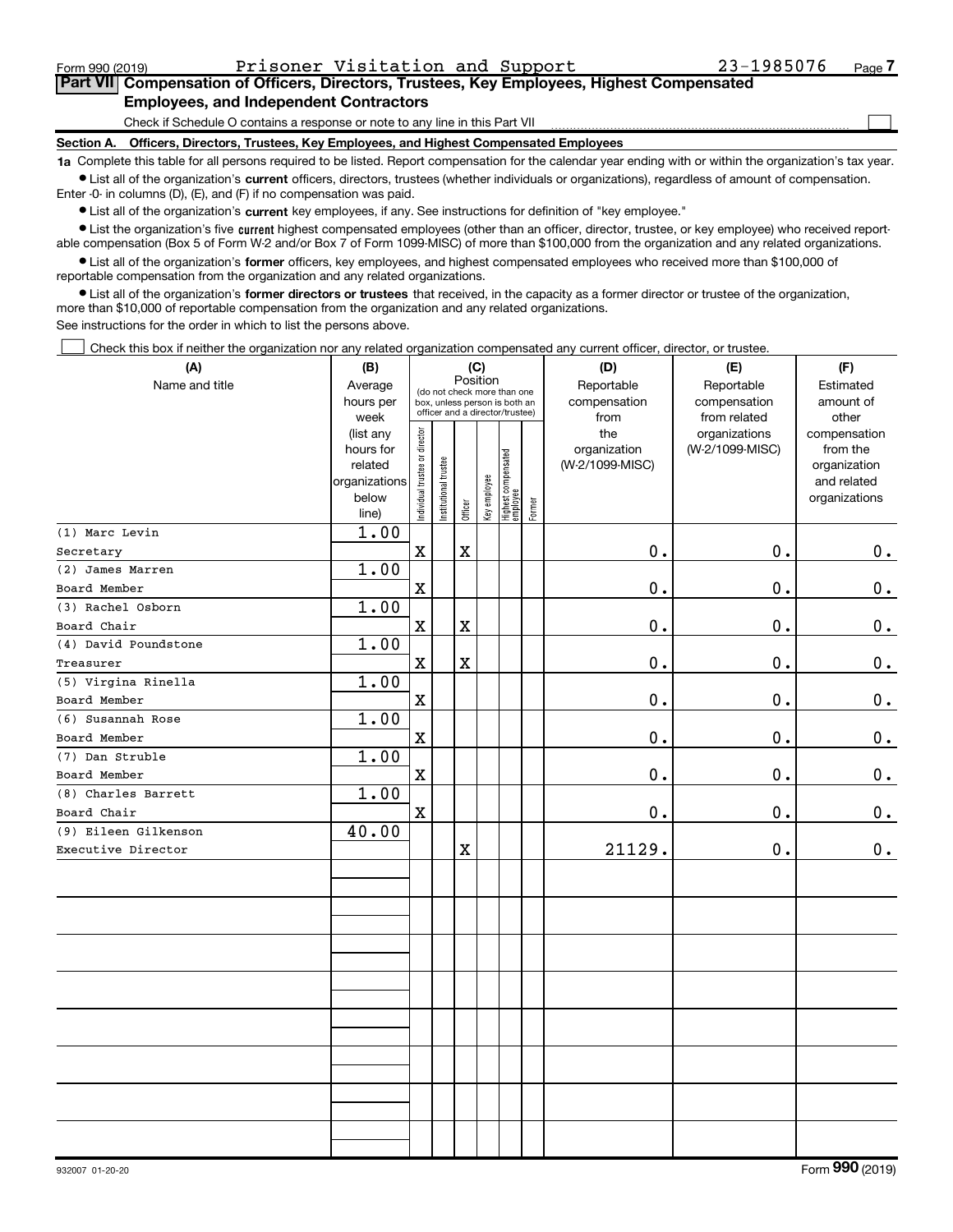| Prisoner Visitation and Support<br>Form 990 (2019)                                                                                                                                                                                                          |                                                                      |                                |                       |                 |              |                                                                                                 |        |                                           | 23-1985076                                        |                           |     |                                                                          | Page $8$                        |
|-------------------------------------------------------------------------------------------------------------------------------------------------------------------------------------------------------------------------------------------------------------|----------------------------------------------------------------------|--------------------------------|-----------------------|-----------------|--------------|-------------------------------------------------------------------------------------------------|--------|-------------------------------------------|---------------------------------------------------|---------------------------|-----|--------------------------------------------------------------------------|---------------------------------|
| <b>Part VII</b><br>Section A. Officers, Directors, Trustees, Key Employees, and Highest Compensated Employees (continued)                                                                                                                                   |                                                                      |                                |                       |                 |              |                                                                                                 |        |                                           |                                                   |                           |     |                                                                          |                                 |
| (A)<br>Name and title                                                                                                                                                                                                                                       | (B)<br>Average<br>hours per<br>week                                  |                                |                       | (C)<br>Position |              | (do not check more than one<br>box, unless person is both an<br>officer and a director/trustee) |        | (D)<br>Reportable<br>compensation<br>from | (E)<br>Reportable<br>compensation<br>from related |                           |     | (F)<br>Estimated<br>amount of<br>other                                   |                                 |
|                                                                                                                                                                                                                                                             | (list any<br>hours for<br>related<br>organizations<br>below<br>line) | Individual trustee or director | Institutional trustee | Officer         | Key employee | Highest compensated<br>  employee                                                               | Former | the<br>organization<br>(W-2/1099-MISC)    | organizations<br>(W-2/1099-MISC)                  |                           |     | compensation<br>from the<br>organization<br>and related<br>organizations |                                 |
|                                                                                                                                                                                                                                                             |                                                                      |                                |                       |                 |              |                                                                                                 |        |                                           |                                                   |                           |     |                                                                          |                                 |
|                                                                                                                                                                                                                                                             |                                                                      |                                |                       |                 |              |                                                                                                 |        |                                           |                                                   |                           |     |                                                                          |                                 |
|                                                                                                                                                                                                                                                             |                                                                      |                                |                       |                 |              |                                                                                                 |        |                                           |                                                   |                           |     |                                                                          |                                 |
|                                                                                                                                                                                                                                                             |                                                                      |                                |                       |                 |              |                                                                                                 |        |                                           |                                                   |                           |     |                                                                          |                                 |
|                                                                                                                                                                                                                                                             |                                                                      |                                |                       |                 |              |                                                                                                 |        |                                           |                                                   |                           |     |                                                                          |                                 |
|                                                                                                                                                                                                                                                             |                                                                      |                                |                       |                 |              |                                                                                                 |        |                                           |                                                   |                           |     |                                                                          |                                 |
|                                                                                                                                                                                                                                                             |                                                                      |                                |                       |                 |              |                                                                                                 |        |                                           |                                                   |                           |     |                                                                          |                                 |
|                                                                                                                                                                                                                                                             |                                                                      |                                |                       |                 |              |                                                                                                 |        |                                           |                                                   |                           |     |                                                                          |                                 |
|                                                                                                                                                                                                                                                             |                                                                      |                                |                       |                 |              |                                                                                                 |        | 21129.                                    |                                                   |                           |     |                                                                          |                                 |
| 1b Subtotal<br>c Total from continuation sheets to Part VII, Section A [111] [120] [20]                                                                                                                                                                     |                                                                      |                                |                       |                 |              |                                                                                                 |        | $0$ .<br>21129.                           |                                                   | 0.<br>$\mathbf 0$ .<br>0. |     |                                                                          | 0.<br>$\overline{0}$ .<br>$0$ . |
| Total number of individuals (including but not limited to those listed above) who received more than \$100,000 of reportable<br>2<br>compensation from the organization $\blacktriangleright$                                                               |                                                                      |                                |                       |                 |              |                                                                                                 |        |                                           |                                                   |                           |     |                                                                          | 0                               |
|                                                                                                                                                                                                                                                             |                                                                      |                                |                       |                 |              |                                                                                                 |        |                                           |                                                   |                           |     | Yes                                                                      | No                              |
| Did the organization list any former officer, director, trustee, key employee, or highest compensated employee on<br>з                                                                                                                                      |                                                                      |                                |                       |                 |              |                                                                                                 |        |                                           |                                                   |                           |     |                                                                          |                                 |
|                                                                                                                                                                                                                                                             |                                                                      |                                |                       |                 |              |                                                                                                 |        |                                           |                                                   |                           | 3   |                                                                          | х                               |
| For any individual listed on line 1a, is the sum of reportable compensation and other compensation from the organization<br>4                                                                                                                               |                                                                      |                                |                       |                 |              |                                                                                                 |        |                                           |                                                   |                           |     |                                                                          | х                               |
| Did any person listed on line 1a receive or accrue compensation from any unrelated organization or individual for services<br>5                                                                                                                             |                                                                      |                                |                       |                 |              |                                                                                                 |        |                                           |                                                   |                           | 4   |                                                                          |                                 |
| rendered to the organization? If "Yes." complete Schedule J for such person.                                                                                                                                                                                |                                                                      |                                |                       |                 |              |                                                                                                 |        |                                           |                                                   |                           | 5   |                                                                          | X                               |
| <b>Section B. Independent Contractors</b>                                                                                                                                                                                                                   |                                                                      |                                |                       |                 |              |                                                                                                 |        |                                           |                                                   |                           |     |                                                                          |                                 |
| Complete this table for your five highest compensated independent contractors that received more than \$100,000 of compensation from<br>1<br>the organization. Report compensation for the calendar year ending with or within the organization's tax year. |                                                                      |                                |                       |                 |              |                                                                                                 |        |                                           |                                                   |                           |     |                                                                          |                                 |
| (A)<br>Name and business address                                                                                                                                                                                                                            |                                                                      |                                | <b>NONE</b>           |                 |              |                                                                                                 |        | (B)<br>Description of services            |                                                   |                           | (C) | Compensation                                                             |                                 |
|                                                                                                                                                                                                                                                             |                                                                      |                                |                       |                 |              |                                                                                                 |        |                                           |                                                   |                           |     |                                                                          |                                 |
|                                                                                                                                                                                                                                                             |                                                                      |                                |                       |                 |              |                                                                                                 |        |                                           |                                                   |                           |     |                                                                          |                                 |
|                                                                                                                                                                                                                                                             |                                                                      |                                |                       |                 |              |                                                                                                 |        |                                           |                                                   |                           |     |                                                                          |                                 |
|                                                                                                                                                                                                                                                             |                                                                      |                                |                       |                 |              |                                                                                                 |        |                                           |                                                   |                           |     |                                                                          |                                 |
|                                                                                                                                                                                                                                                             |                                                                      |                                |                       |                 |              |                                                                                                 |        |                                           |                                                   |                           |     |                                                                          |                                 |
| Total number of independent contractors (including but not limited to those listed above) who received more than<br>2<br>\$100,000 of compensation from the organization                                                                                    |                                                                      |                                |                       |                 | 0            |                                                                                                 |        |                                           |                                                   |                           |     |                                                                          |                                 |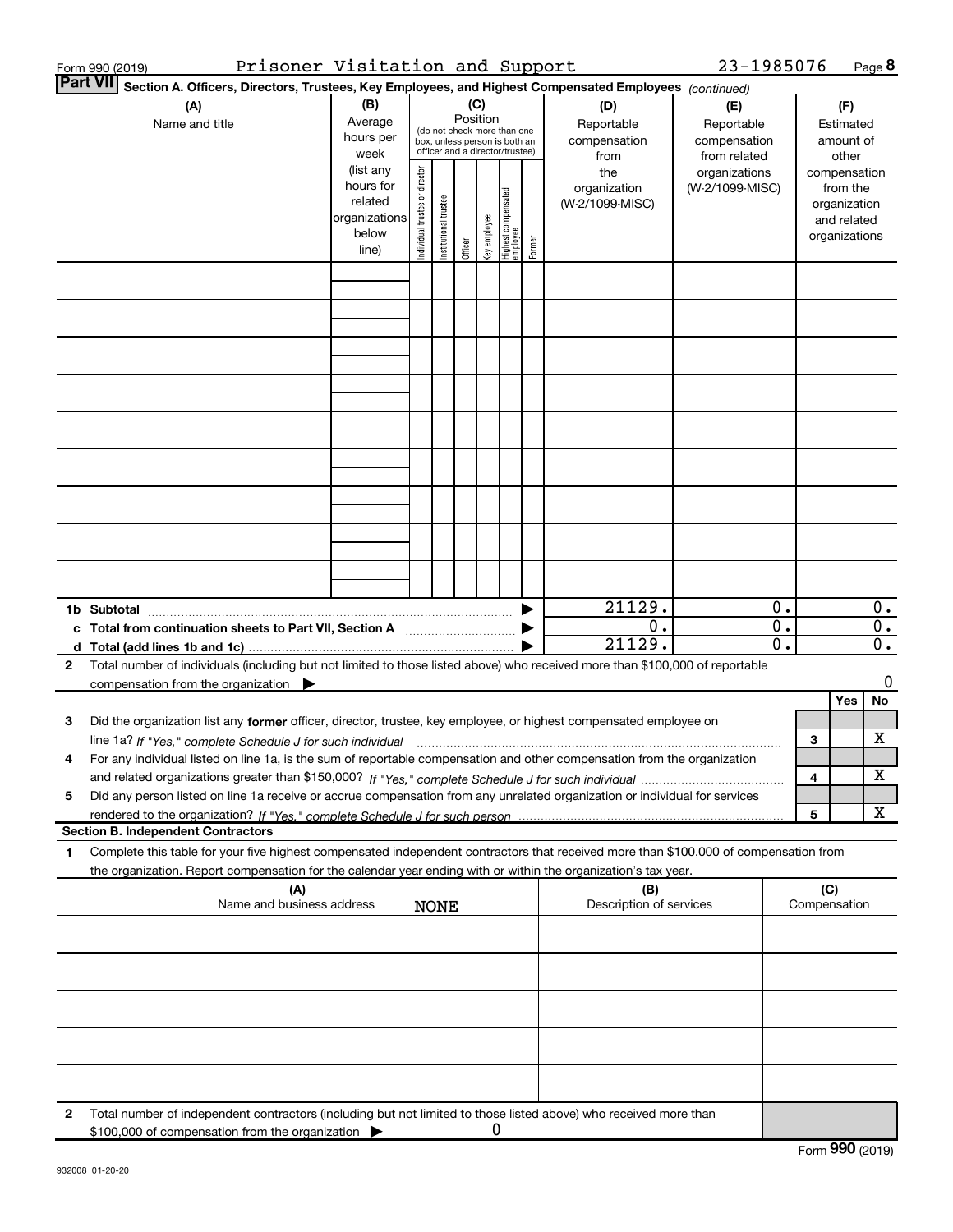|                                                           |                  |   | Form 990 (2019)                                                                                                        |          |                    |                 |                                | Prisoner Visitation and Support |                                              | 23-1985076                                      |                                                                 | Page 9 |
|-----------------------------------------------------------|------------------|---|------------------------------------------------------------------------------------------------------------------------|----------|--------------------|-----------------|--------------------------------|---------------------------------|----------------------------------------------|-------------------------------------------------|-----------------------------------------------------------------|--------|
|                                                           | <b>Part VIII</b> |   | <b>Statement of Revenue</b><br>Check if Schedule O contains a response or note to any line in this Part VIII           |          |                    |                 |                                |                                 |                                              |                                                 |                                                                 |        |
|                                                           |                  |   |                                                                                                                        |          |                    |                 |                                | (A)<br>Total revenue            | (B)<br>Related or exempt<br>function revenue | $\overline{C}$<br>Unrelated<br>business revenue | (D)<br>Revenue excluded<br>from tax under<br>sections 512 - 514 |        |
|                                                           |                  |   | 1 a Federated campaigns                                                                                                |          | 1a                 |                 |                                |                                 |                                              |                                                 |                                                                 |        |
| Contributions, Gifts, Grants<br>and Other Similar Amounts |                  |   | <b>b</b> Membership dues                                                                                               |          | 1 <sub>b</sub>     |                 |                                |                                 |                                              |                                                 |                                                                 |        |
|                                                           |                  |   | c Fundraising events                                                                                                   |          | 1 <sub>c</sub>     |                 |                                |                                 |                                              |                                                 |                                                                 |        |
|                                                           |                  |   | d Related organizations                                                                                                |          | 1 <sub>d</sub>     |                 |                                |                                 |                                              |                                                 |                                                                 |        |
|                                                           |                  | е | Government grants (contributions)                                                                                      |          | 1e                 |                 |                                |                                 |                                              |                                                 |                                                                 |        |
|                                                           |                  |   | f All other contributions, gifts, grants, and                                                                          |          |                    |                 |                                |                                 |                                              |                                                 |                                                                 |        |
|                                                           |                  |   | similar amounts not included above                                                                                     |          | 1f                 |                 | 172562.                        |                                 |                                              |                                                 |                                                                 |        |
|                                                           |                  |   | g Noncash contributions included in lines 1a-1f                                                                        |          | $1g$ $\frac{1}{3}$ |                 |                                | 172562.                         |                                              |                                                 |                                                                 |        |
|                                                           |                  |   | h Total. Add lines 1a-1f                                                                                               |          |                    |                 | <b>Business Code</b>           |                                 |                                              |                                                 |                                                                 |        |
|                                                           | 2a               |   |                                                                                                                        |          |                    |                 |                                |                                 |                                              |                                                 |                                                                 |        |
|                                                           |                  | b | <u> 1989 - Johann Barbara, martxa alemaniar arg</u>                                                                    |          |                    |                 |                                |                                 |                                              |                                                 |                                                                 |        |
|                                                           |                  | с | <u> 1989 - Johann Barbara, martxa alemaniar a</u>                                                                      |          |                    |                 |                                |                                 |                                              |                                                 |                                                                 |        |
|                                                           |                  | d | <u> 1989 - Johann Barn, mars ann an t-Amhain ann an t-Amhain an t-Amhain an t-Amhain an t-Amhain an t-Amhain an t-</u> |          |                    |                 |                                |                                 |                                              |                                                 |                                                                 |        |
| Program Service<br>Revenue                                |                  |   |                                                                                                                        |          |                    |                 |                                |                                 |                                              |                                                 |                                                                 |        |
|                                                           |                  |   |                                                                                                                        |          |                    |                 |                                |                                 |                                              |                                                 |                                                                 |        |
|                                                           |                  |   |                                                                                                                        |          |                    |                 |                                |                                 |                                              |                                                 |                                                                 |        |
|                                                           | 3                |   | Investment income (including dividends, interest, and                                                                  |          |                    |                 |                                |                                 |                                              |                                                 |                                                                 |        |
|                                                           |                  |   |                                                                                                                        |          |                    |                 | ▶                              | 2416.                           |                                              |                                                 |                                                                 | 2416.  |
|                                                           | 4                |   | Income from investment of tax-exempt bond proceeds                                                                     |          |                    |                 |                                |                                 |                                              |                                                 |                                                                 |        |
|                                                           | 5                |   |                                                                                                                        |          | (i) Real           |                 |                                |                                 |                                              |                                                 |                                                                 |        |
|                                                           |                  |   |                                                                                                                        |          |                    |                 | (ii) Personal                  |                                 |                                              |                                                 |                                                                 |        |
|                                                           | 6а               |   | Gross rents                                                                                                            | 6a       |                    |                 |                                |                                 |                                              |                                                 |                                                                 |        |
|                                                           |                  | b | Less: rental expenses<br>Rental income or (loss)                                                                       | 6b<br>6с |                    |                 |                                |                                 |                                              |                                                 |                                                                 |        |
|                                                           |                  | с | d Net rental income or (loss)                                                                                          |          |                    |                 |                                |                                 |                                              |                                                 |                                                                 |        |
|                                                           |                  |   | 7 a Gross amount from sales of                                                                                         |          | (i) Securities     |                 | (ii) Other                     |                                 |                                              |                                                 |                                                                 |        |
|                                                           |                  |   | assets other than inventory                                                                                            | 7a       |                    |                 |                                |                                 |                                              |                                                 |                                                                 |        |
|                                                           |                  |   | <b>b</b> Less: cost or other basis                                                                                     |          |                    |                 |                                |                                 |                                              |                                                 |                                                                 |        |
|                                                           |                  |   | and sales expenses                                                                                                     | 7b       |                    |                 |                                |                                 |                                              |                                                 |                                                                 |        |
| venue                                                     |                  |   | c Gain or (loss) $\ldots$                                                                                              | 7c       |                    |                 |                                |                                 |                                              |                                                 |                                                                 |        |
| ድ                                                         |                  |   |                                                                                                                        |          |                    |                 |                                |                                 |                                              |                                                 |                                                                 |        |
| <b>Other</b>                                              |                  |   | 8 a Gross income from fundraising events (not                                                                          |          |                    |                 |                                |                                 |                                              |                                                 |                                                                 |        |
|                                                           |                  |   |                                                                                                                        |          |                    |                 |                                |                                 |                                              |                                                 |                                                                 |        |
|                                                           |                  |   | contributions reported on line 1c). See                                                                                |          |                    |                 |                                |                                 |                                              |                                                 |                                                                 |        |
|                                                           |                  |   | <b>b</b> Less: direct expenses                                                                                         |          |                    | 8a<br>8b        |                                |                                 |                                              |                                                 |                                                                 |        |
|                                                           |                  |   | c Net income or (loss) from fundraising events                                                                         |          |                    |                 |                                |                                 |                                              |                                                 |                                                                 |        |
|                                                           |                  |   | 9 a Gross income from gaming activities. See                                                                           |          |                    |                 |                                |                                 |                                              |                                                 |                                                                 |        |
|                                                           |                  |   |                                                                                                                        |          |                    | <b>9a</b>       |                                |                                 |                                              |                                                 |                                                                 |        |
|                                                           |                  |   | <b>b</b> Less: direct expenses <b>manually</b>                                                                         |          |                    | 9b              |                                |                                 |                                              |                                                 |                                                                 |        |
|                                                           |                  |   | c Net income or (loss) from gaming activities                                                                          |          |                    |                 |                                |                                 |                                              |                                                 |                                                                 |        |
|                                                           |                  |   | 10 a Gross sales of inventory, less returns                                                                            |          |                    |                 |                                |                                 |                                              |                                                 |                                                                 |        |
|                                                           |                  |   |                                                                                                                        |          |                    | 10a             |                                |                                 |                                              |                                                 |                                                                 |        |
|                                                           |                  |   | <b>b</b> Less: cost of goods sold                                                                                      |          |                    | 10 <sub>b</sub> |                                |                                 |                                              |                                                 |                                                                 |        |
|                                                           |                  |   | c Net income or (loss) from sales of inventory                                                                         |          |                    |                 |                                |                                 |                                              |                                                 |                                                                 |        |
|                                                           |                  |   | 11 a Bequest                                                                                                           |          |                    |                 | <b>Business Code</b><br>525920 | 24637.                          | 24637.                                       |                                                 |                                                                 |        |
|                                                           |                  |   | Miscellaneous                                                                                                          |          |                    |                 | 900099                         | 672.                            | 672.                                         |                                                 |                                                                 |        |
|                                                           |                  | c |                                                                                                                        |          |                    |                 |                                |                                 |                                              |                                                 |                                                                 |        |
| Miscellaneous<br><b>Bevenue</b>                           |                  |   |                                                                                                                        |          |                    |                 |                                |                                 |                                              |                                                 |                                                                 |        |
|                                                           |                  |   |                                                                                                                        |          |                    |                 |                                | 25309.                          |                                              |                                                 |                                                                 |        |
|                                                           | 12               |   |                                                                                                                        |          |                    |                 |                                | 200287.                         | 25309.                                       | 0.                                              |                                                                 | 2416.  |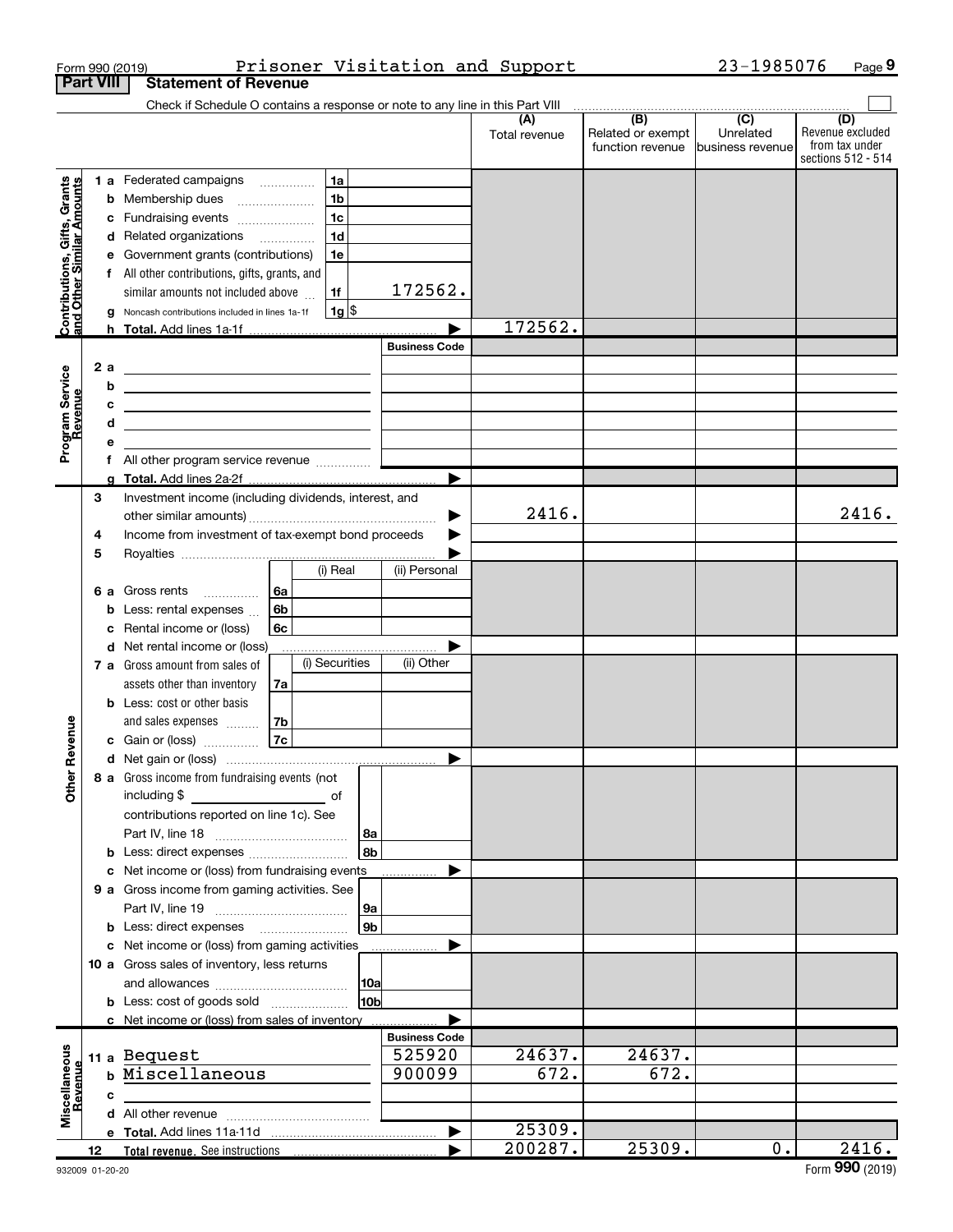Form 990 (2019) Prisoner Visitation and Support 23-1985076 Page <br>| **Part IX | Statement of Functional Expenses** Prisoner Visitation and Support 23-1985076

|              | Section 501(c)(3) and 501(c)(4) organizations must complete all columns. All other organizations must complete column (A).                                                                                 |                       |                                                 |                                                      |                                |
|--------------|------------------------------------------------------------------------------------------------------------------------------------------------------------------------------------------------------------|-----------------------|-------------------------------------------------|------------------------------------------------------|--------------------------------|
|              | Check if Schedule O contains a response or note to any line in this Part IX                                                                                                                                |                       |                                                 |                                                      |                                |
|              | Do not include amounts reported on lines 6b,<br>7b, 8b, 9b, and 10b of Part VIII.                                                                                                                          | (A)<br>Total expenses | $\overline{(B)}$<br>Program service<br>expenses | $\overline{C}$<br>Management and<br>general expenses | (D)<br>Fundraising<br>expenses |
| $\mathbf 1$  | Grants and other assistance to domestic organizations                                                                                                                                                      |                       |                                                 |                                                      |                                |
|              | and domestic governments. See Part IV, line 21                                                                                                                                                             |                       |                                                 |                                                      |                                |
| $\mathbf{2}$ | Grants and other assistance to domestic                                                                                                                                                                    |                       |                                                 |                                                      |                                |
|              | individuals. See Part IV, line 22                                                                                                                                                                          |                       |                                                 |                                                      |                                |
| 3            | Grants and other assistance to foreign                                                                                                                                                                     |                       |                                                 |                                                      |                                |
|              | organizations, foreign governments, and foreign                                                                                                                                                            |                       |                                                 |                                                      |                                |
|              | individuals. See Part IV, lines 15 and 16                                                                                                                                                                  |                       |                                                 |                                                      |                                |
| 4            | Benefits paid to or for members                                                                                                                                                                            |                       |                                                 |                                                      |                                |
| 5            | Compensation of current officers, directors,                                                                                                                                                               |                       |                                                 |                                                      |                                |
|              | trustees, and key employees                                                                                                                                                                                | 37379.                | 15423.                                          | 13931.                                               | 8025.                          |
| 6            | Compensation not included above to disqualified                                                                                                                                                            |                       |                                                 |                                                      |                                |
|              | persons (as defined under section 4958(f)(1)) and                                                                                                                                                          |                       |                                                 |                                                      |                                |
|              | persons described in section 4958(c)(3)(B)                                                                                                                                                                 |                       |                                                 |                                                      |                                |
| 7            | Other salaries and wages                                                                                                                                                                                   | 40000.                | 16504.                                          | 14908.                                               | 8588.                          |
| 8            | Pension plan accruals and contributions (include                                                                                                                                                           |                       |                                                 |                                                      |                                |
|              | section 401(k) and 403(b) employer contributions)                                                                                                                                                          | 13110.                | 4222.                                           | 5044.                                                | 3844.                          |
| 9            |                                                                                                                                                                                                            | 14350.                | 6510.                                           | 5155.                                                | 2685.                          |
| 10           |                                                                                                                                                                                                            | 6638.                 | $\overline{2739}$ .                             | 2474.                                                | 1425.                          |
| 11           | Fees for services (nonemployees):                                                                                                                                                                          |                       |                                                 |                                                      |                                |
| a            |                                                                                                                                                                                                            |                       |                                                 |                                                      |                                |
| b            |                                                                                                                                                                                                            |                       |                                                 |                                                      |                                |
| c            |                                                                                                                                                                                                            | 5000.                 |                                                 | 5000.                                                |                                |
| d            | Lobbying                                                                                                                                                                                                   |                       |                                                 |                                                      |                                |
|              | Professional fundraising services. See Part IV, line 17                                                                                                                                                    |                       |                                                 |                                                      |                                |
| f            | Investment management fees                                                                                                                                                                                 |                       |                                                 |                                                      |                                |
| q            | Other. (If line 11g amount exceeds 10% of line 25,                                                                                                                                                         |                       |                                                 |                                                      |                                |
|              | column (A) amount, list line 11g expenses on Sch O.)                                                                                                                                                       | 3255.                 | 470.                                            | 2541.                                                | 244.                           |
| 12           |                                                                                                                                                                                                            |                       |                                                 |                                                      |                                |
| 13           |                                                                                                                                                                                                            | 1397.                 | 475.                                            | 461.                                                 | 461.                           |
| 14           |                                                                                                                                                                                                            | 311.                  | 105.                                            | $\overline{103}$ .                                   | $\overline{103}$ .             |
| 15           |                                                                                                                                                                                                            |                       |                                                 |                                                      |                                |
| 16           |                                                                                                                                                                                                            | 15254.                | 6294.                                           | 5685.                                                | 3275.                          |
| 17           |                                                                                                                                                                                                            | 1070.                 | 1070.                                           |                                                      |                                |
| 18           | Payments of travel or entertainment expenses                                                                                                                                                               |                       |                                                 |                                                      |                                |
|              | for any federal, state, or local public officials                                                                                                                                                          |                       |                                                 |                                                      |                                |
| 19           | Conferences, conventions, and meetings                                                                                                                                                                     | 30761.                | 30761.                                          |                                                      |                                |
| 20           | Interest                                                                                                                                                                                                   |                       |                                                 |                                                      |                                |
| 21           |                                                                                                                                                                                                            |                       |                                                 |                                                      |                                |
| 22           | Depreciation, depletion, and amortization                                                                                                                                                                  |                       |                                                 |                                                      |                                |
| 23           | Insurance                                                                                                                                                                                                  | 5702.                 | 3944.                                           | 1758.                                                |                                |
| 24           | Other expenses. Itemize expenses not covered<br>above (List miscellaneous expenses on line 24e. If<br>line 24e amount exceeds 10% of line 25, column (A)<br>amount, list line 24e expenses on Schedule O.) |                       |                                                 |                                                      |                                |
| $\mathbf{a}$ | Printing                                                                                                                                                                                                   | 16211.                | 6485.                                           | 3242.                                                | 6484.                          |
| b            | Miscellaneous Expense                                                                                                                                                                                      | 8691.                 | 4345.                                           | 2173.                                                | 2173.                          |
| c            | Postage                                                                                                                                                                                                    | 1289.                 | 580.                                            | 129.                                                 | 580.                           |
| d            | Professional Fees                                                                                                                                                                                          | 750.                  |                                                 | 750.                                                 |                                |
|              | e All other expenses                                                                                                                                                                                       |                       |                                                 |                                                      |                                |
| 25           | Total functional expenses. Add lines 1 through 24e                                                                                                                                                         | 201168.               | 99927.                                          | 63354.                                               | 37887.                         |
| 26           | Joint costs. Complete this line only if the organization                                                                                                                                                   |                       |                                                 |                                                      |                                |
|              | reported in column (B) joint costs from a combined                                                                                                                                                         |                       |                                                 |                                                      |                                |
|              | educational campaign and fundraising solicitation.                                                                                                                                                         |                       |                                                 |                                                      |                                |
|              | Check here $\blacktriangleright$<br>if following SOP 98-2 (ASC 958-720)                                                                                                                                    |                       |                                                 |                                                      |                                |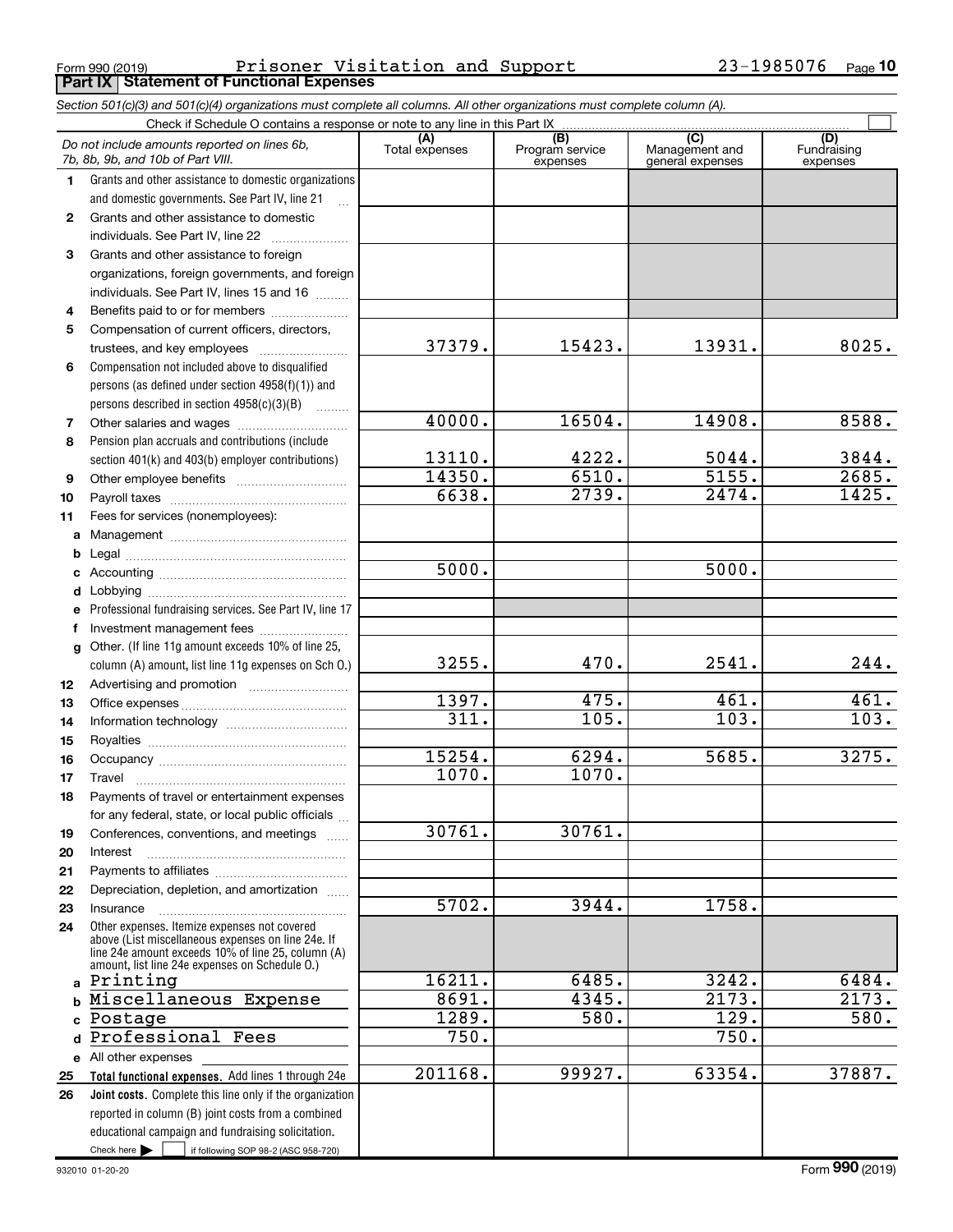31 32 33

| Form 990 (2019) | Prisoner | Visitation and Support | 1985076<br>າ ຊ _<br>ر ہے | Page |
|-----------------|----------|------------------------|--------------------------|------|
|-----------------|----------|------------------------|--------------------------|------|

|                             |    |                                                                                                                                                                                                                               | (A)<br>Beginning of year |                 | (B)<br>End of year |
|-----------------------------|----|-------------------------------------------------------------------------------------------------------------------------------------------------------------------------------------------------------------------------------|--------------------------|-----------------|--------------------|
|                             | 1  | Cash - non-interest-bearing                                                                                                                                                                                                   | $\overline{244}13.$      | $\mathbf{1}$    | 13464.             |
|                             | 2  |                                                                                                                                                                                                                               | 53706.                   | $\mathbf{2}$    | 65453.             |
|                             | з  |                                                                                                                                                                                                                               |                          | 3               |                    |
|                             | 4  |                                                                                                                                                                                                                               |                          | 4               |                    |
|                             | 5  | Loans and other receivables from any current or former officer, director,                                                                                                                                                     |                          |                 |                    |
|                             |    | trustee, key employee, creator or founder, substantial contributor, or 35%                                                                                                                                                    |                          |                 |                    |
|                             |    | controlled entity or family member of any of these persons                                                                                                                                                                    |                          | 5               |                    |
|                             | 6  | Loans and other receivables from other disqualified persons (as defined                                                                                                                                                       |                          |                 |                    |
|                             |    | under section $4958(f)(1)$ , and persons described in section $4958(c)(3)(B)$                                                                                                                                                 | $\ldots$                 | 6               |                    |
|                             | 7  |                                                                                                                                                                                                                               |                          | $\overline{7}$  |                    |
| Assets                      | 8  |                                                                                                                                                                                                                               |                          | 8               |                    |
|                             | 9  | Prepaid expenses and deferred charges                                                                                                                                                                                         |                          | 9               | 1293.              |
|                             |    | 10a Land, buildings, and equipment: cost or other                                                                                                                                                                             |                          |                 |                    |
|                             |    | basis. Complete Part VI of Schedule D  10a                                                                                                                                                                                    |                          |                 |                    |
|                             |    | $\frac{10b}{2}$<br><b>b</b> Less: accumulated depreciation                                                                                                                                                                    |                          | 10 <sub>c</sub> |                    |
|                             | 11 |                                                                                                                                                                                                                               |                          | 11              |                    |
|                             | 12 |                                                                                                                                                                                                                               |                          | 12              |                    |
|                             | 13 |                                                                                                                                                                                                                               |                          | 13              |                    |
|                             | 14 |                                                                                                                                                                                                                               |                          | 14              |                    |
|                             | 15 |                                                                                                                                                                                                                               |                          | 15              |                    |
|                             | 16 |                                                                                                                                                                                                                               | 78119.                   | 16              | 80210.             |
|                             | 17 |                                                                                                                                                                                                                               | 11217.                   | 17              | 3625.              |
|                             | 18 |                                                                                                                                                                                                                               |                          | 18              |                    |
|                             | 19 | Deferred revenue manual contracts and contracts and contracts are contracted and contracts are contracted and contract are contracted and contract are contracted and contract are contracted and contract are contracted and |                          | 19              |                    |
|                             | 20 |                                                                                                                                                                                                                               |                          | 20              |                    |
|                             | 21 | Escrow or custodial account liability. Complete Part IV of Schedule D<br>1.1.1.1.1.1.1.1.1.1                                                                                                                                  |                          | 21              |                    |
|                             | 22 | Loans and other payables to any current or former officer, director,                                                                                                                                                          |                          |                 |                    |
| Liabilities                 |    | trustee, key employee, creator or founder, substantial contributor, or 35%                                                                                                                                                    |                          |                 |                    |
|                             |    | controlled entity or family member of any of these persons                                                                                                                                                                    |                          | 22              |                    |
|                             | 23 |                                                                                                                                                                                                                               |                          | 23              |                    |
|                             | 24 |                                                                                                                                                                                                                               |                          | 24              |                    |
|                             | 25 | Other liabilities (including federal income tax, payables to related third                                                                                                                                                    |                          |                 |                    |
|                             |    | parties, and other liabilities not included on lines 17-24). Complete Part X                                                                                                                                                  |                          |                 |                    |
|                             |    | of Schedule D                                                                                                                                                                                                                 |                          | 25              |                    |
|                             | 26 | Total liabilities. Add lines 17 through 25                                                                                                                                                                                    | 11217.                   | 26              | 3625.              |
|                             |    | Organizations that follow FASB ASC 958, check here $\blacktriangleright \boxed{X}$                                                                                                                                            |                          |                 |                    |
|                             |    | and complete lines 27, 28, 32, and 33.                                                                                                                                                                                        |                          |                 |                    |
|                             | 27 |                                                                                                                                                                                                                               | 13196.                   | 27              | 76585.             |
|                             | 28 | Net assets with donor restrictions                                                                                                                                                                                            | 53706.                   | 28              | 0.                 |
|                             |    | Organizations that do not follow FASB ASC 958, check here $\blacktriangleright$                                                                                                                                               |                          |                 |                    |
|                             |    | and complete lines 29 through 33.                                                                                                                                                                                             |                          |                 |                    |
|                             | 29 | Capital stock or trust principal, or current funds                                                                                                                                                                            |                          | 29              |                    |
|                             | 30 | Paid-in or capital surplus, or land, building, or equipment fund                                                                                                                                                              |                          | 30              |                    |
| Net Assets or Fund Balances | 31 | Retained earnings, endowment, accumulated income, or other funds                                                                                                                                                              |                          | 31              |                    |
|                             | 32 |                                                                                                                                                                                                                               | 66902.                   | 32              | 76585.             |

Total liabilities and net assets/fund balances

Form **990** (2019)

31 32 33

66902. 76585. 78119. 80210.

# **Part X Balance Sheet**

|  | Form 990 (2019) |
|--|-----------------|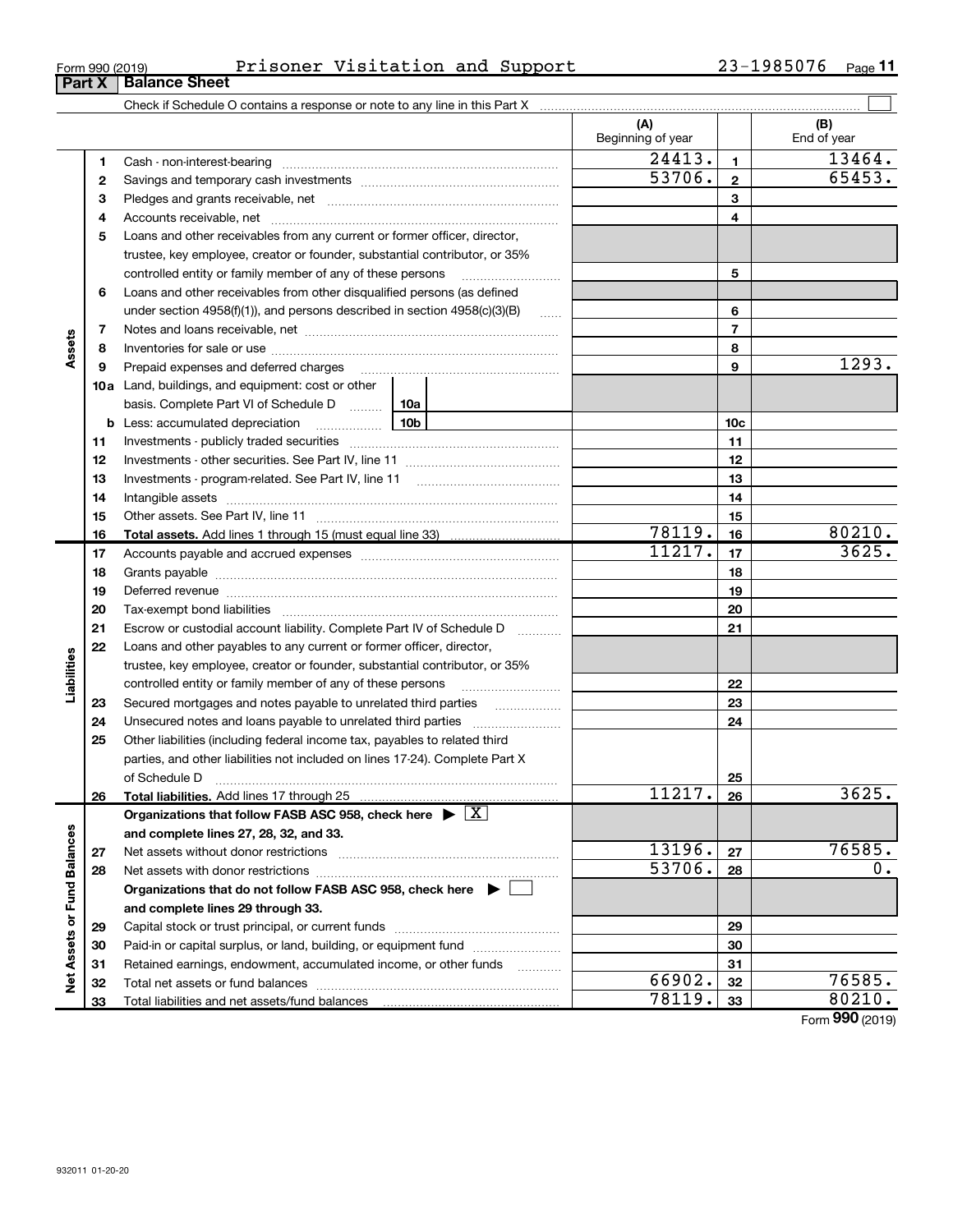|    | Prisoner Visitation and Support<br>Form 990 (2019)                                                                                                                                                                             | 23-1985076              |                |            | Page 12     |
|----|--------------------------------------------------------------------------------------------------------------------------------------------------------------------------------------------------------------------------------|-------------------------|----------------|------------|-------------|
|    | <b>Reconciliation of Net Assets</b><br>Part XI                                                                                                                                                                                 |                         |                |            |             |
|    |                                                                                                                                                                                                                                |                         |                |            |             |
|    |                                                                                                                                                                                                                                |                         |                |            |             |
| 1  |                                                                                                                                                                                                                                | $\mathbf{1}$            |                | 200287.    |             |
| 2  |                                                                                                                                                                                                                                | $\mathbf{2}$            |                | 201168.    |             |
| З  | Revenue less expenses. Subtract line 2 from line 1                                                                                                                                                                             | 3                       |                | $-881.$    |             |
| 4  |                                                                                                                                                                                                                                | $\overline{\mathbf{4}}$ |                | 66902.     |             |
| 5  |                                                                                                                                                                                                                                | 5                       |                | 10564.     |             |
| 6  | Donated services and use of facilities [111] matter contracts and the facilities in the matter of facilities [11] matter contracts and use of facilities [11] matter contracts and the service of the service of the service o | 6                       |                |            |             |
| 7  |                                                                                                                                                                                                                                | $\overline{7}$          |                |            |             |
| 8  | Prior period adjustments www.communication.communication.com/news/communication.com/news/communication.com/new                                                                                                                 | 8                       |                |            |             |
| 9  | Other changes in net assets or fund balances (explain on Schedule O)                                                                                                                                                           | $\mathbf{Q}$            |                |            | 0.          |
| 10 | Net assets or fund balances at end of year. Combine lines 3 through 9 (must equal Part X, line 32,                                                                                                                             |                         |                |            |             |
|    |                                                                                                                                                                                                                                | 10                      |                | 76585.     |             |
|    | Part XII Financial Statements and Reporting                                                                                                                                                                                    |                         |                |            |             |
|    | Check if Schedule O contains a response or note to any line in this Part XII musules contains a contained in this Part XII                                                                                                     |                         |                |            |             |
|    |                                                                                                                                                                                                                                |                         |                | <b>Yes</b> | No          |
| 1  | $\mathbf{X}$ Accrual<br>Accounting method used to prepare the Form 990: <u>June</u> Cash<br>Other                                                                                                                              |                         |                |            |             |
|    | If the organization changed its method of accounting from a prior year or checked "Other," explain in Schedule O.                                                                                                              |                         |                |            |             |
|    | 2a Were the organization's financial statements compiled or reviewed by an independent accountant?                                                                                                                             |                         | 2a             |            | $\mathbf x$ |
|    | If "Yes," check a box below to indicate whether the financial statements for the year were compiled or reviewed on a                                                                                                           |                         |                |            |             |
|    | separate basis, consolidated basis, or both:                                                                                                                                                                                   |                         |                |            |             |
|    | Separate basis<br>Both consolidated and separate basis<br>Consolidated basis                                                                                                                                                   |                         |                |            |             |
|    | <b>b</b> Were the organization's financial statements audited by an independent accountant?                                                                                                                                    |                         | 2 <sub>b</sub> | X          |             |
|    | If "Yes," check a box below to indicate whether the financial statements for the year were audited on a separate basis,                                                                                                        |                         |                |            |             |
|    | consolidated basis, or both:                                                                                                                                                                                                   |                         |                |            |             |
|    | $X$ Separate basis<br>Consolidated basis<br>Both consolidated and separate basis                                                                                                                                               |                         |                |            |             |
|    | c If "Yes" to line 2a or 2b, does the organization have a committee that assumes responsibility for oversight of the audit,                                                                                                    |                         |                |            |             |
|    |                                                                                                                                                                                                                                |                         | 2c             | X          |             |
|    | If the organization changed either its oversight process or selection process during the tax year, explain on Schedule O.                                                                                                      |                         |                |            |             |
|    | 3a As a result of a federal award, was the organization required to undergo an audit or audits as set forth in the Single Audit                                                                                                |                         |                |            |             |
|    |                                                                                                                                                                                                                                |                         | За             |            | x           |
|    | b If "Yes," did the organization undergo the required audit or audits? If the organization did not undergo the required audit                                                                                                  |                         |                |            |             |
|    | or audits, explain why on Schedule O and describe any steps taken to undergo such audits manufactured and the                                                                                                                  |                         | Зb             | $\Omega$   |             |

Form **990** (2019)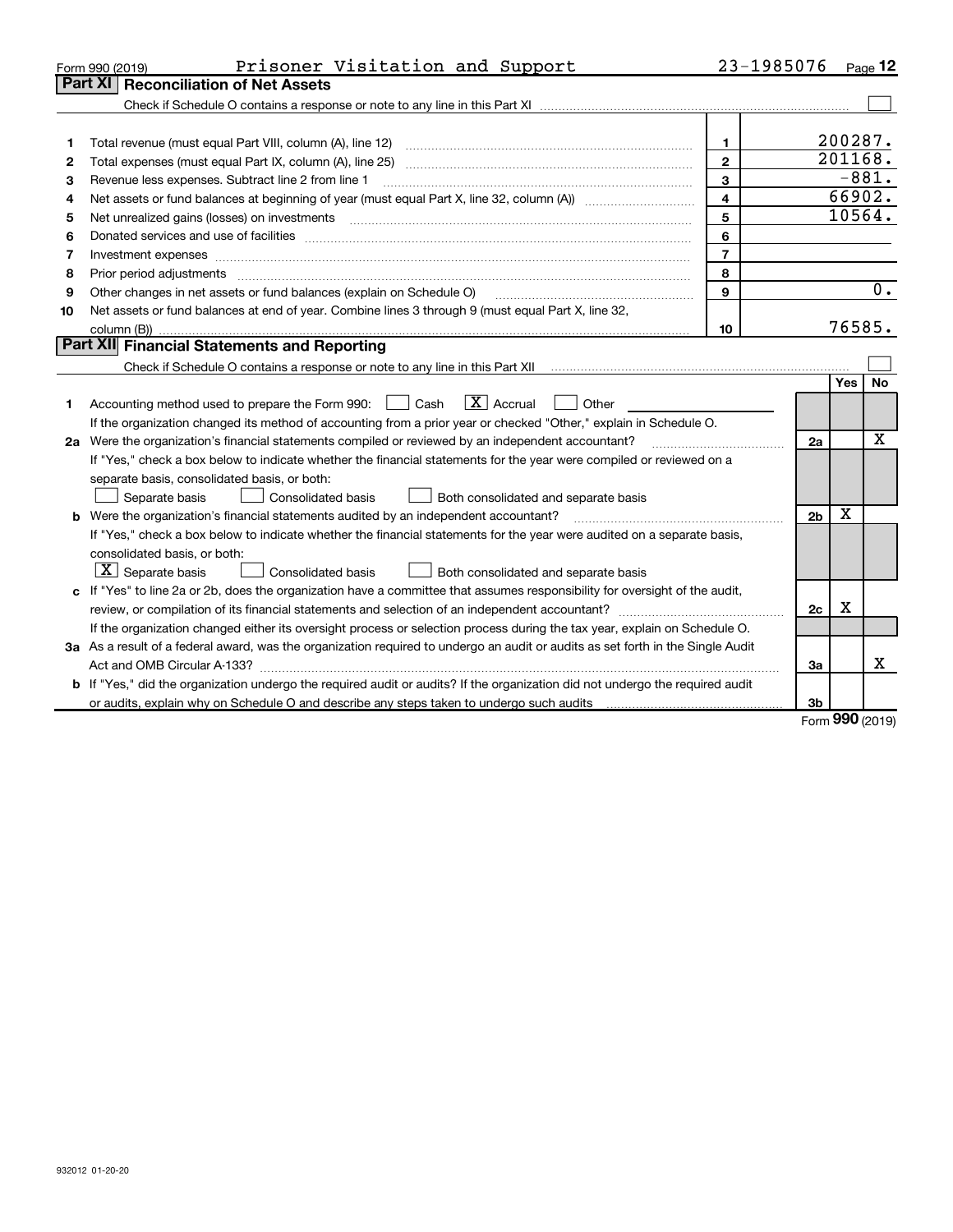|  |  |  | <b>SCHEDULE A</b> |  |  |  |
|--|--|--|-------------------|--|--|--|
|--|--|--|-------------------|--|--|--|

Department of the Treasury Internal Revenue Service

| (Form 990 or 990-EZ) |  |  |  |  |
|----------------------|--|--|--|--|
|----------------------|--|--|--|--|

# **Public Charity Status and Public Support**

Complete if the organization is a section 501(c)(3) organization or a section 4947(a)(1) nonexempt charitable trust. | Attach to Form 990 or Form 990-EZ.

|  | So to www.irs.gov/Form990 for instructions and the latest information. |
|--|------------------------------------------------------------------------|

| OMB No 1545-0047                    |
|-------------------------------------|
| 2019                                |
| <b>Open to Public</b><br>Inspection |

|  | Name of the organization |
|--|--------------------------|
|--|--------------------------|

|               |                                                                                                                              | Name of the organization                                                                                                                                                             |          |                                 |     |                                   |                            | <b>Employer identification number</b> |
|---------------|------------------------------------------------------------------------------------------------------------------------------|--------------------------------------------------------------------------------------------------------------------------------------------------------------------------------------|----------|---------------------------------|-----|-----------------------------------|----------------------------|---------------------------------------|
|               |                                                                                                                              |                                                                                                                                                                                      |          | Prisoner Visitation and Support |     |                                   |                            | 23-1985076                            |
| <b>Part I</b> |                                                                                                                              | Reason for Public Charity Status (All organizations must complete this part.) See instructions.                                                                                      |          |                                 |     |                                   |                            |                                       |
|               |                                                                                                                              | The organization is not a private foundation because it is: (For lines 1 through 12, check only one box.)                                                                            |          |                                 |     |                                   |                            |                                       |
| 1             |                                                                                                                              | A church, convention of churches, or association of churches described in section 170(b)(1)(A)(i).                                                                                   |          |                                 |     |                                   |                            |                                       |
| 2             |                                                                                                                              | A school described in section 170(b)(1)(A)(ii). (Attach Schedule E (Form 990 or 990-EZ).)                                                                                            |          |                                 |     |                                   |                            |                                       |
| 3             |                                                                                                                              | A hospital or a cooperative hospital service organization described in section 170(b)(1)(A)(iii).                                                                                    |          |                                 |     |                                   |                            |                                       |
|               |                                                                                                                              | A medical research organization operated in conjunction with a hospital described in section 170(b)(1)(A)(iii). Enter the hospital's name,                                           |          |                                 |     |                                   |                            |                                       |
|               |                                                                                                                              | city, and state:                                                                                                                                                                     |          |                                 |     |                                   |                            |                                       |
| 5             |                                                                                                                              | An organization operated for the benefit of a college or university owned or operated by a governmental unit described in                                                            |          |                                 |     |                                   |                            |                                       |
|               |                                                                                                                              | section 170(b)(1)(A)(iv). (Complete Part II.)                                                                                                                                        |          |                                 |     |                                   |                            |                                       |
| 6             |                                                                                                                              | A federal, state, or local government or governmental unit described in section 170(b)(1)(A)(v).                                                                                     |          |                                 |     |                                   |                            |                                       |
| 7             | $\lfloor x \rfloor$                                                                                                          | An organization that normally receives a substantial part of its support from a governmental unit or from the general public described in                                            |          |                                 |     |                                   |                            |                                       |
|               |                                                                                                                              | section 170(b)(1)(A)(vi). (Complete Part II.)                                                                                                                                        |          |                                 |     |                                   |                            |                                       |
| 8             |                                                                                                                              | A community trust described in section 170(b)(1)(A)(vi). (Complete Part II.)                                                                                                         |          |                                 |     |                                   |                            |                                       |
| 9             |                                                                                                                              | An agricultural research organization described in section 170(b)(1)(A)(ix) operated in conjunction with a land-grant college                                                        |          |                                 |     |                                   |                            |                                       |
|               |                                                                                                                              | or university or a non-land-grant college of agriculture (see instructions). Enter the name, city, and state of the college or                                                       |          |                                 |     |                                   |                            |                                       |
|               |                                                                                                                              | university:                                                                                                                                                                          |          |                                 |     |                                   |                            |                                       |
| 10            |                                                                                                                              | An organization that normally receives: (1) more than 33 1/3% of its support from contributions, membership fees, and gross receipts from                                            |          |                                 |     |                                   |                            |                                       |
|               |                                                                                                                              | activities related to its exempt functions - subject to certain exceptions, and (2) no more than 33 1/3% of its support from gross investment                                        |          |                                 |     |                                   |                            |                                       |
|               |                                                                                                                              | income and unrelated business taxable income (less section 511 tax) from businesses acquired by the organization after June 30, 1975.<br>See section 509(a)(2). (Complete Part III.) |          |                                 |     |                                   |                            |                                       |
| 11            |                                                                                                                              | An organization organized and operated exclusively to test for public safety. See section 509(a)(4).                                                                                 |          |                                 |     |                                   |                            |                                       |
| 12            |                                                                                                                              | An organization organized and operated exclusively for the benefit of, to perform the functions of, or to carry out the purposes of one or                                           |          |                                 |     |                                   |                            |                                       |
|               |                                                                                                                              | more publicly supported organizations described in section 509(a)(1) or section 509(a)(2). See section 509(a)(3). Check the box in                                                   |          |                                 |     |                                   |                            |                                       |
|               |                                                                                                                              | lines 12a through 12d that describes the type of supporting organization and complete lines 12e, 12f, and 12g.                                                                       |          |                                 |     |                                   |                            |                                       |
| а             |                                                                                                                              | Type I. A supporting organization operated, supervised, or controlled by its supported organization(s), typically by giving                                                          |          |                                 |     |                                   |                            |                                       |
|               |                                                                                                                              | the supported organization(s) the power to regularly appoint or elect a majority of the directors or trustees of the supporting                                                      |          |                                 |     |                                   |                            |                                       |
|               |                                                                                                                              | organization. You must complete Part IV, Sections A and B.                                                                                                                           |          |                                 |     |                                   |                            |                                       |
| b             |                                                                                                                              | Type II. A supporting organization supervised or controlled in connection with its supported organization(s), by having                                                              |          |                                 |     |                                   |                            |                                       |
|               |                                                                                                                              | control or management of the supporting organization vested in the same persons that control or manage the supported                                                                 |          |                                 |     |                                   |                            |                                       |
|               |                                                                                                                              | organization(s). You must complete Part IV, Sections A and C.                                                                                                                        |          |                                 |     |                                   |                            |                                       |
|               |                                                                                                                              | Type III functionally integrated. A supporting organization operated in connection with, and functionally integrated with,                                                           |          |                                 |     |                                   |                            |                                       |
|               |                                                                                                                              | its supported organization(s) (see instructions). You must complete Part IV, Sections A, D, and E.                                                                                   |          |                                 |     |                                   |                            |                                       |
| d             |                                                                                                                              | Type III non-functionally integrated. A supporting organization operated in connection with its supported organization(s)                                                            |          |                                 |     |                                   |                            |                                       |
|               | that is not functionally integrated. The organization generally must satisfy a distribution requirement and an attentiveness |                                                                                                                                                                                      |          |                                 |     |                                   |                            |                                       |
|               |                                                                                                                              | requirement (see instructions). You must complete Part IV, Sections A and D, and Part V.                                                                                             |          |                                 |     |                                   |                            |                                       |
| е             |                                                                                                                              | Check this box if the organization received a written determination from the IRS that it is a Type I, Type II, Type III                                                              |          |                                 |     |                                   |                            |                                       |
|               |                                                                                                                              | functionally integrated, or Type III non-functionally integrated supporting organization.                                                                                            |          |                                 |     |                                   |                            |                                       |
|               |                                                                                                                              | f Enter the number of supported organizations                                                                                                                                        |          |                                 |     |                                   |                            |                                       |
|               |                                                                                                                              | Provide the following information about the supported organization(s).<br>(i) Name of supported                                                                                      | (ii) EIN | (iii) Type of organization      |     | (iv) Is the organization listed   | (v) Amount of monetary     | (vi) Amount of other                  |
|               |                                                                                                                              | organization                                                                                                                                                                         |          | (described on lines 1-10        | Yes | in your governing document?<br>No | support (see instructions) | support (see instructions)            |
|               |                                                                                                                              |                                                                                                                                                                                      |          | above (see instructions))       |     |                                   |                            |                                       |
|               |                                                                                                                              |                                                                                                                                                                                      |          |                                 |     |                                   |                            |                                       |
|               |                                                                                                                              |                                                                                                                                                                                      |          |                                 |     |                                   |                            |                                       |
|               |                                                                                                                              |                                                                                                                                                                                      |          |                                 |     |                                   |                            |                                       |
|               |                                                                                                                              |                                                                                                                                                                                      |          |                                 |     |                                   |                            |                                       |
|               |                                                                                                                              |                                                                                                                                                                                      |          |                                 |     |                                   |                            |                                       |
|               |                                                                                                                              |                                                                                                                                                                                      |          |                                 |     |                                   |                            |                                       |
|               |                                                                                                                              |                                                                                                                                                                                      |          |                                 |     |                                   |                            |                                       |
|               |                                                                                                                              |                                                                                                                                                                                      |          |                                 |     |                                   |                            |                                       |
|               |                                                                                                                              |                                                                                                                                                                                      |          |                                 |     |                                   |                            |                                       |
| Total         |                                                                                                                              |                                                                                                                                                                                      |          |                                 |     |                                   |                            |                                       |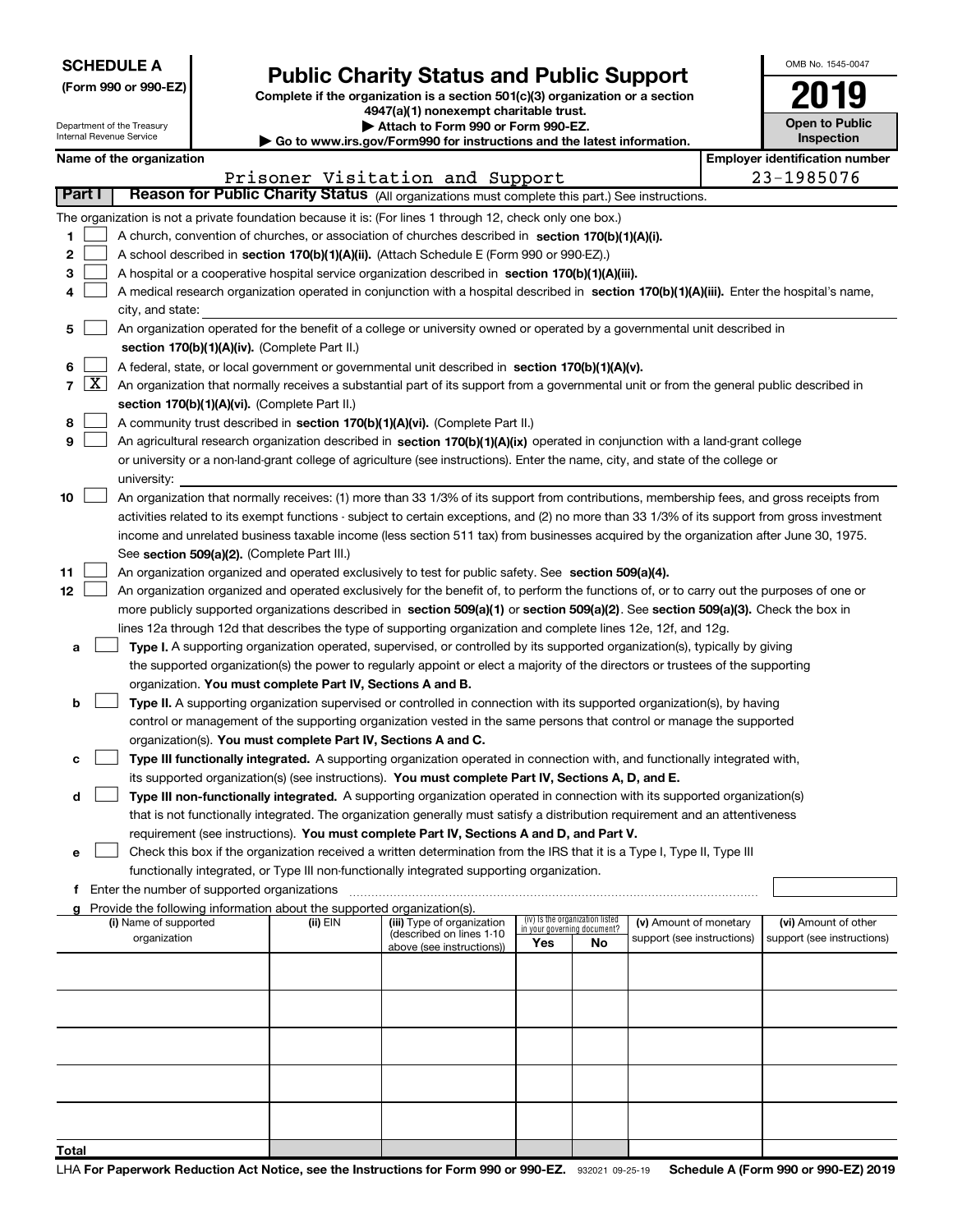### Schedule A (Form 990 or 990-EZ) 2019 Prisoner Visitation and Support  $23-1985076$  Page

(Complete only if you checked the box on line 5, 7, or 8 of Part I or if the organization failed to qualify under Part III. If the organization Part II Support Schedule for Organizations Described in Sections 170(b)(1)(A)(iv) and 170(b)(1)(A)(vi)

fails to qualify under the tests listed below, please complete Part III.)

|    | <b>Section A. Public Support</b>                                                                                                                                                                                               |                     |                       |                       |            |                     |                                          |
|----|--------------------------------------------------------------------------------------------------------------------------------------------------------------------------------------------------------------------------------|---------------------|-----------------------|-----------------------|------------|---------------------|------------------------------------------|
|    | Calendar year (or fiscal year beginning in)                                                                                                                                                                                    | (a) 2015            | (b) 2016              | $(c)$ 2017            | $(d)$ 2018 | (e) 2019            | (f) Total                                |
|    | 1 Gifts, grants, contributions, and                                                                                                                                                                                            |                     |                       |                       |            |                     |                                          |
|    | membership fees received. (Do not                                                                                                                                                                                              |                     |                       |                       |            |                     |                                          |
|    | include any "unusual grants.")                                                                                                                                                                                                 | 211326.             | 317113.               | 192917.               | 121061.    | 172562.             | 1014979.                                 |
|    | 2 Tax revenues levied for the organ-                                                                                                                                                                                           |                     |                       |                       |            |                     |                                          |
|    | ization's benefit and either paid to                                                                                                                                                                                           |                     |                       |                       |            |                     |                                          |
|    | or expended on its behalf                                                                                                                                                                                                      |                     |                       |                       |            |                     |                                          |
|    | 3 The value of services or facilities                                                                                                                                                                                          |                     |                       |                       |            |                     |                                          |
|    | furnished by a governmental unit to                                                                                                                                                                                            |                     |                       |                       |            |                     |                                          |
|    | the organization without charge                                                                                                                                                                                                |                     |                       |                       |            |                     |                                          |
|    | <b>Total.</b> Add lines 1 through 3                                                                                                                                                                                            | 211326.             | 317113.               | 192917.               | 121061.    | 172562.             | 1014979.                                 |
| 5  | The portion of total contributions                                                                                                                                                                                             |                     |                       |                       |            |                     |                                          |
|    | by each person (other than a                                                                                                                                                                                                   |                     |                       |                       |            |                     |                                          |
|    | governmental unit or publicly                                                                                                                                                                                                  |                     |                       |                       |            |                     |                                          |
|    | supported organization) included                                                                                                                                                                                               |                     |                       |                       |            |                     |                                          |
|    | on line 1 that exceeds 2% of the                                                                                                                                                                                               |                     |                       |                       |            |                     |                                          |
|    | amount shown on line 11.                                                                                                                                                                                                       |                     |                       |                       |            |                     |                                          |
|    | column (f)                                                                                                                                                                                                                     |                     |                       |                       |            |                     |                                          |
|    |                                                                                                                                                                                                                                |                     |                       |                       |            |                     | 1014979.                                 |
|    | 6 Public support. Subtract line 5 from line 4.<br><b>Section B. Total Support</b>                                                                                                                                              |                     |                       |                       |            |                     |                                          |
|    | Calendar year (or fiscal year beginning in)                                                                                                                                                                                    |                     |                       |                       | $(d)$ 2018 |                     |                                          |
|    |                                                                                                                                                                                                                                | (a) 2015<br>211326. | $(b)$ 2016<br>317113. | $(c)$ 2017<br>192917. | 121061.    | (e) 2019<br>172562. | (f) Total<br>1014979.                    |
|    | <b>7</b> Amounts from line 4                                                                                                                                                                                                   |                     |                       |                       |            |                     |                                          |
| 8  | Gross income from interest,                                                                                                                                                                                                    |                     |                       |                       |            |                     |                                          |
|    | dividends, payments received on                                                                                                                                                                                                |                     |                       |                       |            |                     |                                          |
|    | securities loans, rents, royalties,                                                                                                                                                                                            | 1808.               | 1959.                 | 2140.                 | 3577.      | 2416.               | 11900.                                   |
|    | and income from similar sources                                                                                                                                                                                                |                     |                       |                       |            |                     |                                          |
| 9  | Net income from unrelated business                                                                                                                                                                                             |                     |                       |                       |            |                     |                                          |
|    | activities, whether or not the                                                                                                                                                                                                 |                     |                       |                       |            |                     |                                          |
|    | business is regularly carried on                                                                                                                                                                                               |                     |                       |                       |            |                     |                                          |
|    | 10 Other income. Do not include gain                                                                                                                                                                                           |                     |                       |                       |            |                     |                                          |
|    | or loss from the sale of capital                                                                                                                                                                                               |                     |                       |                       |            |                     |                                          |
|    | assets (Explain in Part VI.)                                                                                                                                                                                                   |                     |                       |                       |            |                     |                                          |
|    | 11 Total support. Add lines 7 through 10                                                                                                                                                                                       |                     |                       |                       |            |                     | 1026879.                                 |
| 12 | Gross receipts from related activities, etc. (see instructions)                                                                                                                                                                |                     |                       |                       |            | 12                  |                                          |
|    | 13 First five years. If the Form 990 is for the organization's first, second, third, fourth, or fifth tax year as a section 501(c)(3)                                                                                          |                     |                       |                       |            |                     |                                          |
|    | organization, check this box and stop here                                                                                                                                                                                     |                     |                       |                       |            |                     |                                          |
|    | <b>Section C. Computation of Public Support Percentage</b>                                                                                                                                                                     |                     |                       |                       |            |                     |                                          |
|    | 14 Public support percentage for 2019 (line 6, column (f) divided by line 11, column (f) <i>mummumumum</i>                                                                                                                     |                     |                       |                       |            | 14                  | 98.84<br>$\frac{9}{6}$                   |
|    | 15 Public support percentage from 2018 Schedule A, Part II, line 14 [11] [11] Dublic support percentage from 2018 Schedule A, Part II, line 14 [11] [12] Dublic support in the Section of the Schedule A, Part II, line 14 [12 |                     |                       |                       |            | 15                  | 98.72<br>$\%$                            |
|    | 16a 33 1/3% support test - 2019. If the organization did not check the box on line 13, and line 14 is 33 1/3% or more, check this box and                                                                                      |                     |                       |                       |            |                     |                                          |
|    | stop here. The organization qualifies as a publicly supported organization                                                                                                                                                     |                     |                       |                       |            |                     | $\blacktriangleright$ $\boxed{\text{X}}$ |
|    | b 33 1/3% support test - 2018. If the organization did not check a box on line 13 or 16a, and line 15 is 33 1/3% or more, check this box                                                                                       |                     |                       |                       |            |                     |                                          |
|    | and stop here. The organization qualifies as a publicly supported organization                                                                                                                                                 |                     |                       |                       |            |                     |                                          |
|    | 17a 10% -facts-and-circumstances test - 2019. If the organization did not check a box on line 13, 16a, or 16b, and line 14 is 10% or more,                                                                                     |                     |                       |                       |            |                     |                                          |
|    | and if the organization meets the "facts-and-circumstances" test, check this box and stop here. Explain in Part VI how the organization                                                                                        |                     |                       |                       |            |                     |                                          |
|    | meets the "facts-and-circumstances" test. The organization qualifies as a publicly supported organization                                                                                                                      |                     |                       |                       |            |                     |                                          |
|    | b 10% -facts-and-circumstances test - 2018. If the organization did not check a box on line 13, 16a, 16b, or 17a, and line 15 is 10% or                                                                                        |                     |                       |                       |            |                     |                                          |
|    | more, and if the organization meets the "facts-and-circumstances" test, check this box and stop here. Explain in Part VI how the                                                                                               |                     |                       |                       |            |                     |                                          |
|    | organization meets the "facts-and-circumstances" test. The organization qualifies as a publicly supported organization                                                                                                         |                     |                       |                       |            |                     |                                          |
|    | 18 Private foundation. If the organization did not check a box on line 13, 16a, 16b, 17a, or 17b, check this box and see instructions                                                                                          |                     |                       |                       |            |                     |                                          |
|    |                                                                                                                                                                                                                                |                     |                       |                       |            |                     |                                          |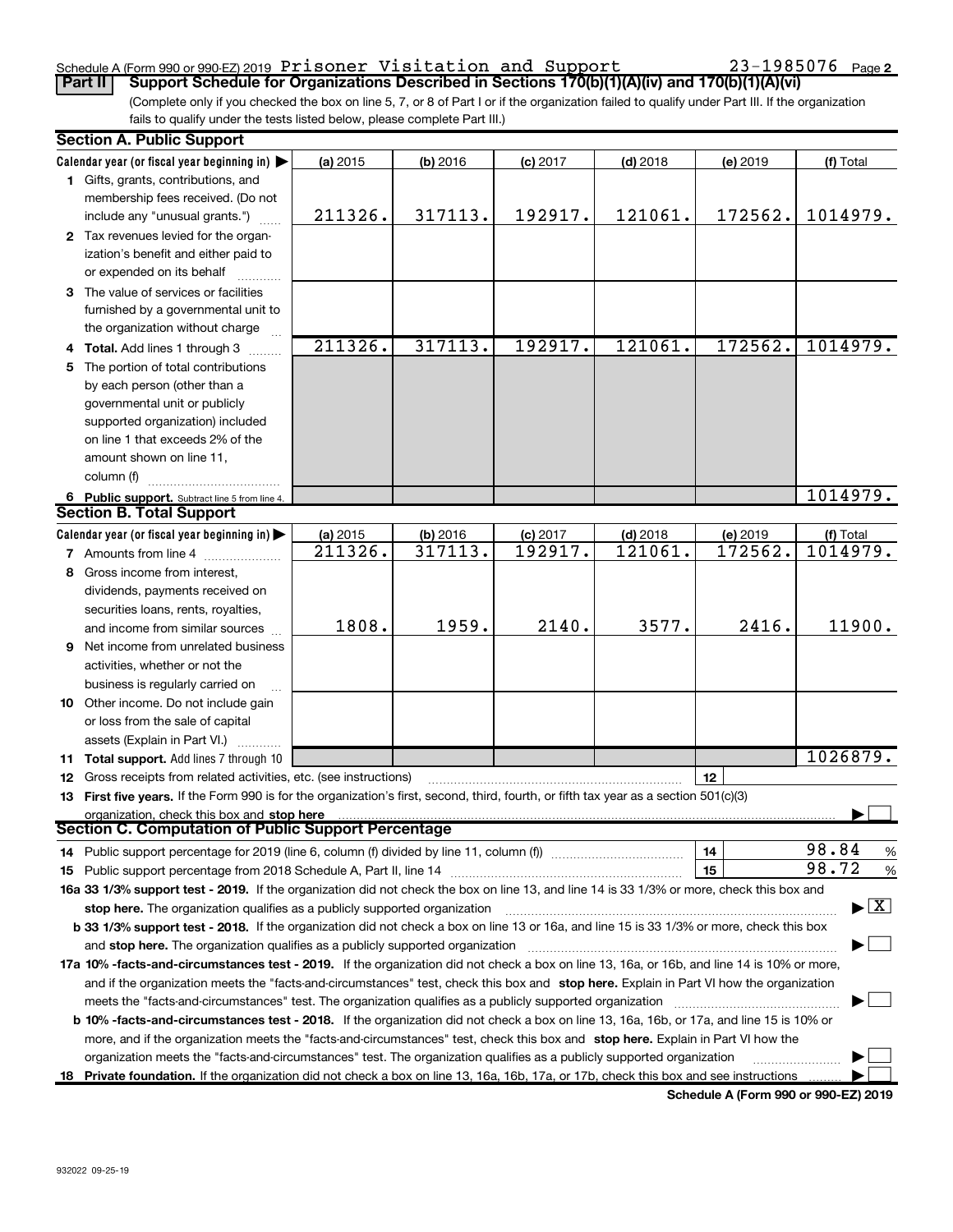### Schedule A (Form 990 or 990-EZ) 2019 Prisoner Visitation and Support  $23-1985076$  Page **Part III | Support Schedule for Organizations Described in Section 509(a)(2)**

(Complete only if you checked the box on line 10 of Part I or if the organization failed to qualify under Part II. If the organization fails to qualify under the tests listed below, please complete Part II.)

|   | <b>Section A. Public Support</b>                                                                                                                                                                                                                                 |          |          |                 |            |          |           |
|---|------------------------------------------------------------------------------------------------------------------------------------------------------------------------------------------------------------------------------------------------------------------|----------|----------|-----------------|------------|----------|-----------|
|   | Calendar year (or fiscal year beginning in) $\blacktriangleright$                                                                                                                                                                                                | (a) 2015 | (b) 2016 | <b>(c)</b> 2017 | $(d)$ 2018 | (e) 2019 | (f) Total |
|   | 1 Gifts, grants, contributions, and                                                                                                                                                                                                                              |          |          |                 |            |          |           |
|   | membership fees received. (Do not                                                                                                                                                                                                                                |          |          |                 |            |          |           |
|   | include any "unusual grants.")                                                                                                                                                                                                                                   |          |          |                 |            |          |           |
|   | <b>2</b> Gross receipts from admissions,<br>merchandise sold or services per-<br>formed, or facilities furnished in<br>any activity that is related to the<br>organization's tax-exempt purpose                                                                  |          |          |                 |            |          |           |
| З | Gross receipts from activities that                                                                                                                                                                                                                              |          |          |                 |            |          |           |
|   | are not an unrelated trade or bus-<br>iness under section 513                                                                                                                                                                                                    |          |          |                 |            |          |           |
|   | 4 Tax revenues levied for the organ-                                                                                                                                                                                                                             |          |          |                 |            |          |           |
|   | ization's benefit and either paid to                                                                                                                                                                                                                             |          |          |                 |            |          |           |
|   | or expended on its behalf                                                                                                                                                                                                                                        |          |          |                 |            |          |           |
|   | 5 The value of services or facilities                                                                                                                                                                                                                            |          |          |                 |            |          |           |
|   | furnished by a governmental unit to                                                                                                                                                                                                                              |          |          |                 |            |          |           |
|   | the organization without charge                                                                                                                                                                                                                                  |          |          |                 |            |          |           |
|   | <b>6 Total.</b> Add lines 1 through 5                                                                                                                                                                                                                            |          |          |                 |            |          |           |
|   | 7a Amounts included on lines 1, 2, and<br>3 received from disqualified persons                                                                                                                                                                                   |          |          |                 |            |          |           |
|   | <b>b</b> Amounts included on lines 2 and 3 received<br>from other than disqualified persons that<br>exceed the greater of \$5,000 or 1% of the<br>amount on line 13 for the year                                                                                 |          |          |                 |            |          |           |
|   | c Add lines 7a and 7b                                                                                                                                                                                                                                            |          |          |                 |            |          |           |
|   | 8 Public support. (Subtract line 7c from line 6.)                                                                                                                                                                                                                |          |          |                 |            |          |           |
|   | <b>Section B. Total Support</b>                                                                                                                                                                                                                                  |          |          |                 |            |          |           |
|   | Calendar year (or fiscal year beginning in) $\blacktriangleright$                                                                                                                                                                                                | (a) 2015 | (b) 2016 | $(c)$ 2017      | $(d)$ 2018 | (e) 2019 | (f) Total |
|   | <b>9</b> Amounts from line 6                                                                                                                                                                                                                                     |          |          |                 |            |          |           |
|   | 10a Gross income from interest,<br>dividends, payments received on<br>securities loans, rents, royalties,<br>and income from similar sources                                                                                                                     |          |          |                 |            |          |           |
|   | <b>b</b> Unrelated business taxable income                                                                                                                                                                                                                       |          |          |                 |            |          |           |
|   | (less section 511 taxes) from businesses                                                                                                                                                                                                                         |          |          |                 |            |          |           |
|   | acquired after June 30, 1975<br>$\overline{\phantom{a}}$                                                                                                                                                                                                         |          |          |                 |            |          |           |
|   | c Add lines 10a and 10b                                                                                                                                                                                                                                          |          |          |                 |            |          |           |
|   | <b>11</b> Net income from unrelated business<br>activities not included in line 10b.<br>whether or not the business is<br>regularly carried on                                                                                                                   |          |          |                 |            |          |           |
|   | <b>12</b> Other income. Do not include gain<br>or loss from the sale of capital<br>assets (Explain in Part VI.)                                                                                                                                                  |          |          |                 |            |          |           |
|   | <b>13</b> Total support. (Add lines 9, 10c, 11, and 12.)                                                                                                                                                                                                         |          |          |                 |            |          |           |
|   | 14 First five years. If the Form 990 is for the organization's first, second, third, fourth, or fifth tax year as a section 501(c)(3) organization,                                                                                                              |          |          |                 |            |          |           |
|   | check this box and stop here                                                                                                                                                                                                                                     |          |          |                 |            |          |           |
|   | <b>Section C. Computation of Public Support Percentage</b>                                                                                                                                                                                                       |          |          |                 |            |          |           |
|   | 15 Public support percentage for 2019 (line 8, column (f), divided by line 13, column (f))                                                                                                                                                                       |          |          |                 |            | 15       | %         |
|   | 16 Public support percentage from 2018 Schedule A, Part III, line 15                                                                                                                                                                                             |          |          |                 |            | 16       | %         |
|   | <b>Section D. Computation of Investment Income Percentage</b>                                                                                                                                                                                                    |          |          |                 |            |          |           |
|   |                                                                                                                                                                                                                                                                  |          |          |                 |            | 17       | %         |
|   | 18 Investment income percentage from 2018 Schedule A, Part III, line 17                                                                                                                                                                                          |          |          |                 |            | 18       | %         |
|   | 19a 33 1/3% support tests - 2019. If the organization did not check the box on line 14, and line 15 is more than 33 1/3%, and line 17 is not                                                                                                                     |          |          |                 |            |          |           |
|   | more than 33 1/3%, check this box and stop here. The organization qualifies as a publicly supported organization<br><b>b 33 1/3% support tests - 2018.</b> If the organization did not check a box on line 14 or line 19a, and line 16 is more than 33 1/3%, and |          |          |                 |            |          |           |
|   | line 18 is not more than 33 1/3%, check this box and stop here. The organization qualifies as a publicly supported organization                                                                                                                                  |          |          |                 |            |          |           |
|   | 20 Private foundation. If the organization did not check a box on line 14, 19a, or 19b, check this box and see instructions                                                                                                                                      |          |          |                 |            |          |           |
|   |                                                                                                                                                                                                                                                                  |          |          |                 |            |          |           |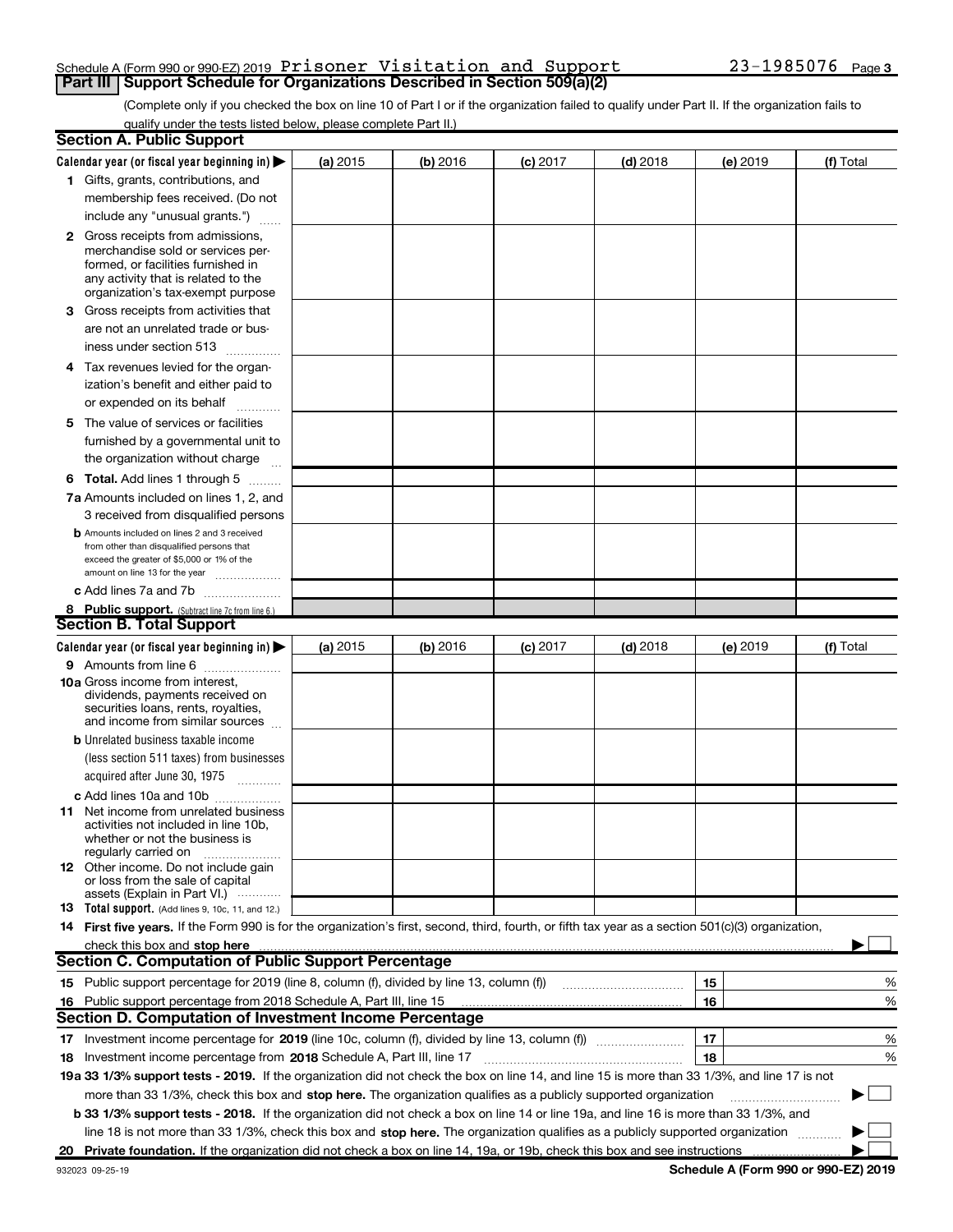## Schedule A (Form 990 or 990-EZ) 2019 Prisoner Visitation and Support  $23-1985076$  Page

(Complete only if you checked a box in line 12 on Part I. If you checked 12a of Part I, complete Sections A and B. If you checked 12b of Part I, complete Sections A and C. If you checked 12c of Part I, complete Sections A, D, and E. If you checked 12d of Part I, complete Sections A and D, and complete Part V.)

### Section A. All Supporting Organizations

- 1 Are all of the organization's supported organizations listed by name in the organization's governing documents? If "No," describe in Part VI how the supported organizations are designated. If designated by class or purpose, describe the designation. If historic and continuing relationship, explain.
- 2 Did the organization have any supported organization that does not have an IRS determination of status under section 509(a)(1) or (2)? If "Yes," explain in Part VI how the organization determined that the supported organization was described in section 509(a)(1) or (2).
- 3a Did the organization have a supported organization described in section 501(c)(4), (5), or (6)? If "Yes," answer (b) and (c) below.
- b Did the organization confirm that each supported organization qualified under section 501(c)(4), (5), or (6) and satisfied the public support tests under section 509(a)(2)? If "Yes," describe in Part VI when and how the organization made the determination.
- c Did the organization ensure that all support to such organizations was used exclusively for section 170(c)(2)(B) purposes? If "Yes," explain in Part VI what controls the organization put in place to ensure such use.
- 4a Was any supported organization not organized in the United States ("foreign supported organization")? If "Yes," and if you checked 12a or 12b in Part I, answer (b) and (c) below.
- b Did the organization have ultimate control and discretion in deciding whether to make grants to the foreign supported organization? If "Yes," describe in Part VI how the organization had such control and discretion despite being controlled or supervised by or in connection with its supported organizations.
- c Did the organization support any foreign supported organization that does not have an IRS determination under sections 501(c)(3) and 509(a)(1) or (2)? If "Yes," explain in Part VI what controls the organization used to ensure that all support to the foreign supported organization was used exclusively for section 170(c)(2)(B) purposes.
- 5a Did the organization add, substitute, or remove any supported organizations during the tax year? If "Yes," answer (b) and (c) below (if applicable). Also, provide detail in **Part VI,** including (i) the names and EIN numbers of the supported organizations added, substituted, or removed; (ii) the reasons for each such action; (iii) the authority under the organization's organizing document authorizing such action; and (iv) how the action was accomplished (such as by amendment to the organizing document).
- **b Type I or Type II only.** Was any added or substituted supported organization part of a class already designated in the organization's organizing document?
- c Substitutions only. Was the substitution the result of an event beyond the organization's control?
- 6 Did the organization provide support (whether in the form of grants or the provision of services or facilities) to Part VI. support or benefit one or more of the filing organization's supported organizations? If "Yes," provide detail in anyone other than (i) its supported organizations, (ii) individuals that are part of the charitable class benefited by one or more of its supported organizations, or (iii) other supporting organizations that also
- 7 Did the organization provide a grant, loan, compensation, or other similar payment to a substantial contributor regard to a substantial contributor? If "Yes," complete Part I of Schedule L (Form 990 or 990-EZ). (as defined in section 4958(c)(3)(C)), a family member of a substantial contributor, or a 35% controlled entity with
- 8 Did the organization make a loan to a disqualified person (as defined in section 4958) not described in line 7? If "Yes," complete Part I of Schedule L (Form 990 or 990-EZ).
- **9a** Was the organization controlled directly or indirectly at any time during the tax year by one or more in section 509(a)(1) or (2))? If "Yes," provide detail in Part VI. disqualified persons as defined in section 4946 (other than foundation managers and organizations described
- b Did one or more disqualified persons (as defined in line 9a) hold a controlling interest in any entity in which the supporting organization had an interest? If "Yes," provide detail in Part VI.
- c Did a disqualified person (as defined in line 9a) have an ownership interest in, or derive any personal benefit from, assets in which the supporting organization also had an interest? If "Yes," provide detail in Part VI.
- 10a Was the organization subject to the excess business holdings rules of section 4943 because of section supporting organizations)? If "Yes," answer 10b below. 4943(f) (regarding certain Type II supporting organizations, and all Type III non-functionally integrated
	- **b** Did the organization have any excess business holdings in the tax year? (Use Schedule C, Form 4720, to determine whether the organization had excess business holdings.)

1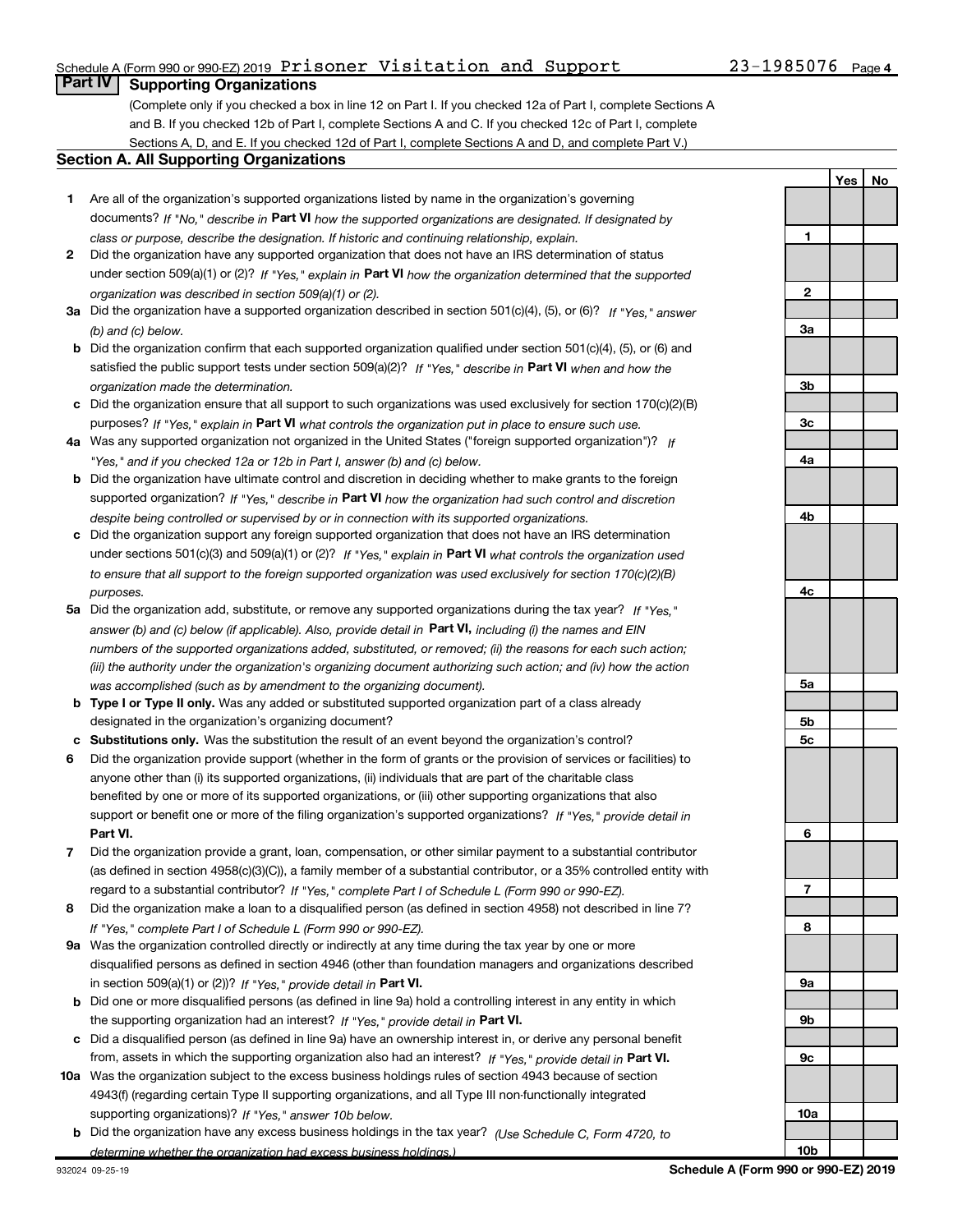## Schedule A (Form 990 or 990-EZ) 2019 Prisoner Visitation and Support  $23-1985076$  Page **Part IV | Supporting Organizations** *(continued)*

|    | GILIV<br>Supporung Organizations <sub>(continued)</sub>                                                                           |                 |     |    |
|----|-----------------------------------------------------------------------------------------------------------------------------------|-----------------|-----|----|
|    |                                                                                                                                   |                 | Yes | No |
| 11 | Has the organization accepted a gift or contribution from any of the following persons?                                           |                 |     |    |
|    | a A person who directly or indirectly controls, either alone or together with persons described in (b) and (c)                    |                 |     |    |
|    | below, the governing body of a supported organization?                                                                            | 11a             |     |    |
|    | <b>b</b> A family member of a person described in (a) above?                                                                      | 11 <sub>b</sub> |     |    |
|    | c A 35% controlled entity of a person described in (a) or (b) above? If "Yes" to a, b, or c, provide detail in Part VI.           | 11c             |     |    |
|    | <b>Section B. Type I Supporting Organizations</b>                                                                                 |                 |     |    |
|    |                                                                                                                                   |                 | Yes | No |
| 1  | Did the directors, trustees, or membership of one or more supported organizations have the power to                               |                 |     |    |
|    | regularly appoint or elect at least a majority of the organization's directors or trustees at all times during the                |                 |     |    |
|    | tax year? If "No," describe in Part VI how the supported organization(s) effectively operated, supervised, or                     |                 |     |    |
|    | controlled the organization's activities. If the organization had more than one supported organization,                           |                 |     |    |
|    | describe how the powers to appoint and/or remove directors or trustees were allocated among the supported                         |                 |     |    |
|    | organizations and what conditions or restrictions, if any, applied to such powers during the tax year.                            | 1               |     |    |
| 2  | Did the organization operate for the benefit of any supported organization other than the supported                               |                 |     |    |
|    | organization(s) that operated, supervised, or controlled the supporting organization? If "Yes," explain in                        |                 |     |    |
|    | Part VI how providing such benefit carried out the purposes of the supported organization(s) that operated,                       |                 |     |    |
|    | supervised, or controlled the supporting organization.                                                                            | $\mathbf{2}$    |     |    |
|    | <b>Section C. Type II Supporting Organizations</b>                                                                                |                 |     |    |
|    |                                                                                                                                   |                 | Yes | No |
| 1  | Were a majority of the organization's directors or trustees during the tax year also a majority of the directors                  |                 |     |    |
|    | or trustees of each of the organization's supported organization(s)? If "No," describe in Part VI how control                     |                 |     |    |
|    | or management of the supporting organization was vested in the same persons that controlled or managed                            |                 |     |    |
|    | the supported organization(s).                                                                                                    | 1               |     |    |
|    | Section D. All Type III Supporting Organizations                                                                                  |                 |     |    |
|    |                                                                                                                                   |                 | Yes | No |
| 1  | Did the organization provide to each of its supported organizations, by the last day of the fifth month of the                    |                 |     |    |
|    | organization's tax year, (i) a written notice describing the type and amount of support provided during the prior tax             |                 |     |    |
|    | year, (ii) a copy of the Form 990 that was most recently filed as of the date of notification, and (iii) copies of the            |                 |     |    |
|    | organization's governing documents in effect on the date of notification, to the extent not previously provided?                  | 1               |     |    |
| 2  | Were any of the organization's officers, directors, or trustees either (i) appointed or elected by the supported                  |                 |     |    |
|    |                                                                                                                                   |                 |     |    |
|    | organization(s) or (ii) serving on the governing body of a supported organization? If "No," explain in Part VI how                | $\mathbf{2}$    |     |    |
|    | the organization maintained a close and continuous working relationship with the supported organization(s).                       |                 |     |    |
| 3  | By reason of the relationship described in (2), did the organization's supported organizations have a                             |                 |     |    |
|    | significant voice in the organization's investment policies and in directing the use of the organization's                        |                 |     |    |
|    | income or assets at all times during the tax year? If "Yes," describe in Part VI the role the organization's                      |                 |     |    |
|    | supported organizations played in this regard.                                                                                    | з               |     |    |
|    | Section E. Type III Functionally Integrated Supporting Organizations                                                              |                 |     |    |
| 1  | Check the box next to the method that the organization used to satisfy the Integral Part Test during the year (see instructions). |                 |     |    |
| a  | The organization satisfied the Activities Test. Complete line 2 below.                                                            |                 |     |    |
| b  | The organization is the parent of each of its supported organizations. Complete line 3 below.                                     |                 |     |    |
| c  | The organization supported a governmental entity. Describe in Part VI how you supported a government entity (see instructions),   |                 |     |    |
| 2  | Activities Test. Answer (a) and (b) below.                                                                                        |                 | Yes | No |
| а  | Did substantially all of the organization's activities during the tax year directly further the exempt purposes of                |                 |     |    |
|    | the supported organization(s) to which the organization was responsive? If "Yes," then in Part VI identify                        |                 |     |    |
|    | those supported organizations and explain how these activities directly furthered their exempt purposes,                          |                 |     |    |
|    | how the organization was responsive to those supported organizations, and how the organization determined                         |                 |     |    |
|    | that these activities constituted substantially all of its activities.                                                            | 2a              |     |    |
| b  | Did the activities described in (a) constitute activities that, but for the organization's involvement, one or more               |                 |     |    |
|    | of the organization's supported organization(s) would have been engaged in? If "Yes," explain in Part VI the                      |                 |     |    |
|    | reasons for the organization's position that its supported organization(s) would have engaged in these                            |                 |     |    |
|    | activities but for the organization's involvement.                                                                                | 2b              |     |    |
| з  | Parent of Supported Organizations. Answer (a) and (b) below.                                                                      |                 |     |    |
| а  | Did the organization have the power to regularly appoint or elect a majority of the officers, directors, or                       |                 |     |    |
|    | trustees of each of the supported organizations? Provide details in Part VI.                                                      | 3a              |     |    |
|    | <b>b</b> Did the organization exercise a substantial degree of direction over the policies, programs, and activities of each      |                 |     |    |
|    | of its supported organizations? If "Yes," describe in Part VI the role played by the organization in this regard.                 | 3b              |     |    |
|    |                                                                                                                                   |                 |     |    |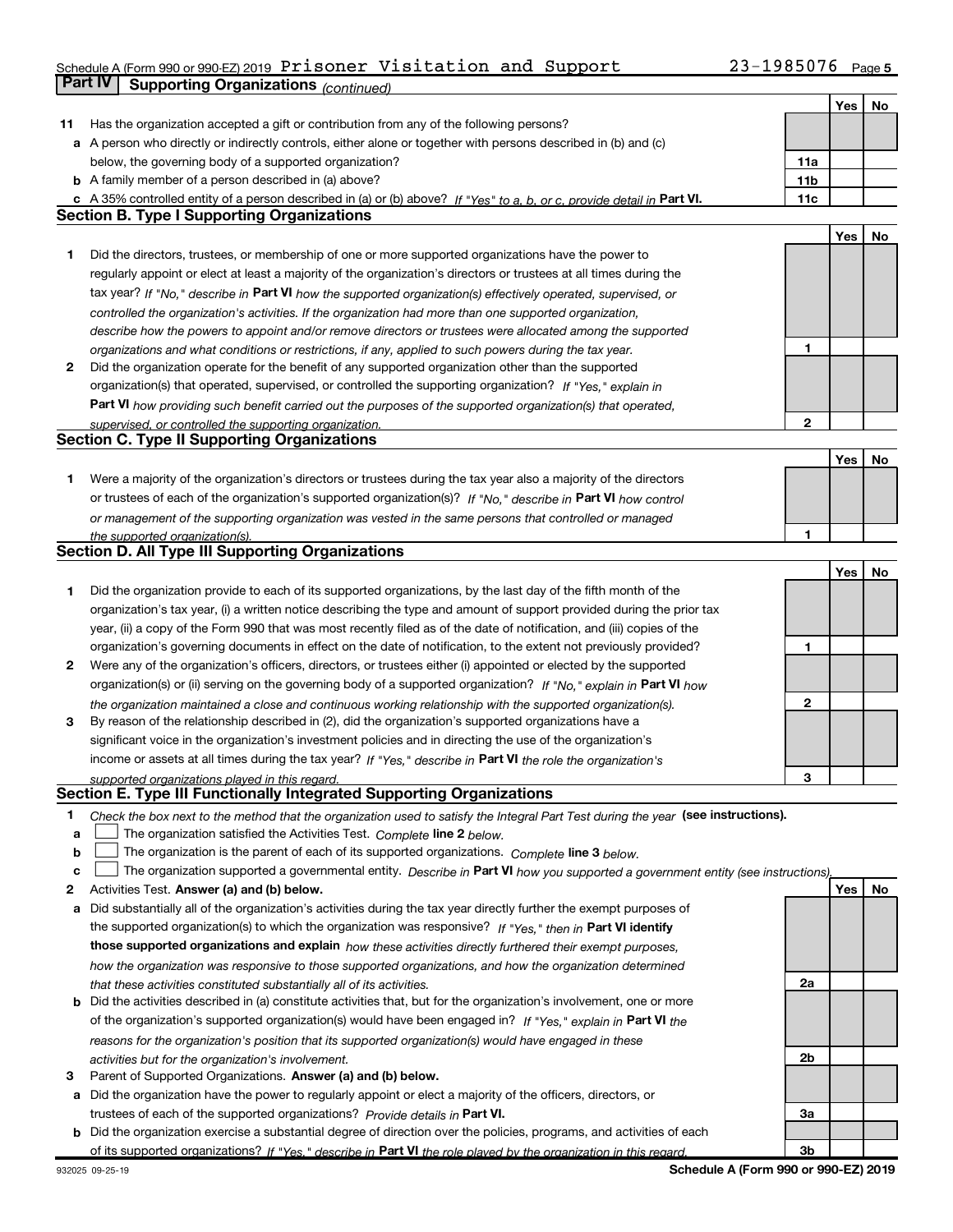| Schedule A (Form 990 or 990-EZ) 2019 Prisoner Visitation and Support             |  |  | 23-1985076 Page 6 |  |
|----------------------------------------------------------------------------------|--|--|-------------------|--|
| Part V   Type III Non-Functionally Integrated 509(a)(3) Supporting Organizations |  |  |                   |  |

### 1  $\Box$  Check here if the organization satisfied the Integral Part Test as a qualifying trust on Nov. 20, 1970 (explain in Part VI). See instructions. All other Type III non-functionally integrated supporting organizations must complete Sections A through E. ×.

|    | Section A - Adjusted Net Income                                              |                | (A) Prior Year | (B) Current Year<br>(optional) |
|----|------------------------------------------------------------------------------|----------------|----------------|--------------------------------|
| 1. | Net short-term capital gain                                                  | 1              |                |                                |
| 2  | Recoveries of prior-year distributions                                       | $\mathbf{2}$   |                |                                |
| 3  | Other gross income (see instructions)                                        | 3              |                |                                |
| 4  | Add lines 1 through 3.                                                       | 4              |                |                                |
| 5  | Depreciation and depletion                                                   | 5              |                |                                |
| 6  | Portion of operating expenses paid or incurred for production or             |                |                |                                |
|    | collection of gross income or for management, conservation, or               |                |                |                                |
|    | maintenance of property held for production of income (see instructions)     | 6              |                |                                |
| 7  | Other expenses (see instructions)                                            | $\overline{7}$ |                |                                |
| 8  | <b>Adjusted Net Income</b> (subtract lines 5, 6, and 7 from line 4)          | 8              |                |                                |
|    | <b>Section B - Minimum Asset Amount</b>                                      |                | (A) Prior Year | (B) Current Year<br>(optional) |
| 1. | Aggregate fair market value of all non-exempt-use assets (see                |                |                |                                |
|    | instructions for short tax year or assets held for part of year):            |                |                |                                |
|    | <b>a</b> Average monthly value of securities                                 | 1a             |                |                                |
|    | <b>b</b> Average monthly cash balances                                       | 1b             |                |                                |
|    | c Fair market value of other non-exempt-use assets                           | 1c             |                |                                |
|    | <b>d</b> Total (add lines 1a, 1b, and 1c)                                    | 1d             |                |                                |
|    | e Discount claimed for blockage or other                                     |                |                |                                |
|    | factors (explain in detail in Part VI):                                      |                |                |                                |
| 2  | Acquisition indebtedness applicable to non-exempt-use assets                 | $\mathbf{2}$   |                |                                |
| 3  | Subtract line 2 from line 1d.                                                | 3              |                |                                |
| 4  | Cash deemed held for exempt use. Enter 1-1/2% of line 3 (for greater amount, |                |                |                                |
|    | see instructions)                                                            | 4              |                |                                |
| 5  | Net value of non-exempt-use assets (subtract line 4 from line 3)             | 5              |                |                                |
| 6  | Multiply line 5 by .035.                                                     | 6              |                |                                |
| 7  | Recoveries of prior-year distributions                                       | $\overline{7}$ |                |                                |
| 8  | Minimum Asset Amount (add line 7 to line 6)                                  | 8              |                |                                |
|    | <b>Section C - Distributable Amount</b>                                      |                |                | <b>Current Year</b>            |
| 1  | Adjusted net income for prior year (from Section A, line 8, Column A)        | 1              |                |                                |
| 2  | Enter 85% of line 1.                                                         | $\mathbf{2}$   |                |                                |
| 3  | Minimum asset amount for prior year (from Section B, line 8, Column A)       | 3              |                |                                |
| 4  | Enter greater of line 2 or line 3.                                           | 4              |                |                                |
| 5  | Income tax imposed in prior year                                             | 5              |                |                                |
| 6  | <b>Distributable Amount.</b> Subtract line 5 from line 4, unless subject to  |                |                |                                |
|    | emergency temporary reduction (see instructions).                            | 6              |                |                                |

7 Check here if the current year is the organization's first as a non-functionally integrated Type III supporting organization (see instructions).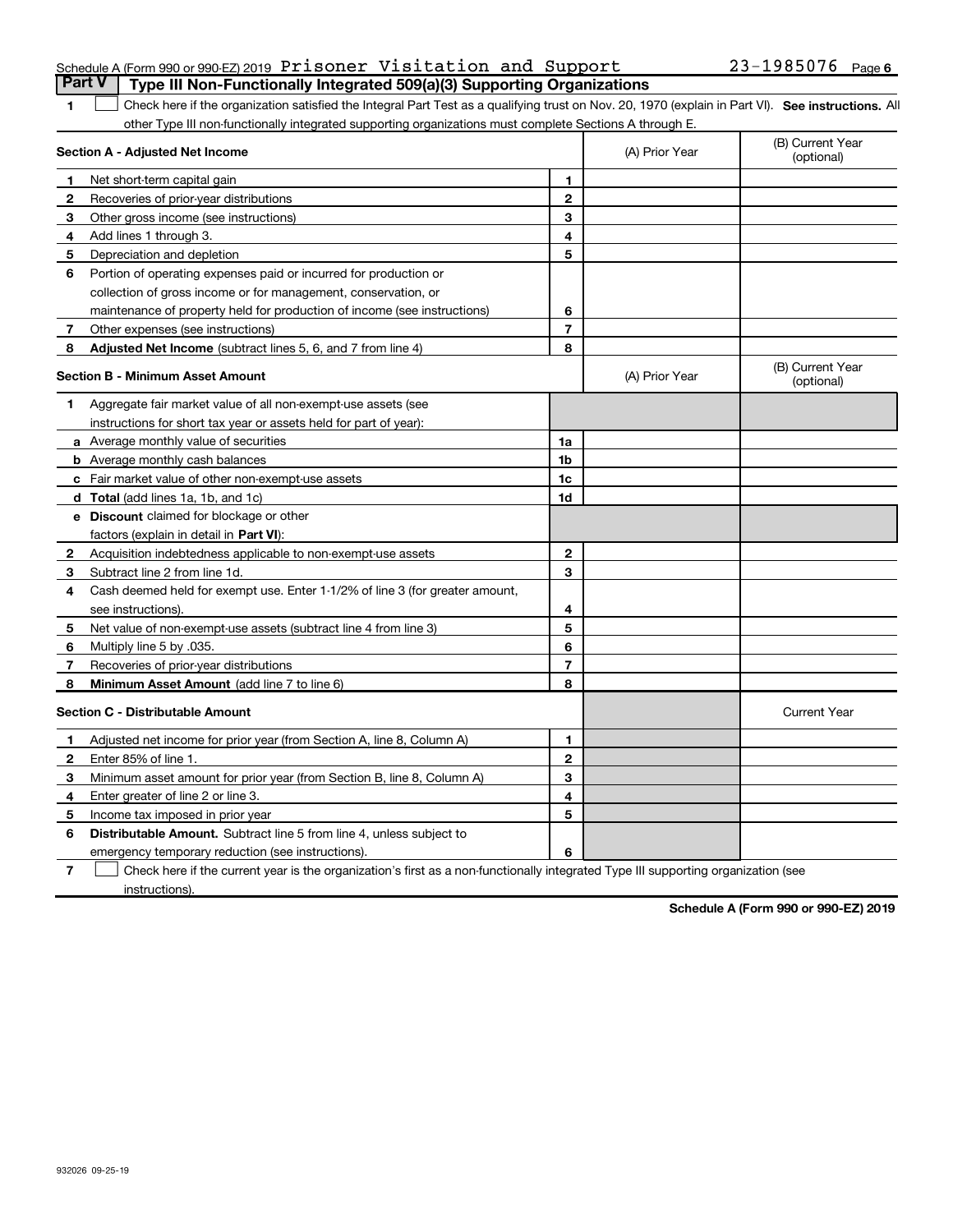### Schedule A (Form 990 or 990-EZ) 2019 Prisoner Visitation and Support  $23-1985076$  Page

| Part V | Type III Non-Functionally Integrated 509(a)(3) Supporting Organizations                    |                                    | (continued)                                    |                                                  |
|--------|--------------------------------------------------------------------------------------------|------------------------------------|------------------------------------------------|--------------------------------------------------|
|        | <b>Section D - Distributions</b>                                                           |                                    |                                                | <b>Current Year</b>                              |
| 1.     | Amounts paid to supported organizations to accomplish exempt purposes                      |                                    |                                                |                                                  |
| 2      | Amounts paid to perform activity that directly furthers exempt purposes of supported       |                                    |                                                |                                                  |
|        | organizations, in excess of income from activity                                           |                                    |                                                |                                                  |
| з      | Administrative expenses paid to accomplish exempt purposes of supported organizations      |                                    |                                                |                                                  |
| 4      | Amounts paid to acquire exempt-use assets                                                  |                                    |                                                |                                                  |
| 5      | Qualified set-aside amounts (prior IRS approval required)                                  |                                    |                                                |                                                  |
| 6      | Other distributions (describe in Part VI). See instructions.                               |                                    |                                                |                                                  |
| 7      | <b>Total annual distributions.</b> Add lines 1 through 6.                                  |                                    |                                                |                                                  |
| 8      | Distributions to attentive supported organizations to which the organization is responsive |                                    |                                                |                                                  |
|        | (provide details in Part VI). See instructions.                                            |                                    |                                                |                                                  |
| 9      | Distributable amount for 2019 from Section C, line 6                                       |                                    |                                                |                                                  |
| 10     | Line 8 amount divided by line 9 amount                                                     |                                    |                                                |                                                  |
|        | <b>Section E - Distribution Allocations</b> (see instructions)                             | (i)<br><b>Excess Distributions</b> | (iii)<br><b>Underdistributions</b><br>Pre-2019 | (iii)<br><b>Distributable</b><br>Amount for 2019 |
| 1.     | Distributable amount for 2019 from Section C, line 6                                       |                                    |                                                |                                                  |
| 2      | Underdistributions, if any, for years prior to 2019 (reason-                               |                                    |                                                |                                                  |
|        | able cause required- explain in Part VI). See instructions.                                |                                    |                                                |                                                  |
| 3      | Excess distributions carryover, if any, to 2019                                            |                                    |                                                |                                                  |
|        | <b>a</b> From 2014                                                                         |                                    |                                                |                                                  |
|        | $b$ From 2015                                                                              |                                    |                                                |                                                  |
|        | $c$ From 2016                                                                              |                                    |                                                |                                                  |
|        | $d$ From 2017                                                                              |                                    |                                                |                                                  |
|        | e From 2018                                                                                |                                    |                                                |                                                  |
|        | f Total of lines 3a through e                                                              |                                    |                                                |                                                  |
|        | <b>g</b> Applied to underdistributions of prior years                                      |                                    |                                                |                                                  |
|        | <b>h</b> Applied to 2019 distributable amount                                              |                                    |                                                |                                                  |
| ÷Ī.    | Carryover from 2014 not applied (see instructions)                                         |                                    |                                                |                                                  |
|        | Remainder. Subtract lines 3g, 3h, and 3i from 3f.                                          |                                    |                                                |                                                  |
| 4      | Distributions for 2019 from Section D,                                                     |                                    |                                                |                                                  |
|        | line $7:$                                                                                  |                                    |                                                |                                                  |
|        | a Applied to underdistributions of prior years                                             |                                    |                                                |                                                  |
|        | <b>b</b> Applied to 2019 distributable amount                                              |                                    |                                                |                                                  |
| c      | Remainder. Subtract lines 4a and 4b from 4.                                                |                                    |                                                |                                                  |
| 5      | Remaining underdistributions for years prior to 2019, if                                   |                                    |                                                |                                                  |
|        | any. Subtract lines 3g and 4a from line 2. For result greater                              |                                    |                                                |                                                  |
|        | than zero, explain in Part VI. See instructions.                                           |                                    |                                                |                                                  |
| 6      | Remaining underdistributions for 2019. Subtract lines 3h                                   |                                    |                                                |                                                  |
|        | and 4b from line 1. For result greater than zero, explain in                               |                                    |                                                |                                                  |
|        | Part VI. See instructions.                                                                 |                                    |                                                |                                                  |
| 7      | Excess distributions carryover to 2020. Add lines 3j                                       |                                    |                                                |                                                  |
|        | and 4c.                                                                                    |                                    |                                                |                                                  |
| 8      | Breakdown of line 7:                                                                       |                                    |                                                |                                                  |
|        | a Excess from 2015                                                                         |                                    |                                                |                                                  |
|        | <b>b</b> Excess from 2016                                                                  |                                    |                                                |                                                  |
|        | c Excess from 2017                                                                         |                                    |                                                |                                                  |
|        | d Excess from 2018                                                                         |                                    |                                                |                                                  |
|        | e Excess from 2019                                                                         |                                    |                                                |                                                  |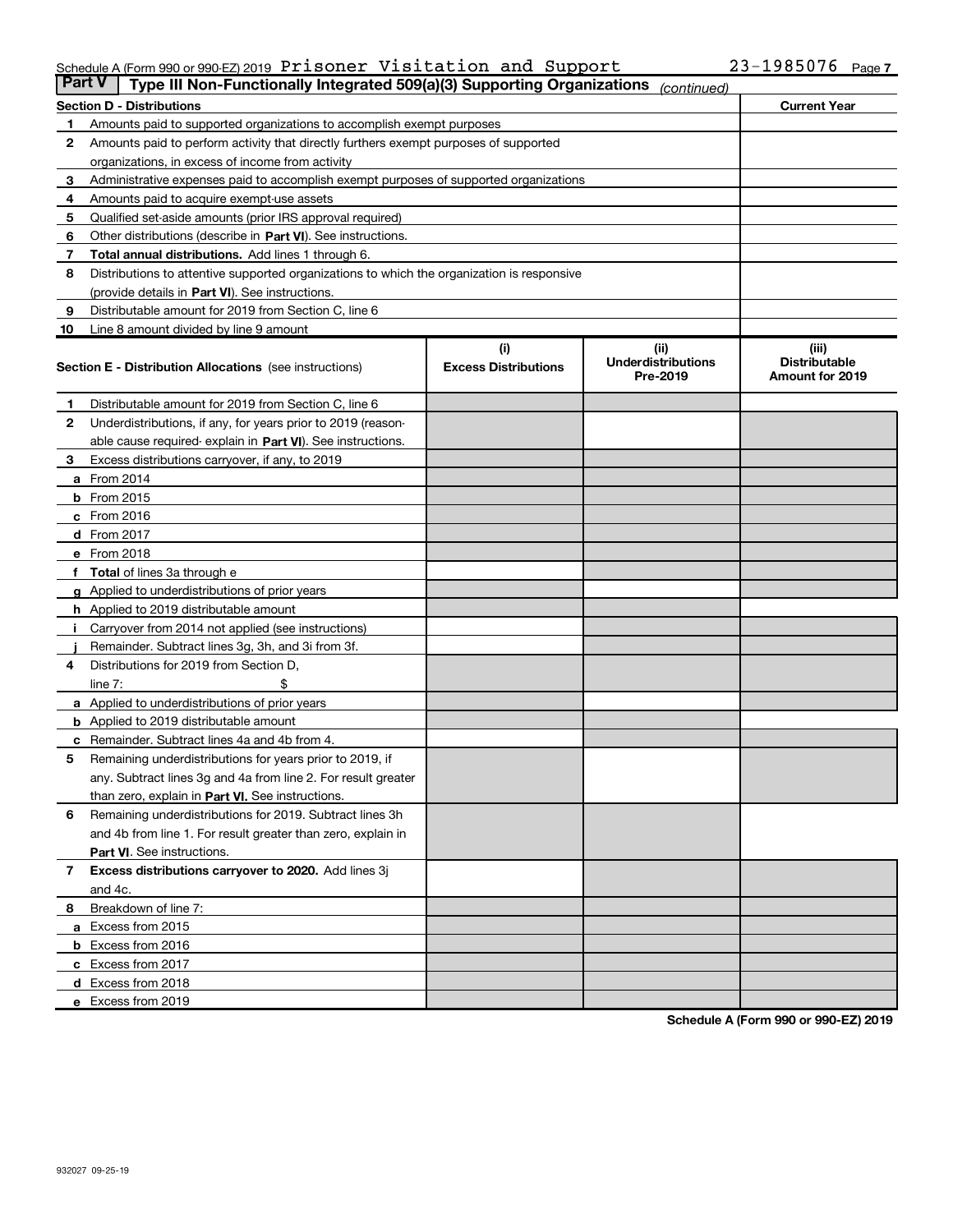|                | Schedule A (Form 990 or 990-EZ) 2019 Prisoner Visitation and Support                                                                                                                                                                                                                                                                                                                                                                                                                                                     | $23 - 1985076$ Page 8 |
|----------------|--------------------------------------------------------------------------------------------------------------------------------------------------------------------------------------------------------------------------------------------------------------------------------------------------------------------------------------------------------------------------------------------------------------------------------------------------------------------------------------------------------------------------|-----------------------|
| <b>Part VI</b> | Supplemental Information. Provide the explanations required by Part II, line 10; Part II, line 17a or 17b; Part III, line 12;<br>Part IV, Section A, lines 1, 2, 3b, 3c, 4b, 4c, 5a, 6, 9a, 9b, 9c, 11a, 11b, and 11c; Part IV, S<br>line 1; Part IV, Section D, lines 2 and 3; Part IV, Section E, lines 1c, 2a, 2b, 3a, and 3b; Part V, line 1; Part V, Section B, line 1e; Part V,<br>Section D, lines 5, 6, and 8; and Part V, Section E, lines 2, 5, and 6. Also complete this part for any additional information. |                       |
|                | (See instructions.)                                                                                                                                                                                                                                                                                                                                                                                                                                                                                                      |                       |
|                |                                                                                                                                                                                                                                                                                                                                                                                                                                                                                                                          |                       |
|                |                                                                                                                                                                                                                                                                                                                                                                                                                                                                                                                          |                       |
|                |                                                                                                                                                                                                                                                                                                                                                                                                                                                                                                                          |                       |
|                |                                                                                                                                                                                                                                                                                                                                                                                                                                                                                                                          |                       |
|                |                                                                                                                                                                                                                                                                                                                                                                                                                                                                                                                          |                       |
|                |                                                                                                                                                                                                                                                                                                                                                                                                                                                                                                                          |                       |
|                |                                                                                                                                                                                                                                                                                                                                                                                                                                                                                                                          |                       |
|                |                                                                                                                                                                                                                                                                                                                                                                                                                                                                                                                          |                       |
|                |                                                                                                                                                                                                                                                                                                                                                                                                                                                                                                                          |                       |
|                |                                                                                                                                                                                                                                                                                                                                                                                                                                                                                                                          |                       |
|                |                                                                                                                                                                                                                                                                                                                                                                                                                                                                                                                          |                       |
|                |                                                                                                                                                                                                                                                                                                                                                                                                                                                                                                                          |                       |
|                |                                                                                                                                                                                                                                                                                                                                                                                                                                                                                                                          |                       |
|                |                                                                                                                                                                                                                                                                                                                                                                                                                                                                                                                          |                       |
|                |                                                                                                                                                                                                                                                                                                                                                                                                                                                                                                                          |                       |
|                |                                                                                                                                                                                                                                                                                                                                                                                                                                                                                                                          |                       |
|                |                                                                                                                                                                                                                                                                                                                                                                                                                                                                                                                          |                       |
|                |                                                                                                                                                                                                                                                                                                                                                                                                                                                                                                                          |                       |
|                |                                                                                                                                                                                                                                                                                                                                                                                                                                                                                                                          |                       |
|                |                                                                                                                                                                                                                                                                                                                                                                                                                                                                                                                          |                       |
|                |                                                                                                                                                                                                                                                                                                                                                                                                                                                                                                                          |                       |
|                |                                                                                                                                                                                                                                                                                                                                                                                                                                                                                                                          |                       |
|                |                                                                                                                                                                                                                                                                                                                                                                                                                                                                                                                          |                       |
|                |                                                                                                                                                                                                                                                                                                                                                                                                                                                                                                                          |                       |
|                |                                                                                                                                                                                                                                                                                                                                                                                                                                                                                                                          |                       |
|                |                                                                                                                                                                                                                                                                                                                                                                                                                                                                                                                          |                       |
|                |                                                                                                                                                                                                                                                                                                                                                                                                                                                                                                                          |                       |
|                |                                                                                                                                                                                                                                                                                                                                                                                                                                                                                                                          |                       |
|                |                                                                                                                                                                                                                                                                                                                                                                                                                                                                                                                          |                       |
|                |                                                                                                                                                                                                                                                                                                                                                                                                                                                                                                                          |                       |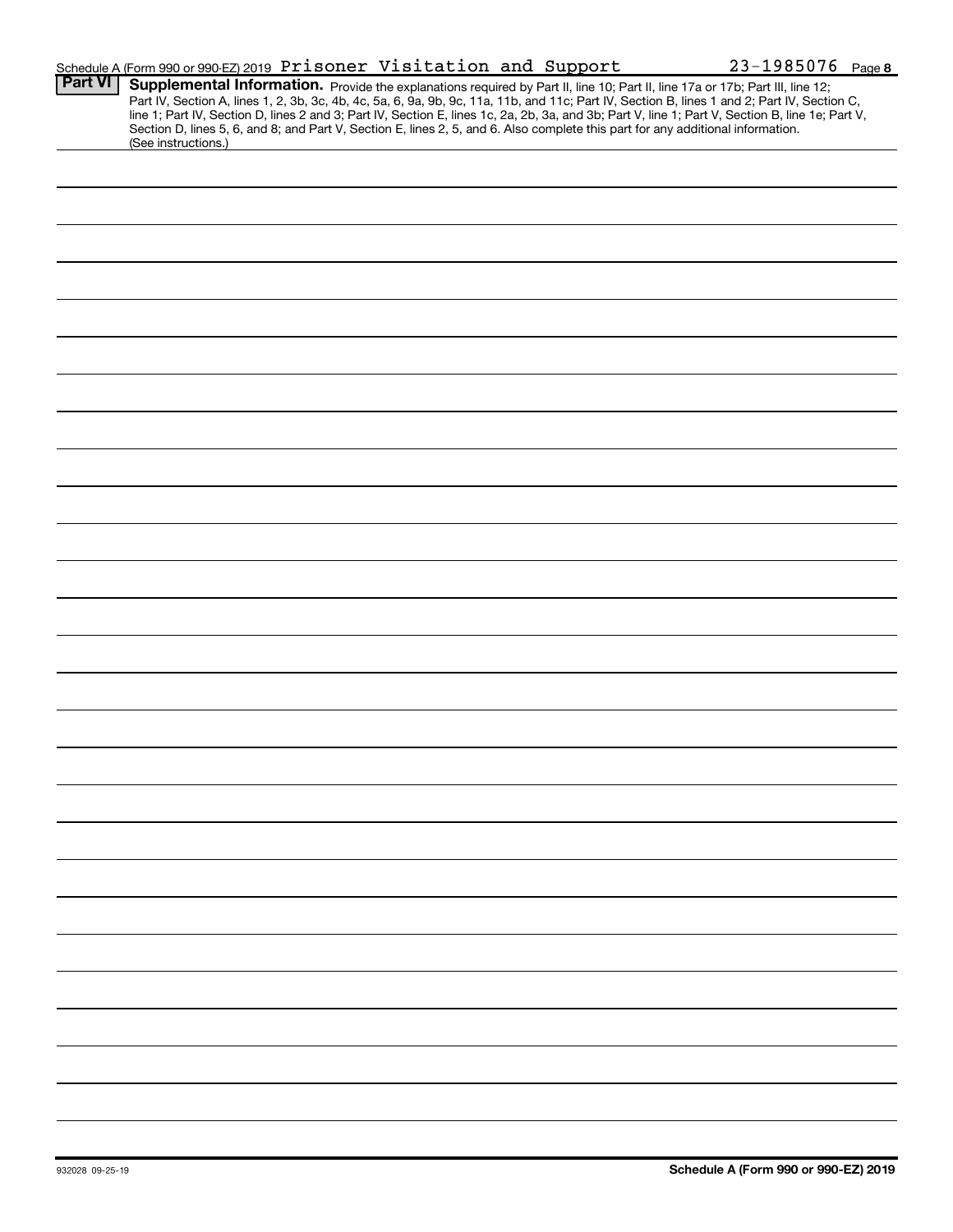Department of the Treasury Internal Revenue Service (Form 990, 990-EZ,

Name of the organization

# Schedule B The Schedule of Contributors

Attach to Form 990, Form 990-EZ, or Form 990-PF. | Go to www.irs.gov/Form990 for the latest information. OMB No. 1545-0047

**2019**

Employer identification number

|                                       |          | Prisoner Visitation and Support |  | 23-1985076 |
|---------------------------------------|----------|---------------------------------|--|------------|
| <b>Organization type (check one):</b> |          |                                 |  |            |
| Filers of:                            | Section: |                                 |  |            |

| Form 990 or 990-FZ | $\lfloor x \rfloor$ 501(c)( 3) (enter number) organization                  |
|--------------------|-----------------------------------------------------------------------------|
|                    | $4947(a)(1)$ nonexempt charitable trust not treated as a private foundation |
|                    | 527 political organization                                                  |
| Form 990-PF        | 501(c)(3) exempt private foundation                                         |
|                    | 4947(a)(1) nonexempt charitable trust treated as a private foundation       |
|                    | 501(c)(3) taxable private foundation                                        |

Check if your organization is covered by the General Rule or a Special Rule. Note: Only a section 501(c)(7), (8), or (10) organization can check boxes for both the General Rule and a Special Rule. See instructions.

### General Rule

 $\begin{array}{c} \hline \end{array}$ 

For an organization filing Form 990, 990-EZ, or 990-PF that received, during the year, contributions totaling \$5,000 or more (in money or property) from any one contributor. Complete Parts I and II. See instructions for determining a contributor's total contributions.

### Special Rules

any one contributor, during the year, total contributions of the greater of  $\,$  (1) \$5,000; or (2) 2% of the amount on (i) Form 990, Part VIII, line 1h;  $\boxed{\textbf{X}}$  For an organization described in section 501(c)(3) filing Form 990 or 990-EZ that met the 33 1/3% support test of the regulations under sections 509(a)(1) and 170(b)(1)(A)(vi), that checked Schedule A (Form 990 or 990-EZ), Part II, line 13, 16a, or 16b, and that received from or (ii) Form 990-EZ, line 1. Complete Parts I and II.

year, total contributions of more than \$1,000 *exclusively* for religious, charitable, scientific, literary, or educational purposes, or for the For an organization described in section 501(c)(7), (8), or (10) filing Form 990 or 990-EZ that received from any one contributor, during the prevention of cruelty to children or animals. Complete Parts I, II, and III.  $\begin{array}{c} \hline \end{array}$ 

purpose. Don't complete any of the parts unless the General Rule applies to this organization because it received nonexclusively year, contributions <sub>exclusively</sub> for religious, charitable, etc., purposes, but no such contributions totaled more than \$1,000. If this box is checked, enter here the total contributions that were received during the year for an exclusively religious, charitable, etc., For an organization described in section 501(c)(7), (8), or (10) filing Form 990 or 990-EZ that received from any one contributor, during the religious, charitable, etc., contributions totaling \$5,000 or more during the year  $\Box$ — $\Box$   $\Box$  $\begin{array}{c} \hline \end{array}$ 

Caution: An organization that isn't covered by the General Rule and/or the Special Rules doesn't file Schedule B (Form 990, 990-EZ, or 990-PF), but it **must** answer "No" on Part IV, line 2, of its Form 990; or check the box on line H of its Form 990-EZ or on its Form 990-PF, Part I, line 2, to certify that it doesn't meet the filing requirements of Schedule B (Form 990, 990-EZ, or 990-PF).

LHA For Paperwork Reduction Act Notice, see the instructions for Form 990, 990-EZ, or 990-PF. Schedule B (Form 990, 990-EZ, or 990-PF) (2019)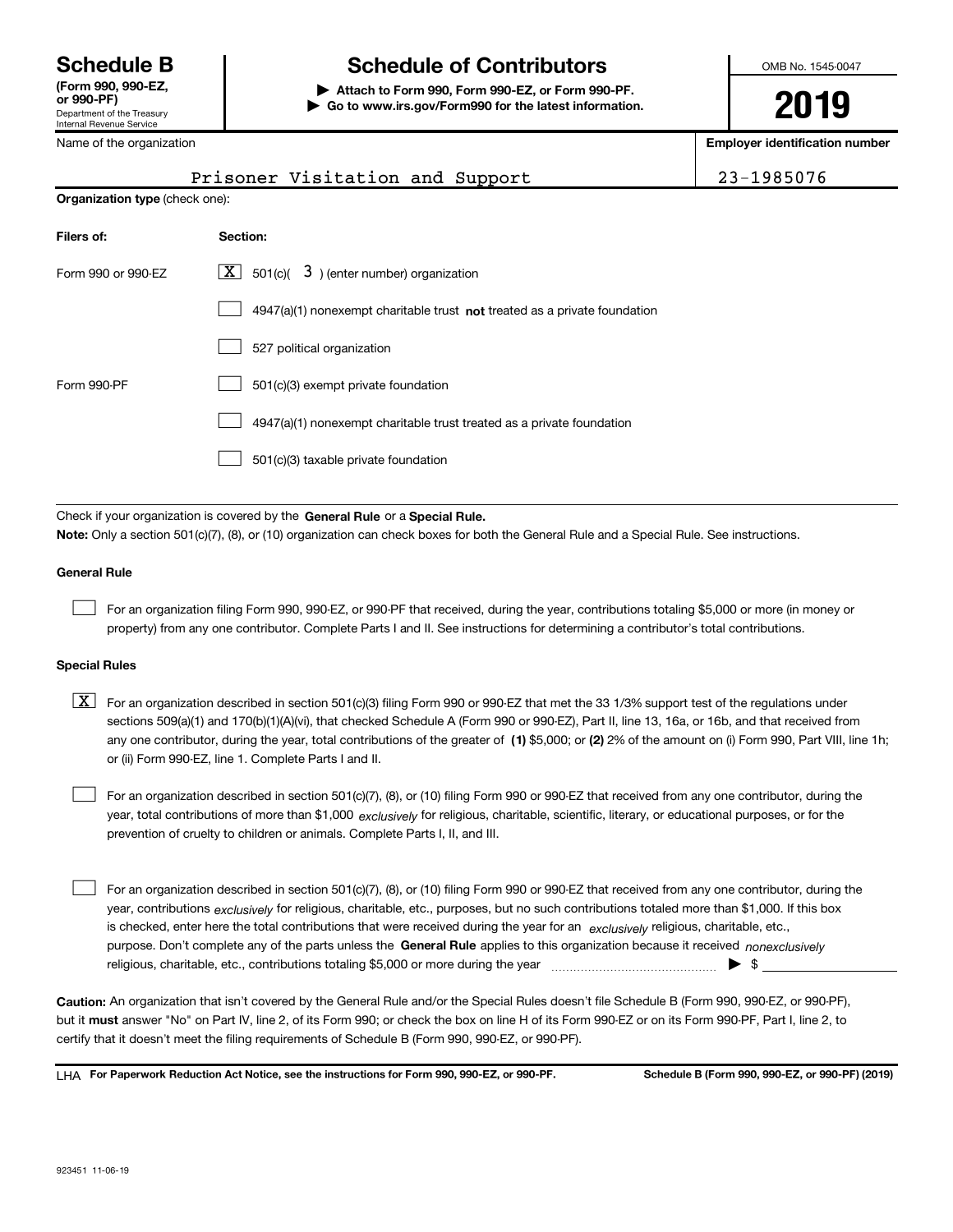### Schedule B (Form 990, 990-EZ, or 990-PF) (2019)

| Name of organization |
|----------------------|
|                      |

# Prisoner Visitation and Support 23-1985076

Part I Contributors (see instructions). Use duplicate copies of Part I if additional space is needed.

| (a) | (b)                                                                      | (c)                        | (d)                                                                                                  |
|-----|--------------------------------------------------------------------------|----------------------------|------------------------------------------------------------------------------------------------------|
| No. | Name, address, and $ZIP + 4$                                             | <b>Total contributions</b> | Type of contribution                                                                                 |
| 1   | Leila Richards<br>118 Yorkshire Drive<br>Pittsburgh, PA 15208            | 7500.<br>$\mathsf{\$}$     | X.<br>Person<br><b>Payroll</b><br>Noncash<br>(Complete Part II for<br>noncash contributions.)        |
| (a) | (b)                                                                      | (c)                        | (d)                                                                                                  |
| No. | Name, address, and $ZIP + 4$                                             | <b>Total contributions</b> | Type of contribution                                                                                 |
| 2   | United Church of Christ<br>700 Prospect Ave<br>Cleveland, OH 44115       | 5000.<br>$\frac{1}{2}$     | X.<br>Person<br><b>Payroll</b><br>Noncash<br>(Complete Part II for<br>noncash contributions.)        |
| (a) | (b)                                                                      | (c)                        | (d)                                                                                                  |
| No. | Name, address, and $ZIP + 4$                                             | <b>Total contributions</b> | Type of contribution                                                                                 |
| 3   | United Methodist Church<br>777 Un Plaza, 7th Floor<br>New York, NY 10017 | 5000.<br>$\frac{1}{2}$     | X.<br>Person<br><b>Pavroll</b><br><b>Noncash</b><br>(Complete Part II for<br>noncash contributions.) |
| (a) | (b)                                                                      | (c)                        | (d)                                                                                                  |
| No. | Name, address, and $ZIP + 4$                                             | <b>Total contributions</b> | Type of contribution                                                                                 |
| 4   | Barbara Kershner<br>3 W Stockbridge Rd<br>Stockbridge, MA 01262          | 5000.<br>$\frac{1}{2}$     | X.<br>Person<br><b>Payroll</b><br><b>Noncash</b><br>(Complete Part II for<br>noncash contributions.) |
| (a) | (b)                                                                      | (c)                        | (d)                                                                                                  |
| No. | Name, address, and ZIP + 4                                               | <b>Total contributions</b> | Type of contribution                                                                                 |
| 5   | Phyllis Calhoun Beverly<br>1013 NW 32nd St<br>Oklahoma City, OK 73118    | 14300.<br>$\frac{1}{2}$    | $\mathbf{X}$<br>Person<br>Payroll<br>Noncash<br>(Complete Part II for<br>noncash contributions.)     |
| (a) | (b)                                                                      | (c)                        | (d)                                                                                                  |
| No. | Name, address, and ZIP + 4                                               | <b>Total contributions</b> | Type of contribution                                                                                 |
| 6   | Mary Clare Jakes<br>1944 Ash St                                          | 10000.<br>$\frac{1}{2}$    | $\mathbf{X}$<br>Person<br>Payroll<br>Noncash                                                         |

923452 11-06-19 Schedule B (Form 990, 990-EZ, or 990-PF) (2019)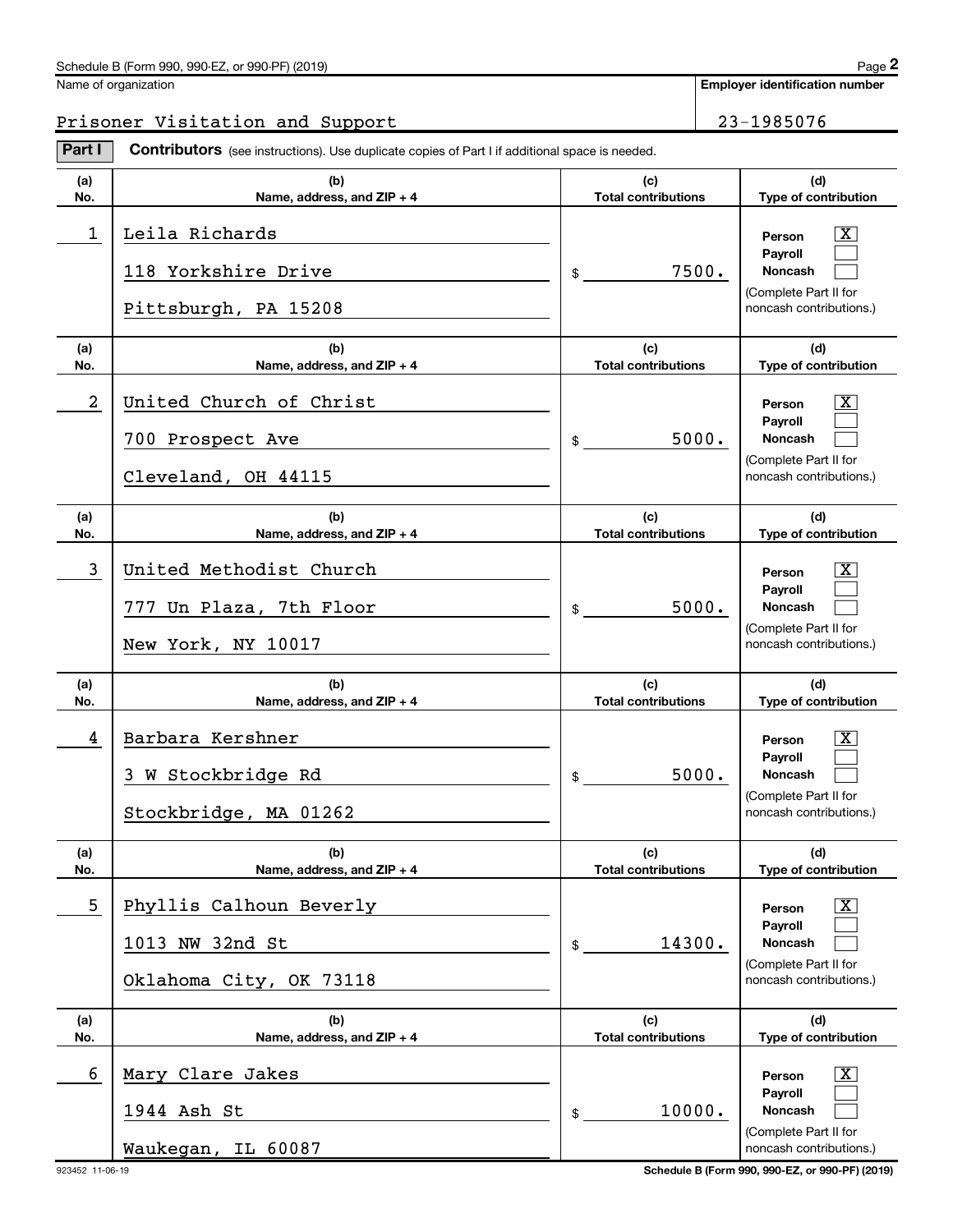### Schedule B (Form 990, 990-EZ, or 990-PF) (2019)

| Name of organization |
|----------------------|
|                      |

Employer identification number

# Prisoner Visitation and Support 23-1985076

Part I Contributors (see instructions). Use duplicate copies of Part I if additional space is needed.

| (a)<br>No. | (b)<br>Name, address, and ZIP + 4                           | (c)<br><b>Total contributions</b> | (d)<br>Type of contribution                                                                            |
|------------|-------------------------------------------------------------|-----------------------------------|--------------------------------------------------------------------------------------------------------|
| 7          | George Golden<br>28504 Tiger St NW<br>Zimmerman, MN 55398   | 5000.<br>\$                       | $\boxed{\text{X}}$<br>Person<br>Payroll<br>Noncash<br>(Complete Part II for<br>noncash contributions.) |
| (a)<br>No. | (b)<br>Name, address, and ZIP + 4                           | (c)<br><b>Total contributions</b> | (d)<br>Type of contribution                                                                            |
| 8          | Raymond Torres<br>144 W Durham St<br>Philadelphia, PA 19119 | 5000.<br>$\frac{1}{2}$            | $\boxed{\text{X}}$<br>Person<br>Payroll<br>Noncash<br>(Complete Part II for<br>noncash contributions.) |
| (a)<br>No. | (b)<br>Name, address, and ZIP + 4                           | (c)<br><b>Total contributions</b> | (d)<br>Type of contribution                                                                            |
|            |                                                             | \$                                | Person<br>Payroll<br><b>Noncash</b><br>(Complete Part II for<br>noncash contributions.)                |
| (a)<br>No. | (b)<br>Name, address, and ZIP + 4                           | (c)<br><b>Total contributions</b> | (d)<br>Type of contribution                                                                            |
|            |                                                             | \$                                | Person<br>Payroll<br>Noncash<br>(Complete Part II for<br>noncash contributions.)                       |
| (a)<br>No. | (b)<br>Name, address, and ZIP + 4                           | (c)<br><b>Total contributions</b> | (d)<br>Type of contribution                                                                            |
|            |                                                             | \$                                | Person<br>Payroll<br>Noncash<br>(Complete Part II for<br>noncash contributions.)                       |
| (a)<br>No. | (b)<br>Name, address, and ZIP + 4                           | (c)<br><b>Total contributions</b> | (d)<br>Type of contribution                                                                            |
|            |                                                             | \$                                | Person<br>Payroll<br>Noncash<br>(Complete Part II for<br>noncash contributions.)                       |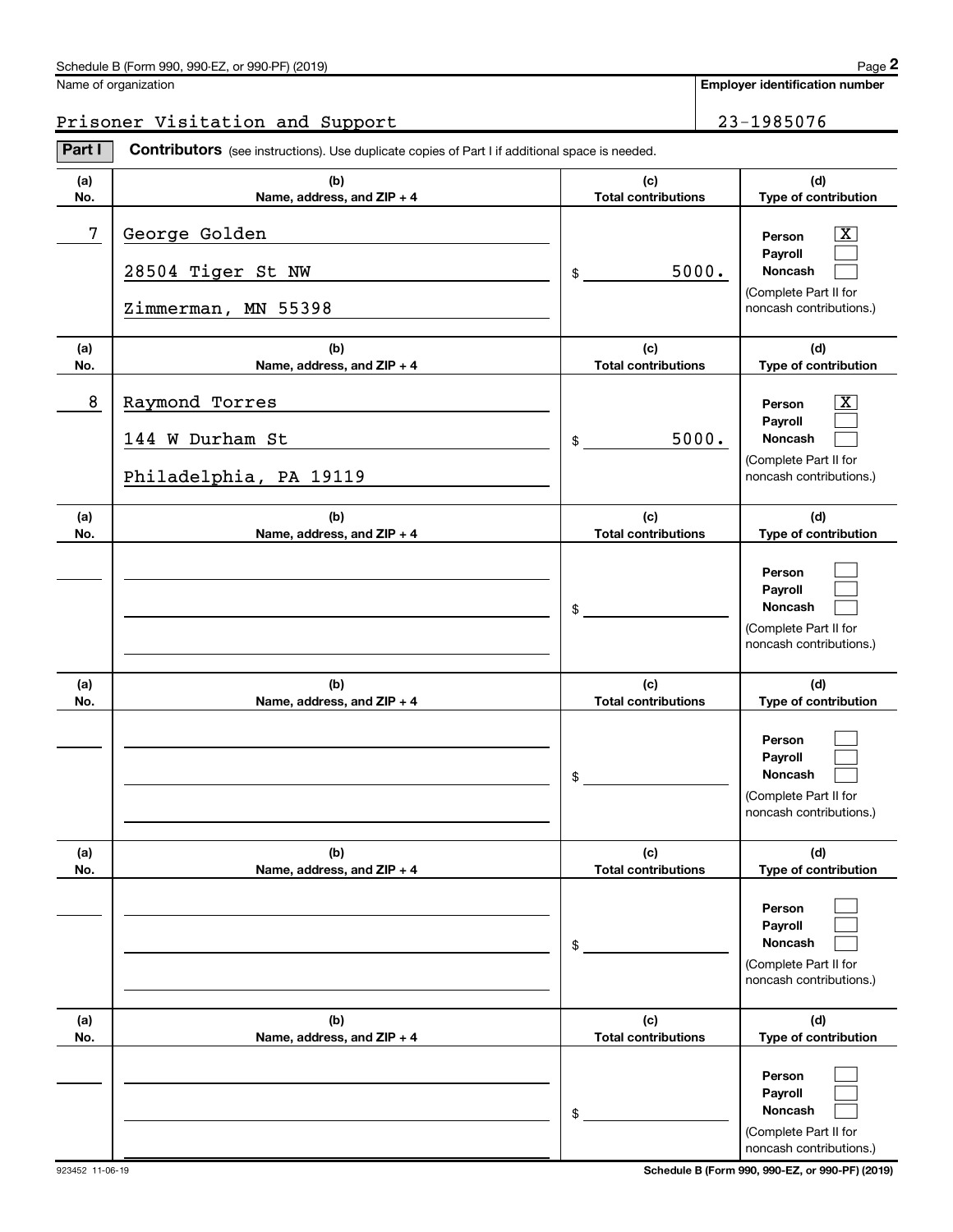|  | Name of organization |  |
|--|----------------------|--|
|  |                      |  |

Employer identification number

# Prisoner Visitation and Support 23-1985076

(a) No. from Part I (c)  $F(M)$   $F(M)$  (or estimate) Description of noncash property given (d) Date received (a) No. from Part I (c)  $F$ MV (or estimate) Description of noncash property given (d) Date received (a) No. from Part I (c)  $F$ MV (or estimate) Description of noncash property given (d) Date received (a) No. from Part I (c)  $F(M)$   $F(M)$  (or estimate) Description of noncash property given (d) Date received (a) No. from Part I (c)  $F$ MV (or estimate) Description of noncash property given (d) Date received (a) No. from Part I (c)  $FMV (or estimate)$ Description of noncash property given (d) Date received Part II | Noncash Property (see instructions). Use duplicate copies of Part II if additional space is needed. (See instructions.) \$ (See instructions.) \$ (See instructions.) \$ (See instructions.) \$ (See instructions.) \$ (See instructions.) \$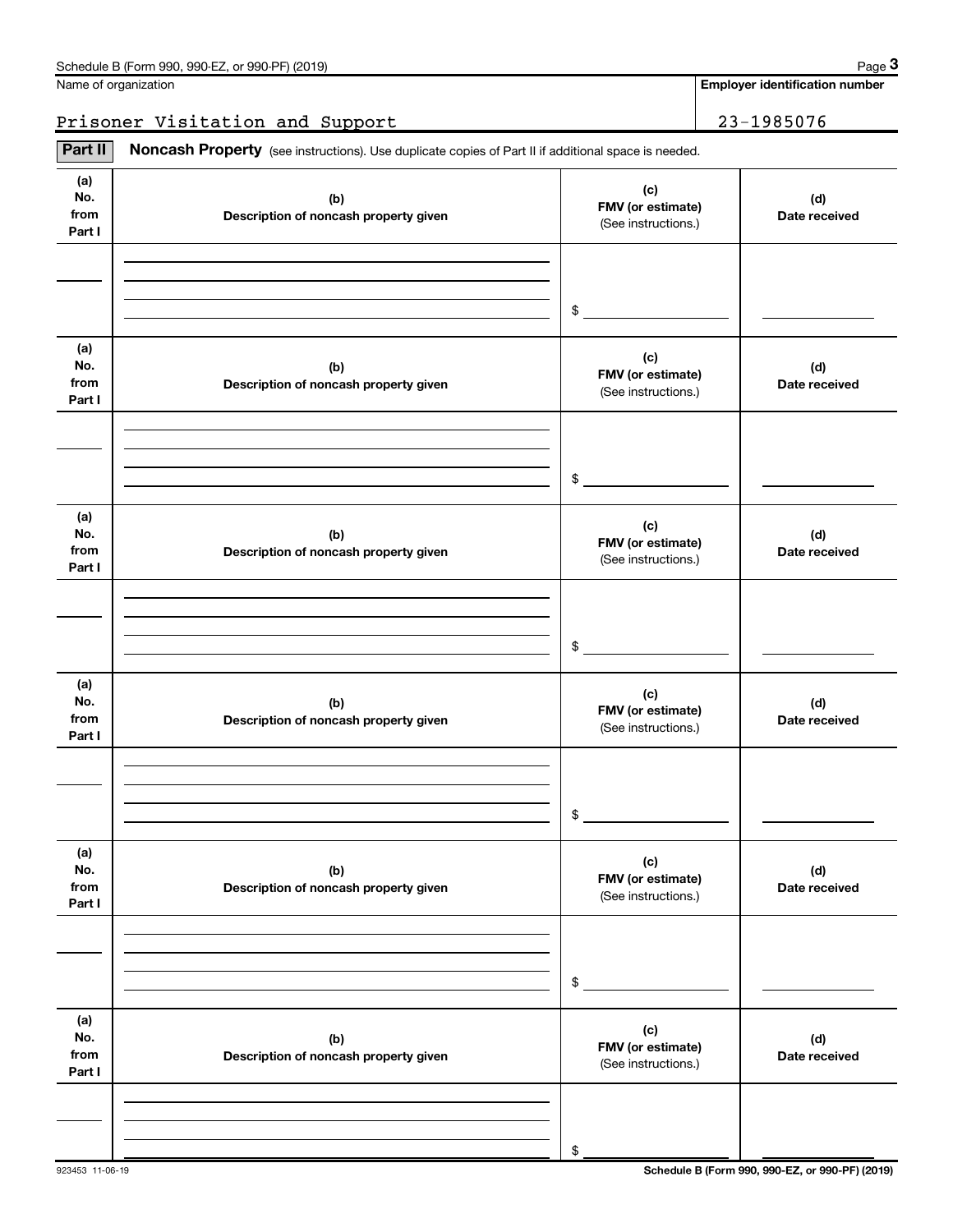|                           | Schedule B (Form 990, 990-EZ, or 990-PF) (2019)                                                                                                                               |                      | Page 4                                                                                                                                                                                                                                                                                                                                              |  |  |
|---------------------------|-------------------------------------------------------------------------------------------------------------------------------------------------------------------------------|----------------------|-----------------------------------------------------------------------------------------------------------------------------------------------------------------------------------------------------------------------------------------------------------------------------------------------------------------------------------------------------|--|--|
|                           | Name of organization                                                                                                                                                          |                      | <b>Employer identification number</b>                                                                                                                                                                                                                                                                                                               |  |  |
|                           | Prisoner Visitation and Support                                                                                                                                               |                      | 23-1985076                                                                                                                                                                                                                                                                                                                                          |  |  |
| Part III                  | from any one contributor. Complete columns (a) through (e) and the following line entry. For organizations<br>Use duplicate copies of Part III if additional space is needed. |                      | Exclusively religious, charitable, etc., contributions to organizations described in section 501(c)(7), (8), or (10) that total more than \$1,000 for the year<br>completing Part III, enter the total of exclusively religious, charitable, etc., contributions of \$1,000 or less for the year. (Enter this info. once.) $\blacktriangleright$ \$ |  |  |
| (a) No.                   |                                                                                                                                                                               |                      |                                                                                                                                                                                                                                                                                                                                                     |  |  |
| from<br>Part I            | (b) Purpose of gift                                                                                                                                                           | (c) Use of gift      | (d) Description of how gift is held                                                                                                                                                                                                                                                                                                                 |  |  |
|                           |                                                                                                                                                                               | (e) Transfer of gift |                                                                                                                                                                                                                                                                                                                                                     |  |  |
|                           | Transferee's name, address, and ZIP + 4                                                                                                                                       |                      | Relationship of transferor to transferee                                                                                                                                                                                                                                                                                                            |  |  |
| (a) No.                   |                                                                                                                                                                               |                      |                                                                                                                                                                                                                                                                                                                                                     |  |  |
| from<br>Part I            | (b) Purpose of gift                                                                                                                                                           | (c) Use of gift      | (d) Description of how gift is held                                                                                                                                                                                                                                                                                                                 |  |  |
|                           |                                                                                                                                                                               |                      |                                                                                                                                                                                                                                                                                                                                                     |  |  |
|                           |                                                                                                                                                                               | (e) Transfer of gift |                                                                                                                                                                                                                                                                                                                                                     |  |  |
|                           | Transferee's name, address, and $ZIP + 4$                                                                                                                                     |                      | Relationship of transferor to transferee                                                                                                                                                                                                                                                                                                            |  |  |
| (a) No.<br>from           |                                                                                                                                                                               |                      |                                                                                                                                                                                                                                                                                                                                                     |  |  |
| Part I                    | (b) Purpose of gift                                                                                                                                                           | (c) Use of gift      | (d) Description of how gift is held                                                                                                                                                                                                                                                                                                                 |  |  |
|                           |                                                                                                                                                                               |                      |                                                                                                                                                                                                                                                                                                                                                     |  |  |
|                           | Transferee's name, address, and $ZIP + 4$                                                                                                                                     | (e) Transfer of gift | Relationship of transferor to transferee                                                                                                                                                                                                                                                                                                            |  |  |
|                           |                                                                                                                                                                               |                      |                                                                                                                                                                                                                                                                                                                                                     |  |  |
|                           |                                                                                                                                                                               |                      |                                                                                                                                                                                                                                                                                                                                                     |  |  |
| (a) No.<br>from<br>Part I | (b) Purpose of gift                                                                                                                                                           | (c) Use of gift      | (d) Description of how gift is held                                                                                                                                                                                                                                                                                                                 |  |  |
|                           |                                                                                                                                                                               |                      |                                                                                                                                                                                                                                                                                                                                                     |  |  |
|                           | (e) Transfer of gift                                                                                                                                                          |                      |                                                                                                                                                                                                                                                                                                                                                     |  |  |
|                           | Transferee's name, address, and ZIP + 4                                                                                                                                       |                      | Relationship of transferor to transferee                                                                                                                                                                                                                                                                                                            |  |  |
|                           |                                                                                                                                                                               |                      |                                                                                                                                                                                                                                                                                                                                                     |  |  |
|                           |                                                                                                                                                                               |                      |                                                                                                                                                                                                                                                                                                                                                     |  |  |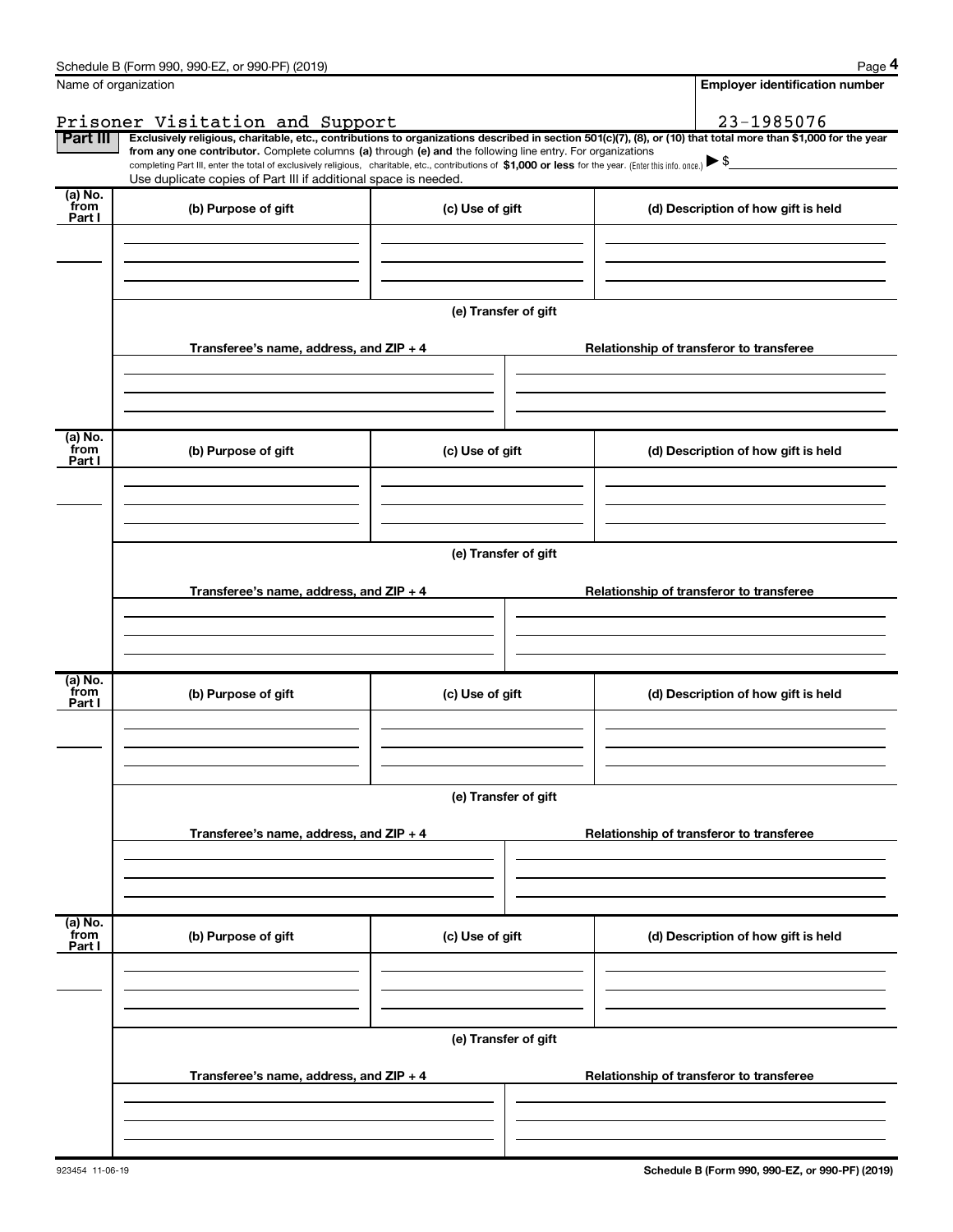| <b>SCHEDULE D</b> |
|-------------------|
|-------------------|

| (Form 990) |  |
|------------|--|
|------------|--|

(Form 990) | Complete if the organization answered "Yes" on Form 990, Part IV, line 6, 7, 8, 9, 10, 11a, 11b, 11c, 11d, 11e, 11f, 12a, or 12b. **SCHEDULE D** Supplemental Financial Statements<br>
Form 990) **Supplemental Financial Statements**<br>
Part IV, line 6, 7, 8, 9, 10, 11a, 11b, 11c, 11d, 11e, 11f, 12a, or 12b.



Department of the Treasury Internal Revenue Service

▶ Attach to Form 990.<br>► Go to www.irs.gov/Form990 for instructions and the latest information.

|        | Name of the organization<br>Prisoner Visitation and Support                                                                                                                                                                   | <b>Employer identification number</b><br>23-1985076 |
|--------|-------------------------------------------------------------------------------------------------------------------------------------------------------------------------------------------------------------------------------|-----------------------------------------------------|
| Part I | Organizations Maintaining Donor Advised Funds or Other Similar Funds or Accounts. Complete if the                                                                                                                             |                                                     |
|        | organization answered "Yes" on Form 990, Part IV, line 6.                                                                                                                                                                     |                                                     |
|        | (a) Donor advised funds                                                                                                                                                                                                       | (b) Funds and other accounts                        |
| 1      |                                                                                                                                                                                                                               |                                                     |
| 2      | Aggregate value of contributions to (during year)                                                                                                                                                                             |                                                     |
| з      | Aggregate value of grants from (during year)                                                                                                                                                                                  |                                                     |
| 4      |                                                                                                                                                                                                                               |                                                     |
| 5      | Did the organization inform all donors and donor advisors in writing that the assets held in donor advised funds                                                                                                              |                                                     |
|        |                                                                                                                                                                                                                               | Yes<br>No                                           |
| 6      | Did the organization inform all grantees, donors, and donor advisors in writing that grant funds can be used only                                                                                                             |                                                     |
|        | for charitable purposes and not for the benefit of the donor or donor advisor, or for any other purpose conferring                                                                                                            |                                                     |
|        | impermissible private benefit?                                                                                                                                                                                                | Yes<br>No                                           |
|        | Part II<br>Conservation Easements. Complete if the organization answered "Yes" on Form 990, Part IV, line 7.                                                                                                                  |                                                     |
| 1      | Purpose(s) of conservation easements held by the organization (check all that apply).                                                                                                                                         |                                                     |
|        | Preservation of land for public use (for example, recreation or education)                                                                                                                                                    | Preservation of a historically important land area  |
|        | Protection of natural habitat                                                                                                                                                                                                 | Preservation of a certified historic structure      |
|        | Preservation of open space                                                                                                                                                                                                    |                                                     |
| 2      | Complete lines 2a through 2d if the organization held a qualified conservation contribution in the form of a conservation easement on the last                                                                                |                                                     |
|        | day of the tax year.                                                                                                                                                                                                          | Held at the End of the Tax Year                     |
| a      |                                                                                                                                                                                                                               | 2a                                                  |
| b      | Total acreage restricted by conservation easements                                                                                                                                                                            | 2b                                                  |
| с      |                                                                                                                                                                                                                               | 2c                                                  |
|        | d Number of conservation easements included in (c) acquired after 7/25/06, and not on a historic structure                                                                                                                    |                                                     |
|        | listed in the National Register [11, 1200] [12] The National Register [11, 1200] [12] The National Register [11, 1200] [12] The National Register [11, 1200] [12] The National Register [11, 1200] [12] The National Register | 2d                                                  |
| 3      | Number of conservation easements modified, transferred, released, extinguished, or terminated by the organization during the tax                                                                                              |                                                     |
|        | $year \blacktriangleright$                                                                                                                                                                                                    |                                                     |
| 4      | Number of states where property subject to conservation easement is located >                                                                                                                                                 |                                                     |
| 5      | Does the organization have a written policy regarding the periodic monitoring, inspection, handling of                                                                                                                        |                                                     |
|        | violations, and enforcement of the conservation easements it holds?                                                                                                                                                           | Yes<br>No                                           |
| 6      | Staff and volunteer hours devoted to monitoring, inspecting, handling of violations, and enforcing conservation easements during the year                                                                                     |                                                     |
|        |                                                                                                                                                                                                                               |                                                     |
| 7      | Amount of expenses incurred in monitoring, inspecting, handling of violations, and enforcing conservation easements during the year                                                                                           |                                                     |
|        | $\blacktriangleright$ \$                                                                                                                                                                                                      |                                                     |
| 8      | Does each conservation easement reported on line 2(d) above satisfy the requirements of section 170(h)(4)(B)(i)                                                                                                               |                                                     |
|        |                                                                                                                                                                                                                               | Yes<br>No                                           |
|        | In Part XIII, describe how the organization reports conservation easements in its revenue and expense statement and                                                                                                           |                                                     |
|        | balance sheet, and include, if applicable, the text of the footnote to the organization's financial statements that describes the                                                                                             |                                                     |
|        | organization's accounting for conservation easements.                                                                                                                                                                         |                                                     |
|        | Organizations Maintaining Collections of Art, Historical Treasures, or Other Similar Assets.<br>Part III                                                                                                                      |                                                     |
|        | Complete if the organization answered "Yes" on Form 990, Part IV, line 8.                                                                                                                                                     |                                                     |
|        | 1a If the organization elected, as permitted under FASB ASC 958, not to report in its revenue statement and balance sheet works                                                                                               |                                                     |
|        | of art, historical treasures, or other similar assets held for public exhibition, education, or research in furtherance of public                                                                                             |                                                     |
|        | service, provide in Part XIII the text of the footnote to its financial statements that describes these items.                                                                                                                |                                                     |
|        | <b>b</b> If the organization elected, as permitted under FASB ASC 958, to report in its revenue statement and balance sheet works of                                                                                          |                                                     |
|        | art, historical treasures, or other similar assets held for public exhibition, education, or research in furtherance of public service,                                                                                       |                                                     |
|        | provide the following amounts relating to these items:                                                                                                                                                                        |                                                     |
|        | (i)                                                                                                                                                                                                                           | $\frac{1}{2}$                                       |
|        | (ii) Assets included in Form 990, Part X                                                                                                                                                                                      | $\blacktriangleright$ \$                            |
| 2      | If the organization received or held works of art, historical treasures, or other similar assets for financial gain, provide                                                                                                  |                                                     |
|        | the following amounts required to be reported under FASB ASC 958 relating to these items:                                                                                                                                     |                                                     |
|        |                                                                                                                                                                                                                               | -\$                                                 |
|        | <b>b</b> Assets included in Form 990, Part X                                                                                                                                                                                  | - \$                                                |

LHA For Paperwork Reduction Act Notice, see the Instructions for Form 990. Shand the Schedule D (Form 990) 2019

j.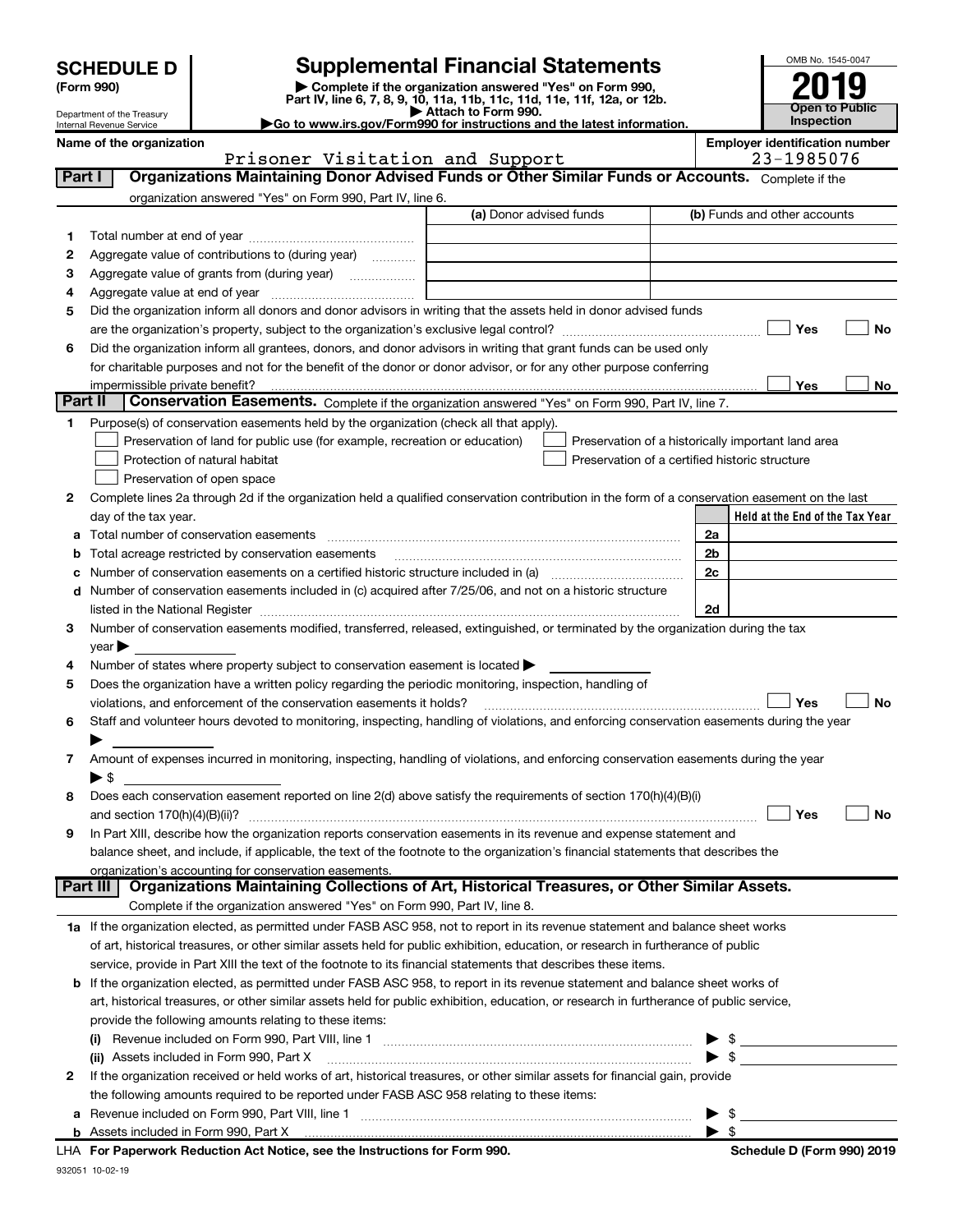|               | Schedule D (Form 990) 2019                                                                                                                                                                                                                  | Prisoner Visitation and Support         |   |                |                                                                                                                                                                                                                               |                                 | 23-1985076 Page 2          |                     |     |    |
|---------------|---------------------------------------------------------------------------------------------------------------------------------------------------------------------------------------------------------------------------------------------|-----------------------------------------|---|----------------|-------------------------------------------------------------------------------------------------------------------------------------------------------------------------------------------------------------------------------|---------------------------------|----------------------------|---------------------|-----|----|
|               | Part III I<br>Organizations Maintaining Collections of Art, Historical Treasures, or Other Similar Assets (continued)                                                                                                                       |                                         |   |                |                                                                                                                                                                                                                               |                                 |                            |                     |     |    |
| 3             | Using the organization's acquisition, accession, and other records, check any of the following that make significant use of its                                                                                                             |                                         |   |                |                                                                                                                                                                                                                               |                                 |                            |                     |     |    |
|               | collection items (check all that apply):                                                                                                                                                                                                    |                                         |   |                |                                                                                                                                                                                                                               |                                 |                            |                     |     |    |
| a             | Public exhibition                                                                                                                                                                                                                           |                                         |   |                | Loan or exchange program                                                                                                                                                                                                      |                                 |                            |                     |     |    |
| b             | Scholarly research                                                                                                                                                                                                                          |                                         |   |                | Other and the contract of the contract of the contract of the contract of the contract of the contract of the contract of the contract of the contract of the contract of the contract of the contract of the contract of the |                                 |                            |                     |     |    |
| с             | Preservation for future generations                                                                                                                                                                                                         |                                         |   |                |                                                                                                                                                                                                                               |                                 |                            |                     |     |    |
|               | Provide a description of the organization's collections and explain how they further the organization's exempt purpose in Part XIII.                                                                                                        |                                         |   |                |                                                                                                                                                                                                                               |                                 |                            |                     |     |    |
| 5             | During the year, did the organization solicit or receive donations of art, historical treasures, or other similar assets                                                                                                                    |                                         |   |                |                                                                                                                                                                                                                               |                                 |                            |                     |     |    |
|               | to be sold to raise funds rather than to be maintained as part of the organization's collection?                                                                                                                                            |                                         |   |                |                                                                                                                                                                                                                               |                                 |                            | Yes                 |     | No |
|               | Escrow and Custodial Arrangements. Complete if the organization answered "Yes" on Form 990, Part IV, line 9, or<br><b>Part IV</b>                                                                                                           |                                         |   |                |                                                                                                                                                                                                                               |                                 |                            |                     |     |    |
|               | reported an amount on Form 990, Part X, line 21.                                                                                                                                                                                            |                                         |   |                |                                                                                                                                                                                                                               |                                 |                            |                     |     |    |
|               | 1a Is the organization an agent, trustee, custodian or other intermediary for contributions or other assets not included                                                                                                                    |                                         |   |                |                                                                                                                                                                                                                               |                                 |                            |                     |     |    |
|               | on Form 990, Part X? [11] matter contracts and contracts and contracts are contracted as a form 990, Part X?                                                                                                                                |                                         |   |                |                                                                                                                                                                                                                               |                                 |                            | Yes                 |     | No |
|               | b If "Yes," explain the arrangement in Part XIII and complete the following table:                                                                                                                                                          |                                         |   |                |                                                                                                                                                                                                                               |                                 |                            |                     |     |    |
|               |                                                                                                                                                                                                                                             |                                         |   |                |                                                                                                                                                                                                                               |                                 |                            | Amount              |     |    |
|               | c Beginning balance entrance and the contract of the balance of the contract of the contract of the contract of the contract of the contract of the contract of the contract of the contract of the contract of the contract o              |                                         |   |                |                                                                                                                                                                                                                               | 1c                              |                            |                     |     |    |
|               | d Additions during the year measurements are all an according to the year.                                                                                                                                                                  |                                         |   |                |                                                                                                                                                                                                                               | 1d                              |                            |                     |     |    |
|               | e Distributions during the year manufactured and an according to the distributions during the year manufactured and the state of the state of the Distributions during the year manufactured and the Distributions of the Dist              |                                         |   |                |                                                                                                                                                                                                                               | 1e                              |                            |                     |     |    |
| t.            |                                                                                                                                                                                                                                             |                                         |   |                |                                                                                                                                                                                                                               | 1f                              |                            |                     |     |    |
|               | 2a Did the organization include an amount on Form 990, Part X, line 21, for escrow or custodial account liability?<br><b>b</b> If "Yes," explain the arrangement in Part XIII. Check here if the explanation has been provided on Part XIII |                                         |   |                |                                                                                                                                                                                                                               |                                 | .                          | Yes                 |     | No |
| <b>Part V</b> | Endowment Funds. Complete if the organization answered "Yes" on Form 990, Part IV, line 10.                                                                                                                                                 |                                         |   |                |                                                                                                                                                                                                                               |                                 |                            |                     |     |    |
|               |                                                                                                                                                                                                                                             | (a) Current year                        |   | (b) Prior year | (c) Two years back $ $ (d) Three years back $ $                                                                                                                                                                               |                                 |                            | (e) Four years back |     |    |
|               | 1a Beginning of year balance                                                                                                                                                                                                                |                                         |   |                |                                                                                                                                                                                                                               |                                 |                            |                     |     |    |
| b             |                                                                                                                                                                                                                                             |                                         |   |                |                                                                                                                                                                                                                               |                                 |                            |                     |     |    |
|               | Net investment earnings, gains, and losses                                                                                                                                                                                                  |                                         |   |                |                                                                                                                                                                                                                               |                                 |                            |                     |     |    |
|               |                                                                                                                                                                                                                                             |                                         |   |                |                                                                                                                                                                                                                               |                                 |                            |                     |     |    |
|               | e Other expenditures for facilities                                                                                                                                                                                                         |                                         |   |                |                                                                                                                                                                                                                               |                                 |                            |                     |     |    |
|               |                                                                                                                                                                                                                                             |                                         |   |                |                                                                                                                                                                                                                               |                                 |                            |                     |     |    |
|               | f Administrative expenses <i>manually communicative</i>                                                                                                                                                                                     |                                         |   |                |                                                                                                                                                                                                                               |                                 |                            |                     |     |    |
| g             |                                                                                                                                                                                                                                             |                                         |   |                |                                                                                                                                                                                                                               |                                 |                            |                     |     |    |
| 2             | Provide the estimated percentage of the current year end balance (line 1g, column (a)) held as:                                                                                                                                             |                                         |   |                |                                                                                                                                                                                                                               |                                 |                            |                     |     |    |
|               | Board designated or quasi-endowment >                                                                                                                                                                                                       |                                         | % |                |                                                                                                                                                                                                                               |                                 |                            |                     |     |    |
|               | <b>b</b> Permanent endowment >                                                                                                                                                                                                              | %                                       |   |                |                                                                                                                                                                                                                               |                                 |                            |                     |     |    |
|               | $\mathbf c$ Term endowment $\blacktriangleright$                                                                                                                                                                                            | %                                       |   |                |                                                                                                                                                                                                                               |                                 |                            |                     |     |    |
|               | The percentages on lines 2a, 2b, and 2c should equal 100%.                                                                                                                                                                                  |                                         |   |                |                                                                                                                                                                                                                               |                                 |                            |                     |     |    |
|               | 3a Are there endowment funds not in the possession of the organization that are held and administered for the organization                                                                                                                  |                                         |   |                |                                                                                                                                                                                                                               |                                 |                            |                     |     |    |
|               | by:                                                                                                                                                                                                                                         |                                         |   |                |                                                                                                                                                                                                                               |                                 |                            |                     | Yes | No |
|               | (i)                                                                                                                                                                                                                                         |                                         |   |                |                                                                                                                                                                                                                               |                                 |                            | 3a(i)               |     |    |
|               |                                                                                                                                                                                                                                             |                                         |   |                |                                                                                                                                                                                                                               |                                 |                            | 3a(ii)              |     |    |
|               |                                                                                                                                                                                                                                             |                                         |   |                |                                                                                                                                                                                                                               |                                 |                            | 3b                  |     |    |
|               | Describe in Part XIII the intended uses of the organization's endowment funds.                                                                                                                                                              |                                         |   |                |                                                                                                                                                                                                                               |                                 |                            |                     |     |    |
|               | Land, Buildings, and Equipment.<br><b>Part VI</b>                                                                                                                                                                                           |                                         |   |                |                                                                                                                                                                                                                               |                                 |                            |                     |     |    |
|               | Complete if the organization answered "Yes" on Form 990, Part IV, line 11a. See Form 990, Part X, line 10.                                                                                                                                  |                                         |   |                |                                                                                                                                                                                                                               |                                 |                            |                     |     |    |
|               | Description of property                                                                                                                                                                                                                     | (a) Cost or other<br>basis (investment) |   |                | (b) Cost or other<br>basis (other)                                                                                                                                                                                            | (c) Accumulated<br>depreciation |                            | (d) Book value      |     |    |
|               |                                                                                                                                                                                                                                             |                                         |   |                |                                                                                                                                                                                                                               |                                 |                            |                     |     |    |
|               |                                                                                                                                                                                                                                             |                                         |   |                |                                                                                                                                                                                                                               |                                 |                            |                     |     |    |
|               |                                                                                                                                                                                                                                             |                                         |   |                |                                                                                                                                                                                                                               |                                 |                            |                     |     |    |
|               |                                                                                                                                                                                                                                             |                                         |   |                |                                                                                                                                                                                                                               |                                 |                            |                     |     |    |
|               | e Other                                                                                                                                                                                                                                     |                                         |   |                |                                                                                                                                                                                                                               |                                 |                            |                     |     |    |
|               | Total. Add lines 1a through 1e. (Column (d) must equal Form 990. Part X, column (B), line 10c.)                                                                                                                                             |                                         |   |                |                                                                                                                                                                                                                               |                                 |                            |                     |     | 0. |
|               |                                                                                                                                                                                                                                             |                                         |   |                |                                                                                                                                                                                                                               |                                 | Schadula D (Form 990) 2019 |                     |     |    |

Schedule D (Form 990) 2019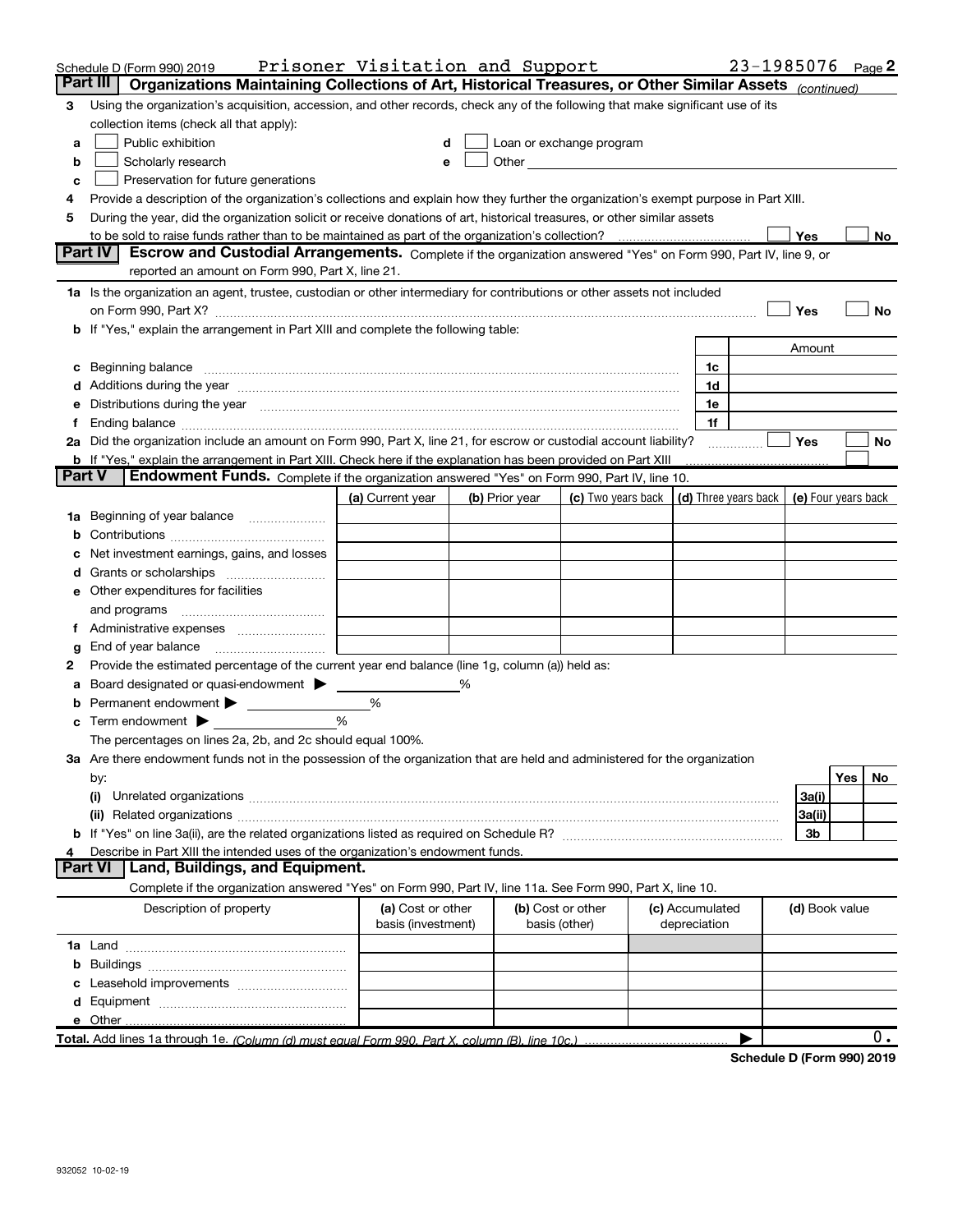| Prisoner Visitation and Support<br>Schedule D (Form 990) 2019                                                     |                 |                                                           | $23 - 1985076$ Page 3 |
|-------------------------------------------------------------------------------------------------------------------|-----------------|-----------------------------------------------------------|-----------------------|
| <b>Investments - Other Securities.</b><br><b>Part VIII</b>                                                        |                 |                                                           |                       |
| Complete if the organization answered "Yes" on Form 990, Part IV, line 11b. See Form 990, Part X, line 12.        |                 |                                                           |                       |
| (a) Description of security or category (including name of security)                                              | (b) Book value  | (c) Method of valuation: Cost or end-of-year market value |                       |
| (1) Financial derivatives                                                                                         |                 |                                                           |                       |
|                                                                                                                   |                 |                                                           |                       |
| $(3)$ Other                                                                                                       |                 |                                                           |                       |
| (A)                                                                                                               |                 |                                                           |                       |
| (B)                                                                                                               |                 |                                                           |                       |
| (C)                                                                                                               |                 |                                                           |                       |
| (D)<br>(E)                                                                                                        |                 |                                                           |                       |
| (F)                                                                                                               |                 |                                                           |                       |
| (G)                                                                                                               |                 |                                                           |                       |
| (H)                                                                                                               |                 |                                                           |                       |
| Total. (Col. (b) must equal Form 990, Part X, col. (B) line $12$ .)                                               |                 |                                                           |                       |
| <b>Part VIII Investments - Program Related.</b>                                                                   |                 |                                                           |                       |
| Complete if the organization answered "Yes" on Form 990, Part IV, line 11c. See Form 990, Part X, line 13.        |                 |                                                           |                       |
| (a) Description of investment                                                                                     | (b) Book value  | (c) Method of valuation: Cost or end-of-year market value |                       |
| (1)                                                                                                               |                 |                                                           |                       |
| (2)                                                                                                               |                 |                                                           |                       |
| (3)                                                                                                               |                 |                                                           |                       |
| (4)                                                                                                               |                 |                                                           |                       |
| (5)                                                                                                               |                 |                                                           |                       |
| (6)                                                                                                               |                 |                                                           |                       |
| (7)                                                                                                               |                 |                                                           |                       |
| (8)                                                                                                               |                 |                                                           |                       |
| (9)                                                                                                               |                 |                                                           |                       |
| Total. (Col. (b) must equal Form 990, Part X, col. (B) line 13.)<br><b>Other Assets.</b>                          |                 |                                                           |                       |
| <b>Part IX</b>                                                                                                    |                 |                                                           |                       |
| Complete if the organization answered "Yes" on Form 990, Part IV, line 11d. See Form 990, Part X, line 15.        | (a) Description |                                                           | (b) Book value        |
|                                                                                                                   |                 |                                                           |                       |
| (1)                                                                                                               |                 |                                                           |                       |
| (2)<br>(3)                                                                                                        |                 |                                                           |                       |
| (4)                                                                                                               |                 |                                                           |                       |
| (5)                                                                                                               |                 |                                                           |                       |
| (6)                                                                                                               |                 |                                                           |                       |
| (7)                                                                                                               |                 |                                                           |                       |
| (8)                                                                                                               |                 |                                                           |                       |
| (9)                                                                                                               |                 |                                                           |                       |
| Total. (Column (b) must equal Form 990, Part X, col. (B) line 15.)                                                |                 |                                                           |                       |
| <b>Other Liabilities.</b><br><b>Part X</b>                                                                        |                 |                                                           |                       |
| Complete if the organization answered "Yes" on Form 990, Part IV, line 11e or 11f. See Form 990, Part X, line 25. |                 |                                                           |                       |
| (a) Description of liability<br>1.                                                                                |                 |                                                           | (b) Book value        |
| Federal income taxes<br>(1)                                                                                       |                 |                                                           |                       |
| (2)                                                                                                               |                 |                                                           |                       |
| (3)                                                                                                               |                 |                                                           |                       |
| (4)                                                                                                               |                 |                                                           |                       |
| (5)                                                                                                               |                 |                                                           |                       |
| (6)                                                                                                               |                 |                                                           |                       |
| (7)                                                                                                               |                 |                                                           |                       |
| (8)                                                                                                               |                 |                                                           |                       |
| (9)<br><b>Total.</b> (Column (b) must equal Form 990. Part X, col. (B) line 25.)                                  |                 |                                                           |                       |
|                                                                                                                   |                 |                                                           |                       |

(Column (b) must equal Form 990, Part X, col. (B) line 25.)

2. Liability for uncertain tax positions. In Part XIII, provide the text of the footnote to the organization's financial statements that reports the

organization's liability for uncertain tax positions under FASB ASC 740. Check here if the text of the footnote has been provided in Part XIII

 $\boxed{\text{X}}$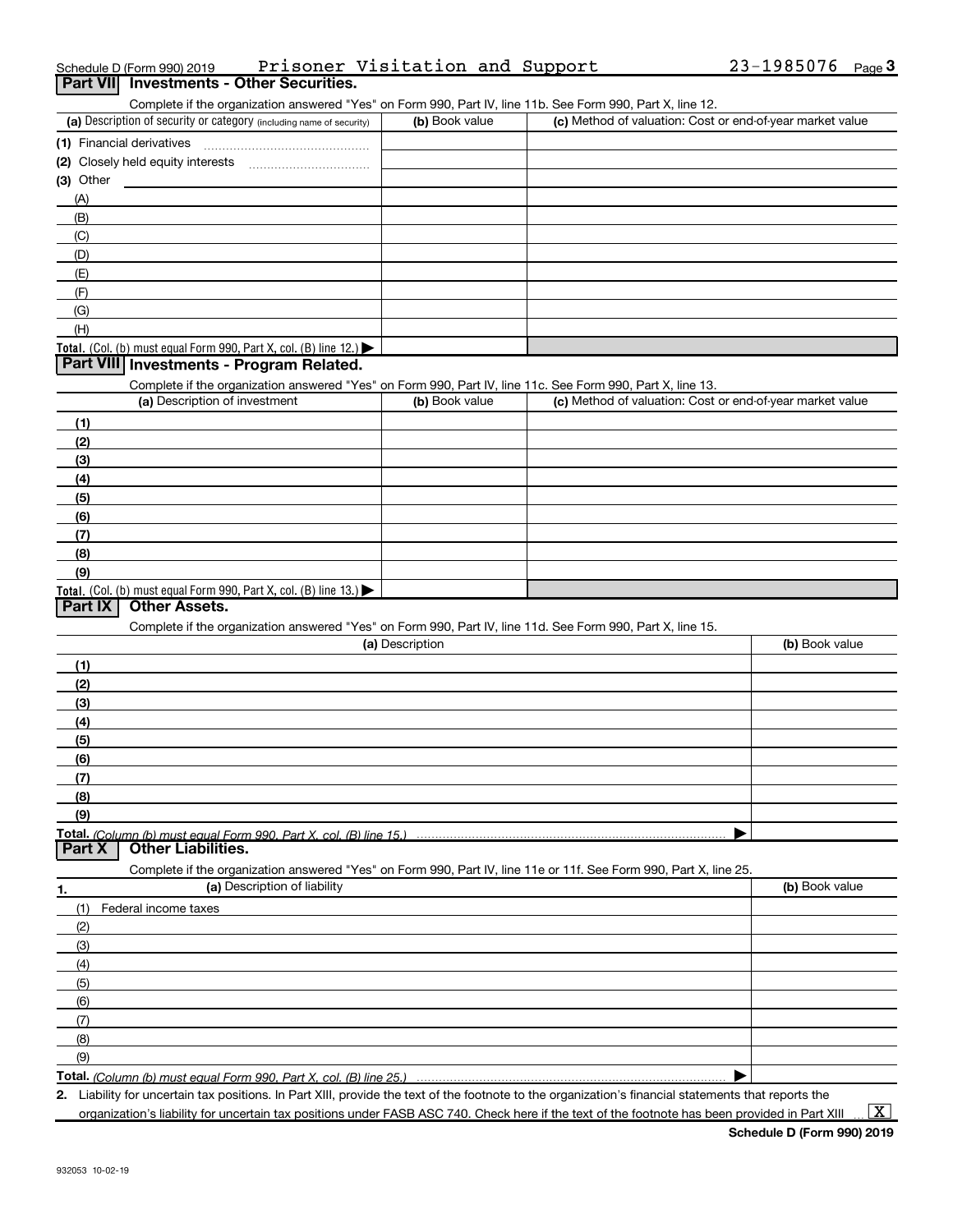|    | Prisoner Visitation and Support<br>Schedule D (Form 990) 2019                                                                                                                                                                       |                |        |                | 23-1985076<br>Page 4 |
|----|-------------------------------------------------------------------------------------------------------------------------------------------------------------------------------------------------------------------------------------|----------------|--------|----------------|----------------------|
|    | Reconciliation of Revenue per Audited Financial Statements With Revenue per Return.<br>Part XI                                                                                                                                      |                |        |                |                      |
|    | Complete if the organization answered "Yes" on Form 990, Part IV, line 12a.                                                                                                                                                         |                |        |                |                      |
| 1  | Total revenue, gains, and other support per audited financial statements                                                                                                                                                            |                |        | $\mathbf{1}$   | 210851.              |
| 2  | Amounts included on line 1 but not on Form 990, Part VIII, line 12:                                                                                                                                                                 |                |        |                |                      |
| a  | Net unrealized gains (losses) on investments [11] matter contracts and the unrealized gains (losses) on investments                                                                                                                 | 2a             | 10564. |                |                      |
|    |                                                                                                                                                                                                                                     | 2 <sub>b</sub> |        |                |                      |
| с  |                                                                                                                                                                                                                                     | 2c             |        |                |                      |
| d  |                                                                                                                                                                                                                                     | 2d             |        |                |                      |
| е  | Add lines 2a through 2d                                                                                                                                                                                                             |                |        | 2e             | 10564.               |
| З. |                                                                                                                                                                                                                                     |                |        | 3              | 200287.              |
|    | Amounts included on Form 990, Part VIII, line 12, but not on line 1:                                                                                                                                                                |                |        |                |                      |
| a  |                                                                                                                                                                                                                                     |                |        |                |                      |
| b  | Other (Describe in Part XIII.) <b>Construction Contract Construction</b> Chemical Construction Chemical Chemical Chemical Chemical Chemical Chemical Chemical Chemical Chemical Chemical Chemical Chemical Chemical Chemical Chemic | 4 <sub>h</sub> |        |                |                      |
|    |                                                                                                                                                                                                                                     |                |        | 4c             | 0.                   |
|    | Add lines 4a and 4b                                                                                                                                                                                                                 |                |        |                |                      |
| 5  |                                                                                                                                                                                                                                     |                |        | $\overline{5}$ | 200287.              |
|    | Part XII   Reconciliation of Expenses per Audited Financial Statements With Expenses per Return.                                                                                                                                    |                |        |                |                      |
|    | Complete if the organization answered "Yes" on Form 990, Part IV, line 12a.                                                                                                                                                         |                |        |                |                      |
| 1  |                                                                                                                                                                                                                                     |                |        | $\blacksquare$ | 201168.              |
| 2  | Amounts included on line 1 but not on Form 990, Part IX, line 25:                                                                                                                                                                   |                |        |                |                      |
| a  |                                                                                                                                                                                                                                     | 2a             |        |                |                      |
| b  |                                                                                                                                                                                                                                     | 2b             |        |                |                      |
|    |                                                                                                                                                                                                                                     |                |        |                |                      |
|    |                                                                                                                                                                                                                                     |                |        |                |                      |
| e  | Add lines 2a through 2d <b>contained a contained a contained a contained a</b> contained a contained a contact the set                                                                                                              |                |        | 2e             | 0.                   |
| З. |                                                                                                                                                                                                                                     |                |        | 3              | 201168.              |
| 4  | Amounts included on Form 990, Part IX, line 25, but not on line 1:                                                                                                                                                                  |                |        |                |                      |
| a  |                                                                                                                                                                                                                                     | 4a             |        |                |                      |
|    | Other (Describe in Part XIII.) <b>Construction</b> and the set of the set of the set of the set of the set of the set of the set of the set of the set of the set of the set of the set of the set of the set of the set of the set |                |        |                |                      |
|    | c Add lines 4a and 4b                                                                                                                                                                                                               |                |        | 4c             | 0.                   |
|    | Part XIII Supplemental Information.                                                                                                                                                                                                 |                |        | 5              | 201168.              |

Provide the descriptions required for Part II, lines 3, 5, and 9; Part III, lines 1a and 4; Part IV, lines 1b and 2b; Part V, line 4; Part X, line 2; Part XI, lines 2d and 4b; and Part XII, lines 2d and 4b. Also complete this part to provide any additional information.

## Part X, Line 2:

| PVS is recognized as an organization exempt from federal and state income |
|---------------------------------------------------------------------------|
| tax under Section $501(c)(3)$ of the Internal Revenue Code of 1986.       |
| Accordingly, there is no provision for income taxes. PVS' informational   |
| returns are subject to review and examination by Federal and State tax    |
| authorities. PVS is not aware of any activities that would jeopardize its |
| tax-exempt status. PVS is not aware of any activities that are subject to |
| tax on unrelated business income taxes.                                   |
|                                                                           |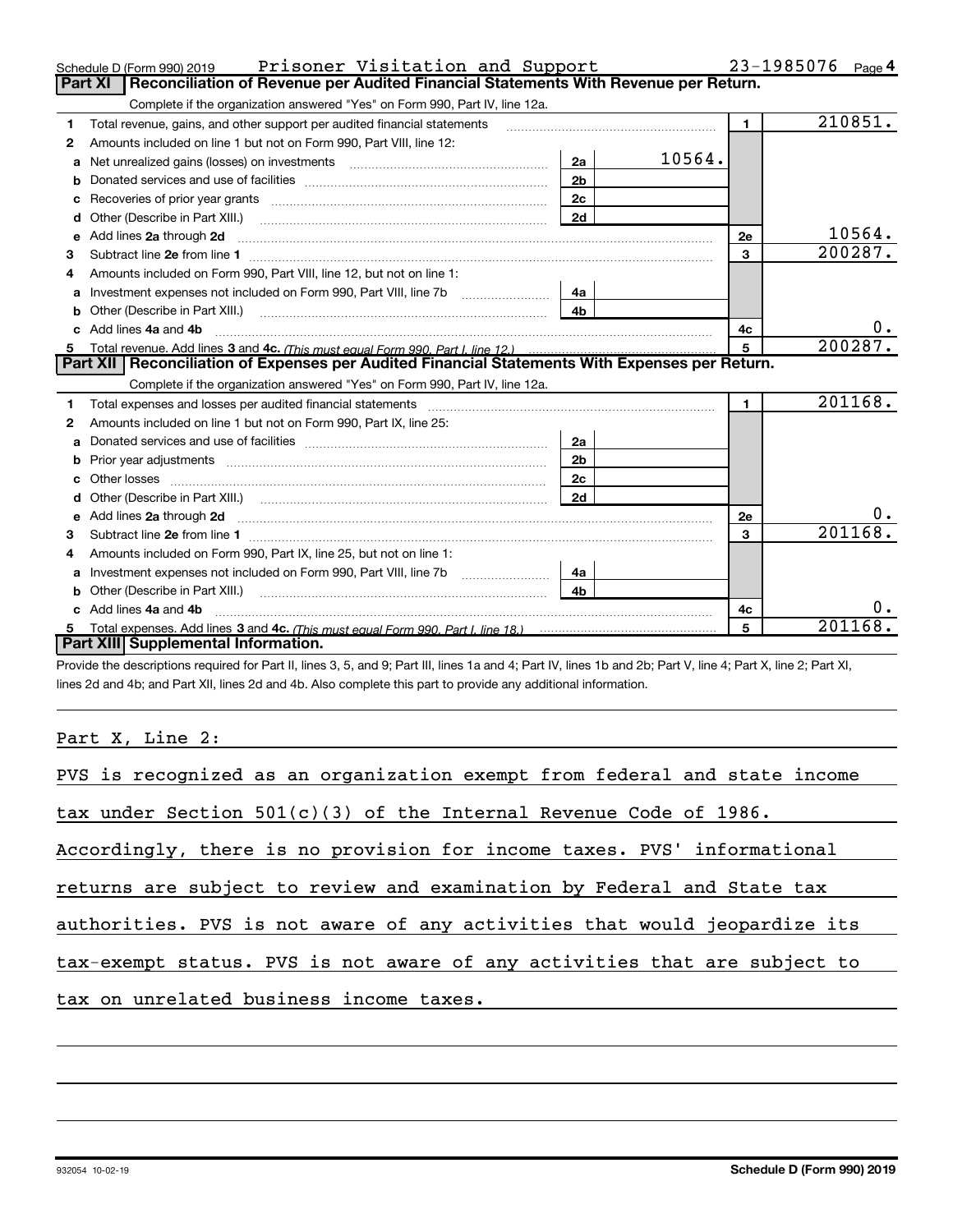|              | <b>Compensation Information</b><br><b>SCHEDULE J</b>                                                                             |                                                                    |                                       | OMB No. 1545-0047     |            |                              |
|--------------|----------------------------------------------------------------------------------------------------------------------------------|--------------------------------------------------------------------|---------------------------------------|-----------------------|------------|------------------------------|
|              | (Form 990)<br>For certain Officers, Directors, Trustees, Key Employees, and Highest                                              |                                                                    |                                       |                       |            |                              |
|              | <b>Compensated Employees</b>                                                                                                     |                                                                    |                                       | 2019                  |            |                              |
|              | Complete if the organization answered "Yes" on Form 990, Part IV, line 23.<br>Attach to Form 990.<br>Department of the Treasury  |                                                                    |                                       | <b>Open to Public</b> |            |                              |
|              | Go to www.irs.gov/Form990 for instructions and the latest information.<br>Internal Revenue Service                               |                                                                    |                                       | <b>Inspection</b>     |            |                              |
|              | Name of the organization                                                                                                         |                                                                    | <b>Employer identification number</b> |                       |            |                              |
|              | Prisoner Visitation and Support                                                                                                  |                                                                    |                                       | 23-1985076            |            |                              |
|              | <b>Questions Regarding Compensation</b><br>Part I                                                                                |                                                                    |                                       |                       |            |                              |
|              |                                                                                                                                  |                                                                    |                                       |                       | <b>Yes</b> | No                           |
|              | <b>1a</b> Check the appropriate box(es) if the organization provided any of the following to or for a person listed on Form 990, |                                                                    |                                       |                       |            |                              |
|              | Part VII, Section A, line 1a. Complete Part III to provide any relevant information regarding these items.                       |                                                                    |                                       |                       |            |                              |
|              | First-class or charter travel                                                                                                    | Housing allowance or residence for personal use                    |                                       |                       |            |                              |
|              | Travel for companions                                                                                                            | Payments for business use of personal residence                    |                                       |                       |            |                              |
|              | Tax indemnification and gross-up payments                                                                                        | Health or social club dues or initiation fees                      |                                       |                       |            |                              |
|              | Discretionary spending account                                                                                                   | Personal services (such as maid, chauffeur, chef)                  |                                       |                       |            |                              |
|              |                                                                                                                                  |                                                                    |                                       |                       |            |                              |
| b            | If any of the boxes on line 1a are checked, did the organization follow a written policy regarding payment or                    |                                                                    |                                       | 1b                    |            |                              |
| 2            | reimbursement or provision of all of the expenses described above? If "No," complete Part III to explain                         |                                                                    |                                       |                       |            |                              |
|              | Did the organization require substantiation prior to reimbursing or allowing expenses incurred by all directors,                 |                                                                    |                                       | $\mathbf{2}$          |            |                              |
|              |                                                                                                                                  |                                                                    |                                       |                       |            |                              |
| 3            | Indicate which, if any, of the following the organization used to establish the compensation of the organization's               |                                                                    |                                       |                       |            |                              |
|              | CEO/Executive Director. Check all that apply. Do not check any boxes for methods used by a related organization to               |                                                                    |                                       |                       |            |                              |
|              | establish compensation of the CEO/Executive Director, but explain in Part III.                                                   |                                                                    |                                       |                       |            |                              |
|              | Compensation committee                                                                                                           | Written employment contract                                        |                                       |                       |            |                              |
|              | Independent compensation consultant                                                                                              | Compensation survey or study                                       |                                       |                       |            |                              |
|              | Form 990 of other organizations                                                                                                  | $\boxed{\text{X}}$ Approval by the board or compensation committee |                                       |                       |            |                              |
|              |                                                                                                                                  |                                                                    |                                       |                       |            |                              |
|              | During the year, did any person listed on Form 990, Part VII, Section A, line 1a, with respect to the filing                     |                                                                    |                                       |                       |            |                              |
|              | organization or a related organization:                                                                                          |                                                                    |                                       |                       |            |                              |
| а            | Receive a severance payment or change-of-control payment?                                                                        |                                                                    |                                       | 4a                    |            | х                            |
| b            |                                                                                                                                  |                                                                    |                                       | 4b                    |            | $\overline{\mathbf{x}}$      |
| с            | Participate in, or receive payment from, an equity-based compensation arrangement?                                               |                                                                    |                                       | 4c                    |            | $\overline{\mathbf{x}}$      |
|              | If "Yes" to any of lines 4a-c, list the persons and provide the applicable amounts for each item in Part III.                    |                                                                    |                                       |                       |            |                              |
|              |                                                                                                                                  |                                                                    |                                       |                       |            |                              |
|              | Only section 501(c)(3), 501(c)(4), and 501(c)(29) organizations must complete lines 5-9.                                         |                                                                    |                                       |                       |            |                              |
|              | For persons listed on Form 990, Part VII, Section A, line 1a, did the organization pay or accrue any compensation                |                                                                    |                                       |                       |            |                              |
|              | contingent on the revenues of:                                                                                                   |                                                                    |                                       |                       |            |                              |
| a            |                                                                                                                                  |                                                                    |                                       | 5a                    |            | X<br>$\overline{\mathbf{x}}$ |
|              |                                                                                                                                  |                                                                    |                                       | 5b                    |            |                              |
|              | If "Yes" on line 5a or 5b, describe in Part III.                                                                                 |                                                                    |                                       |                       |            |                              |
|              | For persons listed on Form 990, Part VII, Section A, line 1a, did the organization pay or accrue any compensation<br>6           |                                                                    |                                       |                       |            |                              |
|              | contingent on the net earnings of:                                                                                               |                                                                    |                                       | 6a                    |            | х                            |
| a            |                                                                                                                                  |                                                                    |                                       | 6b                    |            | $\mathbf x$                  |
| b            | If "Yes" on line 6a or 6b, describe in Part III.                                                                                 |                                                                    |                                       |                       |            |                              |
| $\mathbf{7}$ | For persons listed on Form 990, Part VII, Section A, line 1a, did the organization provide any nonfixed payments                 |                                                                    |                                       |                       |            |                              |
|              |                                                                                                                                  |                                                                    |                                       | $\overline{7}$        |            | х                            |
| 8            | Were any amounts reported on Form 990, Part VII, paid or accrued pursuant to a contract that was subject to the                  |                                                                    |                                       |                       |            |                              |
|              | initial contract exception described in Regulations section 53.4958-4(a)(3)? If "Yes," describe in Part III                      |                                                                    |                                       | 8                     |            | х                            |
| 9            | If "Yes" on line 8, did the organization also follow the rebuttable presumption procedure described in                           |                                                                    |                                       |                       |            |                              |
|              | Regulations section 53.4958-6(c)?                                                                                                |                                                                    |                                       | 9                     |            |                              |
|              |                                                                                                                                  |                                                                    |                                       |                       |            |                              |

LHA For Paperwork Reduction Act Notice, see the Instructions for Form 990. Schedule J (Form 990) 2019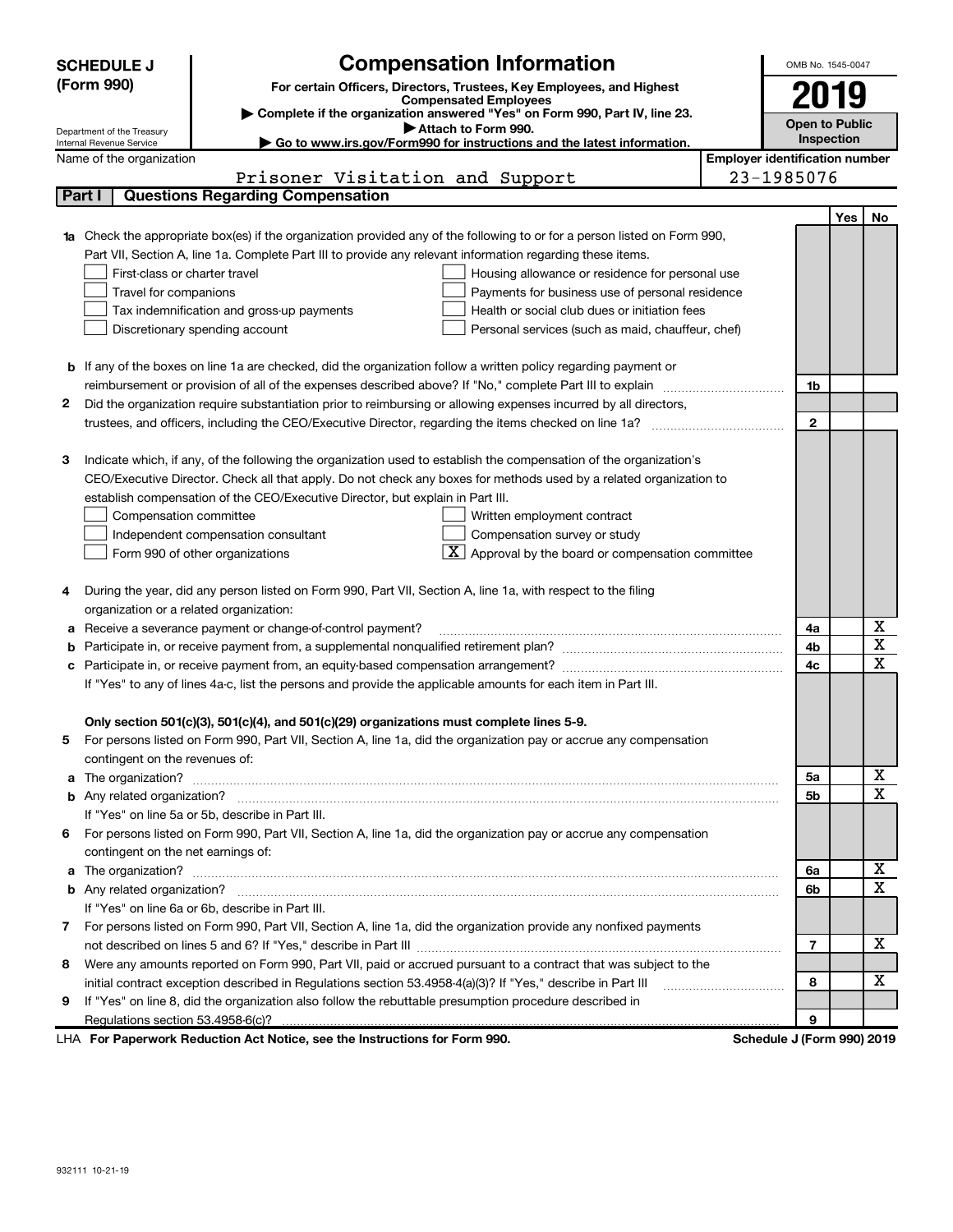| Schedule J (Form 990) 2019                                                                                                                                                                                                                                                       | Prisoner Visitation      | and                                      | Support                                   | $23 - 1985076$                                     |                |                             | Page 2                                                     |
|----------------------------------------------------------------------------------------------------------------------------------------------------------------------------------------------------------------------------------------------------------------------------------|--------------------------|------------------------------------------|-------------------------------------------|----------------------------------------------------|----------------|-----------------------------|------------------------------------------------------------|
| Officers, Directors, Trustees, Key Employees, and Highest Compensated Employees.<br>Part II                                                                                                                                                                                      |                          |                                          |                                           | Use duplicate copies if additional space is needed |                |                             |                                                            |
| For each individual whose compensation must be reported on Schedule J, report compensation from the organization on row (i) and from related organizations, described in the instructions, on row (ii).<br>Do not list any individuals that aren't listed on Form 990, Part VII. |                          |                                          |                                           |                                                    |                |                             |                                                            |
| Note: The sum of columns (B)(i)-(iii) for each listed individual must equal the total amount of Form 990, Part VII, Section A, line 1a, applicable column (D) and (E) amounts for that individual.                                                                               |                          |                                          |                                           |                                                    |                |                             |                                                            |
|                                                                                                                                                                                                                                                                                  | (B) Breakdown of W-2     |                                          | and/or 1099-MISC compensation             | (C) Retirement and                                 | (D) Nontaxable | (E) Total of columns        | (F) Compensation                                           |
| (A) Name and Title                                                                                                                                                                                                                                                               | compensation<br>(i) Base | compensation<br>ii) Bonus &<br>incentive | compensation<br>reportable<br>(iii) Other | other deferred<br>compensation                     | benefits       | $(B)(i)$ <sup>-</sup> $(D)$ | reported as deferred<br>on prior Form 990<br>in column (B) |
| $\mathrel{\widehat{=}}$                                                                                                                                                                                                                                                          |                          |                                          |                                           |                                                    |                |                             |                                                            |
| €                                                                                                                                                                                                                                                                                |                          |                                          |                                           |                                                    |                |                             |                                                            |
| $\widehat{\phantom{a}}$                                                                                                                                                                                                                                                          |                          |                                          |                                           |                                                    |                |                             |                                                            |
| €                                                                                                                                                                                                                                                                                |                          |                                          |                                           |                                                    |                |                             |                                                            |
| $\mathrel{\widehat{=}}$<br>$\widehat{=}$                                                                                                                                                                                                                                         |                          |                                          |                                           |                                                    |                |                             |                                                            |
| $\mathrel{\widehat{=}}$                                                                                                                                                                                                                                                          |                          |                                          |                                           |                                                    |                |                             |                                                            |
|                                                                                                                                                                                                                                                                                  | $\widehat{\Xi}$          |                                          |                                           |                                                    |                |                             |                                                            |
| $\mathrel{\widehat{=}}$                                                                                                                                                                                                                                                          |                          |                                          |                                           |                                                    |                |                             |                                                            |
| 目                                                                                                                                                                                                                                                                                |                          |                                          |                                           |                                                    |                |                             |                                                            |
| $\mathrel{\widehat{=}}$<br>€                                                                                                                                                                                                                                                     |                          |                                          |                                           |                                                    |                |                             |                                                            |
| $\widehat{=}$                                                                                                                                                                                                                                                                    |                          |                                          |                                           |                                                    |                |                             |                                                            |
| $\widehat{\epsilon}$                                                                                                                                                                                                                                                             |                          |                                          |                                           |                                                    |                |                             |                                                            |
| $\mathrel{\widehat{=}}$                                                                                                                                                                                                                                                          |                          |                                          |                                           |                                                    |                |                             |                                                            |
| $\widehat{\Xi}$                                                                                                                                                                                                                                                                  |                          |                                          |                                           |                                                    |                |                             |                                                            |
| $\mathrel{\widehat{=}}$                                                                                                                                                                                                                                                          |                          |                                          |                                           |                                                    |                |                             |                                                            |
| 回                                                                                                                                                                                                                                                                                |                          |                                          |                                           |                                                    |                |                             |                                                            |
| $\oplus$<br>€                                                                                                                                                                                                                                                                    |                          |                                          |                                           |                                                    |                |                             |                                                            |
| $\widehat{=}$                                                                                                                                                                                                                                                                    |                          |                                          |                                           |                                                    |                |                             |                                                            |
| $\widehat{\epsilon}$                                                                                                                                                                                                                                                             |                          |                                          |                                           |                                                    |                |                             |                                                            |
| $\mathrel{\mathop{\oplus}}$                                                                                                                                                                                                                                                      |                          |                                          |                                           |                                                    |                |                             |                                                            |
| $\widehat{=}$                                                                                                                                                                                                                                                                    |                          |                                          |                                           |                                                    |                |                             |                                                            |
| $\widehat{=}$                                                                                                                                                                                                                                                                    |                          |                                          |                                           |                                                    |                |                             |                                                            |
| 闾                                                                                                                                                                                                                                                                                |                          |                                          |                                           |                                                    |                |                             |                                                            |
| $\widehat{=}$                                                                                                                                                                                                                                                                    |                          |                                          |                                           |                                                    |                |                             |                                                            |
| ิฮ                                                                                                                                                                                                                                                                               |                          |                                          |                                           |                                                    |                |                             |                                                            |
| $\mathrel{\widehat{=}}$                                                                                                                                                                                                                                                          |                          |                                          |                                           |                                                    |                |                             |                                                            |
| $\widehat{=}$                                                                                                                                                                                                                                                                    |                          |                                          |                                           |                                                    |                |                             |                                                            |
| $\widehat{\phantom{a}}$                                                                                                                                                                                                                                                          |                          |                                          |                                           |                                                    |                |                             |                                                            |
| €                                                                                                                                                                                                                                                                                |                          |                                          |                                           |                                                    |                |                             |                                                            |
|                                                                                                                                                                                                                                                                                  |                          |                                          |                                           |                                                    |                |                             | Schedule J (Form 990) 2019                                 |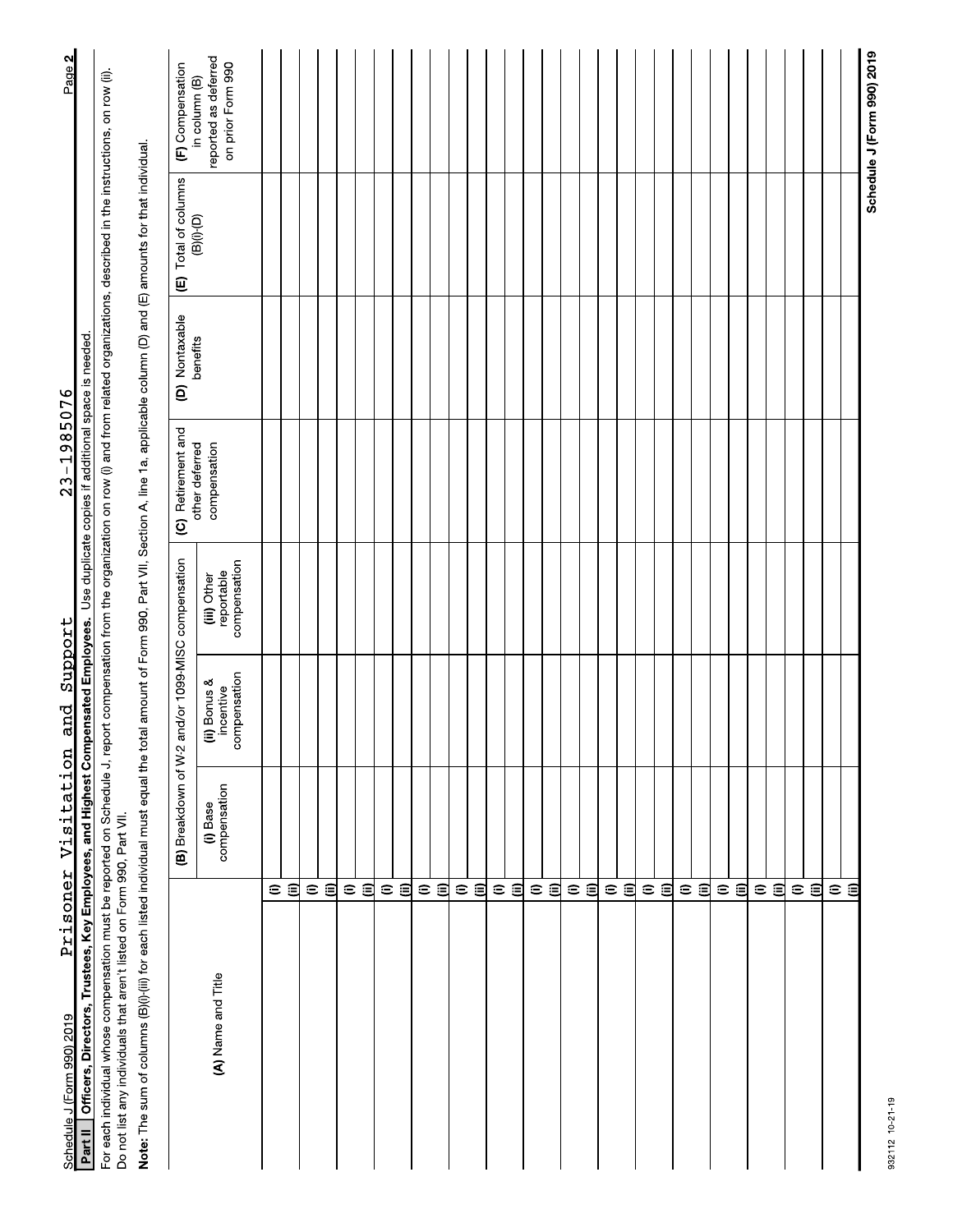| Support<br>and<br>Prisoner Visitation<br>Part III Supplemental Information<br>Schedule J (Form 990) 2019                                                                                                   | $23 - 1985076$             | Page 3 |
|------------------------------------------------------------------------------------------------------------------------------------------------------------------------------------------------------------|----------------------------|--------|
| Provide the information, explanation, or descriptions required for Part I, lines 1a, 1b, 3, 4a, 4b, 4c, 5a, 5b, 6a, 6b, 7, and 8, and for Part II. Also complete this part for any additional information. |                            |        |
|                                                                                                                                                                                                            |                            |        |
|                                                                                                                                                                                                            |                            |        |
|                                                                                                                                                                                                            |                            |        |
|                                                                                                                                                                                                            |                            |        |
|                                                                                                                                                                                                            |                            |        |
|                                                                                                                                                                                                            |                            |        |
|                                                                                                                                                                                                            |                            |        |
|                                                                                                                                                                                                            |                            |        |
|                                                                                                                                                                                                            |                            |        |
|                                                                                                                                                                                                            |                            |        |
|                                                                                                                                                                                                            |                            |        |
|                                                                                                                                                                                                            |                            |        |
|                                                                                                                                                                                                            |                            |        |
|                                                                                                                                                                                                            |                            |        |
|                                                                                                                                                                                                            |                            |        |
|                                                                                                                                                                                                            |                            |        |
|                                                                                                                                                                                                            |                            |        |
|                                                                                                                                                                                                            |                            |        |
|                                                                                                                                                                                                            |                            |        |
|                                                                                                                                                                                                            | Schedule J (Form 990) 2019 |        |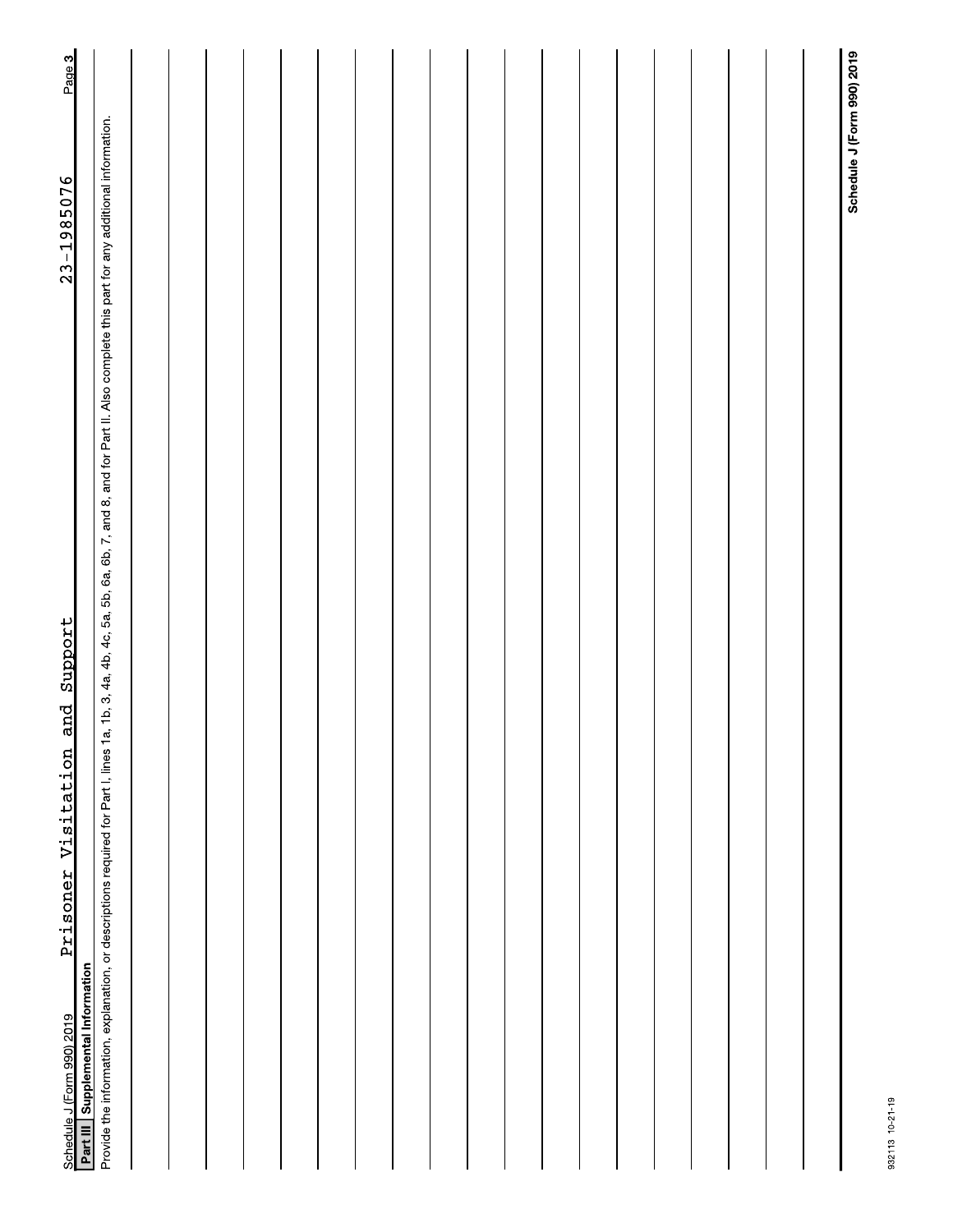| <b>SCHEDULE O</b><br>(Form 990 or 990-EZ)<br>Department of the Treasury<br>Internal Revenue Service | Supplemental Information to Form 990 or 990-EZ<br>Complete to provide information for responses to specific questions on<br>Form 990 or 990-EZ or to provide any additional information.<br>Attach to Form 990 or 990-EZ.<br>Go to www.irs.gov/Form990 for the latest information. |  | OMB No. 1545-0047<br>y<br>Open to Public<br>Inspection |  |  |
|-----------------------------------------------------------------------------------------------------|------------------------------------------------------------------------------------------------------------------------------------------------------------------------------------------------------------------------------------------------------------------------------------|--|--------------------------------------------------------|--|--|
| Name of the organization                                                                            | <b>Employer identification number</b><br>Prisoner Visitation and Support<br>23-1985076                                                                                                                                                                                             |  |                                                        |  |  |
|                                                                                                     | Form 990, Part I, Line 1, Description of Organization Mission:                                                                                                                                                                                                                     |  |                                                        |  |  |
|                                                                                                     | Federal and Military prisons throughout the United States. Our priority                                                                                                                                                                                                            |  |                                                        |  |  |
|                                                                                                     | is to visit those prisoners who do not ordinarily receive visits from                                                                                                                                                                                                              |  |                                                        |  |  |
|                                                                                                     | family and friends serving long sentences, are in solitary confinement,                                                                                                                                                                                                            |  |                                                        |  |  |
|                                                                                                     | or are on death row. Our purpose is to provide prisoners with regular                                                                                                                                                                                                              |  |                                                        |  |  |
|                                                                                                     | face-to-face contact from the world outside of prison to help them cope                                                                                                                                                                                                            |  |                                                        |  |  |
| with prison life and prepare for a successful re-entry into society.                                |                                                                                                                                                                                                                                                                                    |  |                                                        |  |  |
|                                                                                                     |                                                                                                                                                                                                                                                                                    |  |                                                        |  |  |
| 990 Amended                                                                                         |                                                                                                                                                                                                                                                                                    |  |                                                        |  |  |
|                                                                                                     | Prisoners Visitation 990 is being amended to report activities on the                                                                                                                                                                                                              |  |                                                        |  |  |
|                                                                                                     | Audit report for year ending December 31, 2019.                                                                                                                                                                                                                                    |  |                                                        |  |  |
|                                                                                                     |                                                                                                                                                                                                                                                                                    |  |                                                        |  |  |
|                                                                                                     |                                                                                                                                                                                                                                                                                    |  |                                                        |  |  |
|                                                                                                     | Form 990, Part III, Line 1, Description of Organization Mission:                                                                                                                                                                                                                   |  |                                                        |  |  |
|                                                                                                     | long sentences, are in solitary confinement, or are on death row. Our                                                                                                                                                                                                              |  |                                                        |  |  |
|                                                                                                     | purpose is to provide prisoners with regular face-to-face contact from                                                                                                                                                                                                             |  |                                                        |  |  |
|                                                                                                     | the world outside of prison to help them cope with prison life and                                                                                                                                                                                                                 |  |                                                        |  |  |
| prepare for a successful re-entry into society.                                                     |                                                                                                                                                                                                                                                                                    |  |                                                        |  |  |
|                                                                                                     |                                                                                                                                                                                                                                                                                    |  |                                                        |  |  |
|                                                                                                     | Form 990, Part VI, Section B, line 11b:                                                                                                                                                                                                                                            |  |                                                        |  |  |
|                                                                                                     | Form 990 is reviewed by the board of prior to submission.                                                                                                                                                                                                                          |  |                                                        |  |  |
|                                                                                                     |                                                                                                                                                                                                                                                                                    |  |                                                        |  |  |
|                                                                                                     | Form 990, Part VI, Section B, Line 12c:                                                                                                                                                                                                                                            |  |                                                        |  |  |
|                                                                                                     | On an annual basis, all board members must sign a conflict of interest                                                                                                                                                                                                             |  |                                                        |  |  |

statement and the policy is monitored by the Executive Director on an

on-going basis.